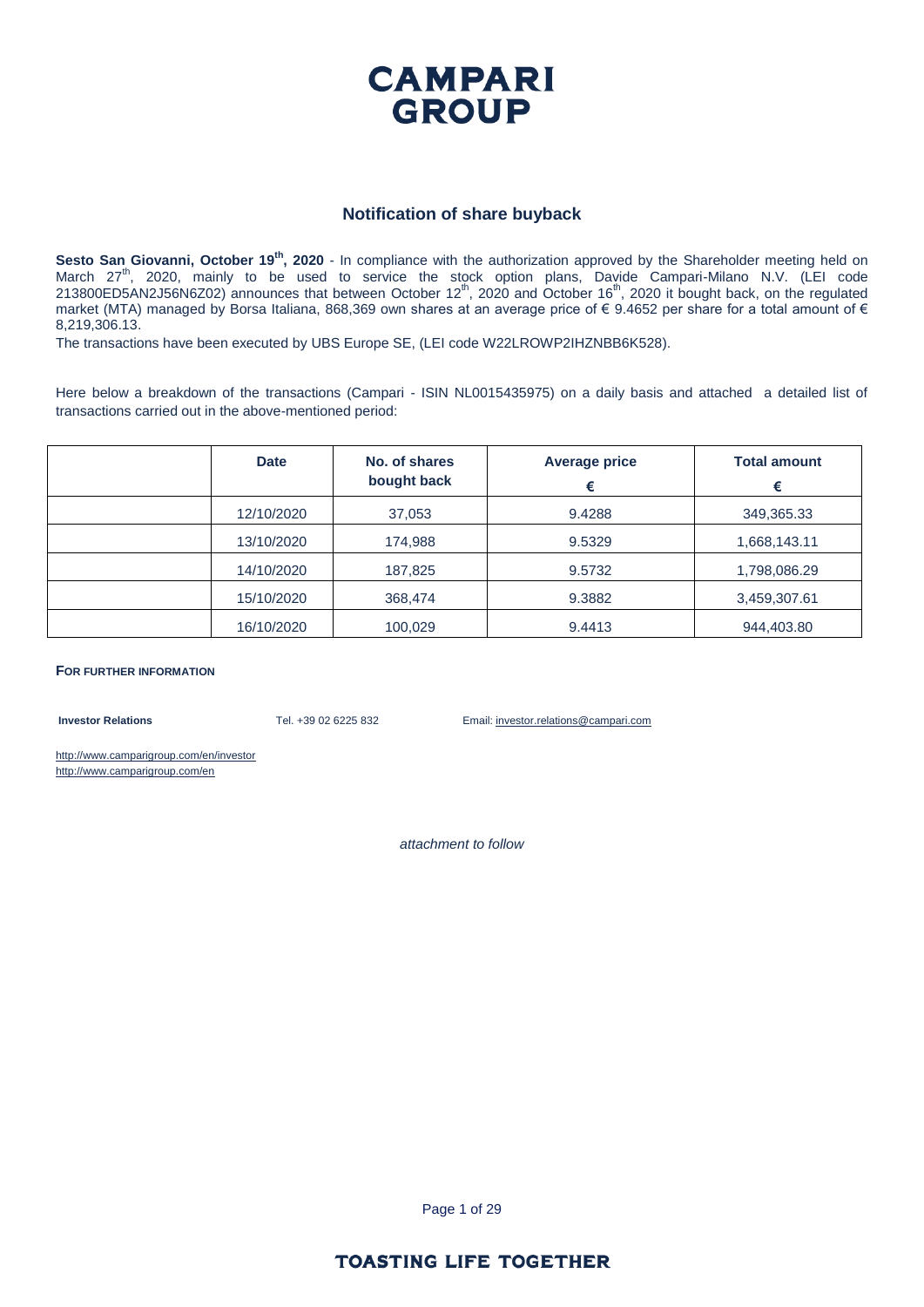| <b>Date</b> | Hour     | A/V | <b>Currency</b> | <b>Price</b> | No.of  |
|-------------|----------|-----|-----------------|--------------|--------|
|             |          |     |                 |              | shares |
| 12/10/2020  | 11:15:44 | A   | <b>EUR</b>      | 9,53         | 1303   |
| 12/10/2020  | 11:02:12 | A   | <b>EUR</b>      | 9,53         | 479    |
| 12/10/2020  | 11:02:12 | A   | <b>EUR</b>      | 9,53         | 600    |
| 12/10/2020  | 10:52:31 | Α   | <b>EUR</b>      | 9,528        | 415    |
| 12/10/2020  | 10:52:31 | Α   | <b>EUR</b>      | 9,528        | 850    |
| 12/10/2020  | 10:50:18 | A   | <b>EUR</b>      | 9,523        | 1220   |
| 12/10/2020  | 10:49:19 | A   | <b>EUR</b>      | 9,521        | 1254   |
| 12/10/2020  | 10:49:19 | Α   | <b>EUR</b>      | 9,52         | 1173   |
| 12/10/2020  | 10:49:06 | A   | <b>EUR</b>      | 9,521        | 1746   |
| 12/10/2020  | 10:45:31 | Α   | <b>EUR</b>      | 9,491        | 1086   |
| 12/10/2020  | 10:38:46 | A   | <b>EUR</b>      | 9,487        | 224    |
| 12/10/2020  | 10:33:47 | Α   | <b>EUR</b>      | 9,489        | 1096   |
| 12/10/2020  | 10:24:06 | A   | <b>EUR</b>      | 9,48         | 1139   |
| 12/10/2020  | 09:22:51 | A   | <b>EUR</b>      | 9,423        | 256    |
| 12/10/2020  | 09:22:51 | A   | <b>EUR</b>      | 9,423        | 789    |
| 12/10/2020  | 09:22:51 | Α   | <b>EUR</b>      | 9,423        | 17     |
| 12/10/2020  | 09:19:23 | A   | <b>EUR</b>      | 9,413        | 850    |
| 12/10/2020  | 09:19:23 | A   | <b>EUR</b>      | 9,412        | 1068   |
| 12/10/2020  | 09:19:21 | A   | <b>EUR</b>      | 9,415        | 1128   |
| 12/10/2020  | 09:19:01 | A   | <b>EUR</b>      | 9,418        | 636    |
| 12/10/2020  | 09:19:01 | Α   | <b>EUR</b>      | 9,418        | 211    |
| 12/10/2020  | 09:19:01 | A   | <b>EUR</b>      | 9,418        | 305    |
| 12/10/2020  | 09:19:01 | Α   | <b>EUR</b>      | 9,418        | 144    |
| 12/10/2020  | 09:18:32 | A   | <b>EUR</b>      | 9,417        | 256    |
| 12/10/2020  | 09:18:32 | Α   | <b>EUR</b>      | 9,417        | 862    |
| 12/10/2020  | 09:18:32 | A   | <b>EUR</b>      | 9,417        | 46     |
| 12/10/2020  | 09:08:11 | Α   | <b>EUR</b>      | 9,393        | 1316   |
| 12/10/2020  | 09:04:58 | Α   | <b>EUR</b>      | 9,388        | 800    |
| 12/10/2020  | 09:01:57 | Α   | <b>EUR</b>      | 9,383        | 546    |
| 12/10/2020  | 09:01:33 | A   | <b>EUR</b>      | 9,383        | 739    |
| 12/10/2020  | 08:56:36 | Α   | <b>EUR</b>      | 9,374        | 512    |
| 12/10/2020  | 08:55:21 | A   | <b>EUR</b>      | 9,374        | 574    |
| 12/10/2020  | 08:55:21 | Α   | <b>EUR</b>      | 9,374        | 129    |
| 12/10/2020  | 08:45:05 | A   | <b>EUR</b>      | 9,373        | 1273   |
| 12/10/2020  | 08:41:09 | A   | <b>EUR</b>      | 9,376        | 1291   |
| 12/10/2020  | 08:39:42 | Α   | <b>EUR</b>      | 9,376        | 950    |
| 12/10/2020  | 08:39:42 | Α   | <b>EUR</b>      | 9,376        | 202    |
| 12/10/2020  | 08:36:45 | A   | <b>EUR</b>      | 9,376        | 1223   |
| 12/10/2020  | 08:34:56 | Α   | <b>EUR</b>      | 9,381        | 347    |
| 12/10/2020  | 08:34:56 | A   | <b>EUR</b>      | 9,381        | 827    |
| 12/10/2020  | 08:26:04 | Α   | <b>EUR</b>      | 9,376        | 1197   |
| 12/10/2020  | 08:23:09 | Α   | <b>EUR</b>      | 9,374        | 1098   |

Page 2 of 29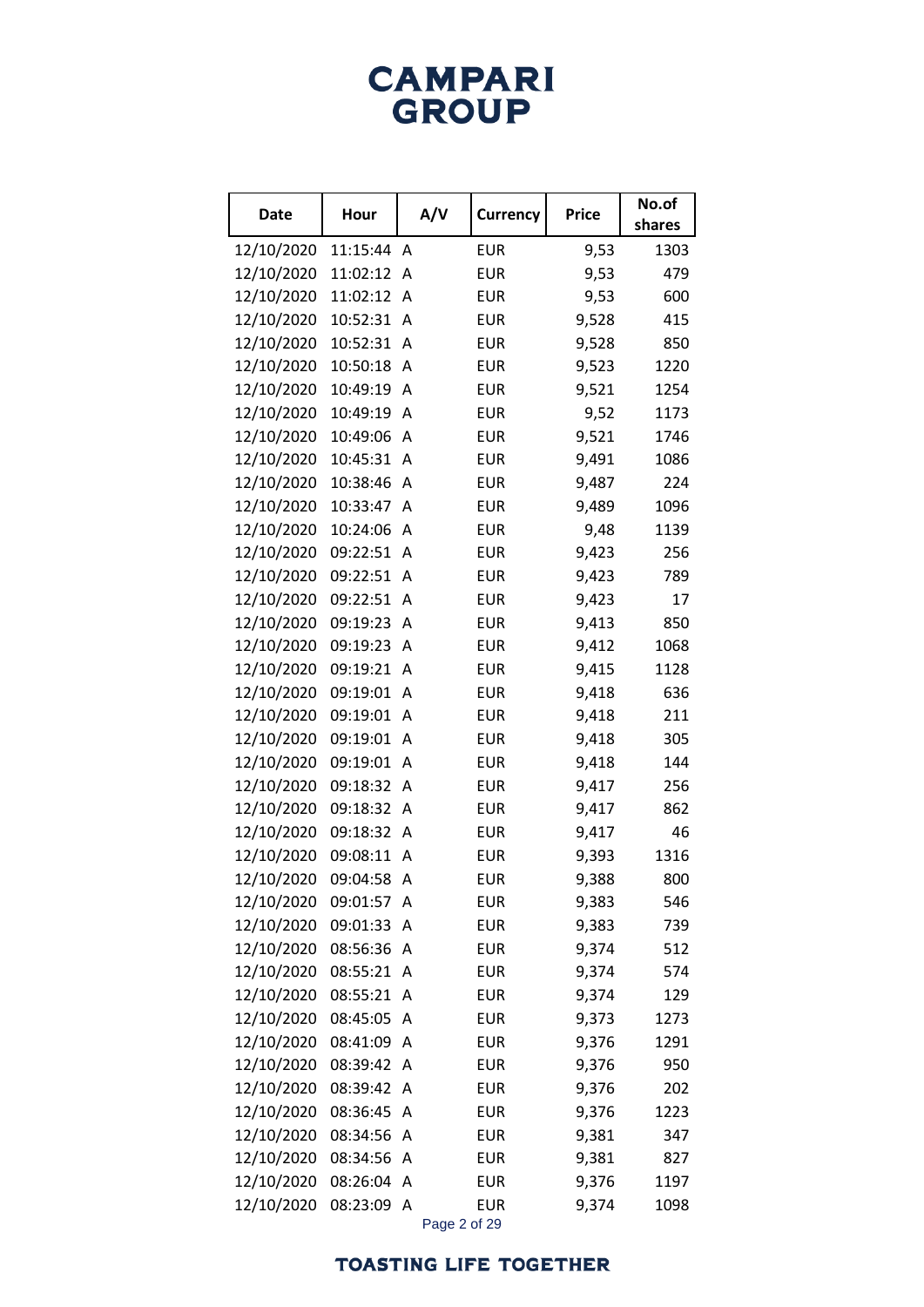## **TOASTING LIFE TOGETHER**

| 12/10/2020 | 08:15:01 | A | <b>EUR</b> | 9,347 | 1264 |
|------------|----------|---|------------|-------|------|
| 12/10/2020 | 08:13:14 | Α | <b>EUR</b> | 9,354 | 455  |
| 12/10/2020 | 08:13:14 | A | <b>EUR</b> | 9,354 | 657  |
| 12/10/2020 | 08:09:32 | Α | <b>EUR</b> | 9,359 | 1172 |
| 13/10/2020 | 16:28:12 | A | <b>EUR</b> | 9,556 | 1912 |
| 13/10/2020 | 16:27:57 | A | <b>EUR</b> | 9,549 | 219  |
| 13/10/2020 | 16:25:38 | A | <b>EUR</b> | 9,547 | 1245 |
| 13/10/2020 | 16:23:35 | A | <b>EUR</b> | 9,556 | 1000 |
| 13/10/2020 | 16:23:35 | A | <b>EUR</b> | 9,556 | 28   |
| 13/10/2020 | 16:23:35 | A | <b>EUR</b> | 9,556 | 216  |
| 13/10/2020 | 16:21:52 | A | <b>EUR</b> | 9,564 | 1164 |
| 13/10/2020 | 16:20:27 | A | <b>EUR</b> | 9,558 | 208  |
| 13/10/2020 | 16:20:27 | Α | <b>EUR</b> | 9,558 | 616  |
| 13/10/2020 | 16:20:27 | Α | <b>EUR</b> | 9,558 | 223  |
| 13/10/2020 | 16:20:27 | Α | <b>EUR</b> | 9,558 | 38   |
| 13/10/2020 | 16:20:16 | Α | <b>EUR</b> | 9,558 | 97   |
| 13/10/2020 | 16:18:37 | A | <b>EUR</b> | 9,543 | 18   |
| 13/10/2020 | 16:18:37 | Α | <b>EUR</b> | 9,543 | 443  |
| 13/10/2020 | 16:18:37 | A | <b>EUR</b> | 9,543 | 233  |
| 13/10/2020 | 16:17:55 | Α | <b>EUR</b> | 9,544 | 117  |
| 13/10/2020 | 16:17:55 | A | <b>EUR</b> | 9,544 | 227  |
| 13/10/2020 | 16:17:55 | Α | <b>EUR</b> | 9,544 | 278  |
| 13/10/2020 | 16:17:55 | A | <b>EUR</b> | 9,544 | 258  |
| 13/10/2020 | 16:16:53 | Α | <b>EUR</b> | 9,543 | 229  |
| 13/10/2020 | 16:15:21 | A | <b>EUR</b> | 9,549 | 900  |
| 13/10/2020 | 16:15:21 | A | <b>EUR</b> | 9,549 | 85   |
| 13/10/2020 | 16:13:38 | A | <b>EUR</b> | 9,546 | 215  |
| 13/10/2020 | 16:13:07 | A | <b>EUR</b> | 9,545 | 64   |
| 13/10/2020 | 16:12:45 | A | <b>EUR</b> | 9,545 | 138  |
| 13/10/2020 | 16:12:45 | Α | <b>EUR</b> | 9,545 | 130  |
| 13/10/2020 | 16:12:45 | A | <b>EUR</b> | 9,545 | 237  |
| 13/10/2020 | 16:12:45 | Α | <b>EUR</b> | 9,545 | 17   |
| 13/10/2020 | 16:12:17 | A | <b>EUR</b> | 9,545 | 262  |
| 13/10/2020 | 16:12:17 | A | <b>EUR</b> | 9,545 | 68   |
| 13/10/2020 | 16:08:57 | Α | <b>EUR</b> | 9,55  | 469  |
| 13/10/2020 | 16:08:57 | Α | <b>EUR</b> | 9,55  | 770  |
| 13/10/2020 | 16:07:35 | A | <b>EUR</b> | 9,547 | 476  |
| 13/10/2020 | 16:07:35 | Α | <b>EUR</b> | 9,547 | 11   |
| 13/10/2020 | 16:04:47 | Α | <b>EUR</b> | 9,547 | 1181 |
| 13/10/2020 | 16:04:32 | Α | <b>EUR</b> | 9,548 | 53   |
| 13/10/2020 | 16:04:32 | A | <b>EUR</b> | 9,548 | 101  |
| 13/10/2020 | 16:04:31 | A | <b>EUR</b> | 9,548 | 1000 |
|            |          |   |            |       |      |

**CAMPARI GROUP** 

12/10/2020 08:23:09 A EUR 9,376 1328

Page 3 of 29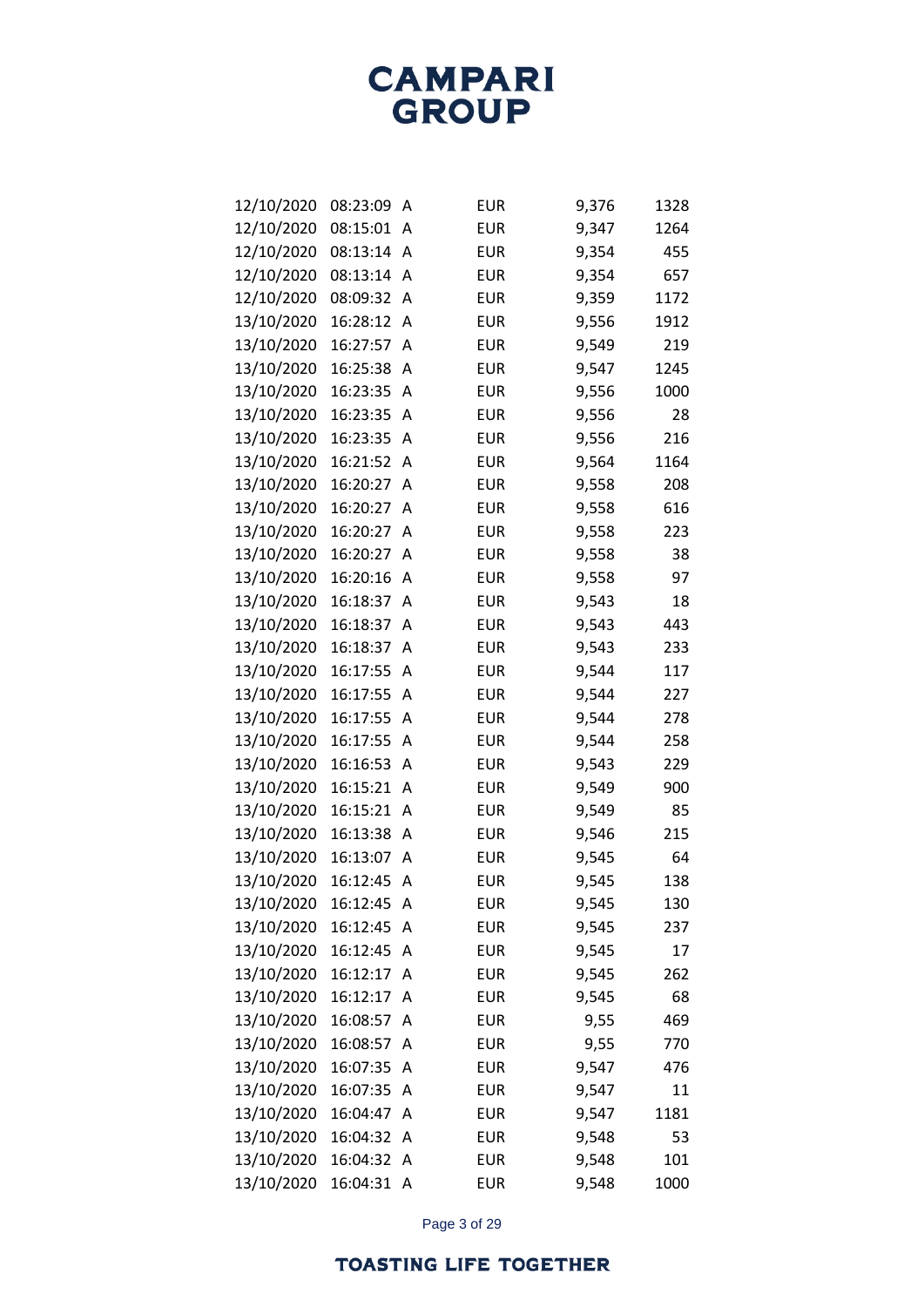| 13/10/2020 | 16:04:22 | Α | <b>EUR</b> | 9,547 | 176  |
|------------|----------|---|------------|-------|------|
| 13/10/2020 | 16:03:18 | Α | <b>EUR</b> | 9,542 | 284  |
| 13/10/2020 | 16:01:52 | A | <b>EUR</b> | 9,541 | 18   |
| 13/10/2020 | 16:00:12 | Α | <b>EUR</b> | 9,542 | 958  |
| 13/10/2020 | 15:59:09 | А | <b>EUR</b> | 9,542 | 950  |
| 13/10/2020 | 15:56:07 | A | <b>EUR</b> | 9,534 | 101  |
| 13/10/2020 | 15:56:07 | A | <b>EUR</b> | 9,534 | 131  |
| 13/10/2020 | 15:56:07 | A | <b>EUR</b> | 9,534 | 102  |
| 13/10/2020 | 15:56:07 | A | <b>EUR</b> | 9,534 | 249  |
| 13/10/2020 | 15:55:41 | A | <b>EUR</b> | 9,532 | 697  |
| 13/10/2020 | 15:55:41 | Α | <b>EUR</b> | 9,532 | 418  |
| 13/10/2020 | 15:50:35 | A | <b>EUR</b> | 9,538 | 1158 |
| 13/10/2020 | 15:50:35 | A | <b>EUR</b> | 9,538 | 40   |
| 13/10/2020 | 15:48:24 | Α | <b>EUR</b> | 9,541 | 705  |
| 13/10/2020 | 15:48:24 | A | <b>EUR</b> | 9,541 | 540  |
| 13/10/2020 | 15:45:10 | Α | <b>EUR</b> | 9,53  | 750  |
| 13/10/2020 | 15:45:10 | A | <b>EUR</b> | 9,531 | 475  |
| 13/10/2020 | 15:45:10 | A | <b>EUR</b> | 9,53  | 750  |
| 13/10/2020 | 15:45:10 | A | <b>EUR</b> | 9,53  | 1199 |
| 13/10/2020 | 15:45:10 | Α | <b>EUR</b> | 9,53  | 1174 |
| 13/10/2020 | 15:45:10 | A | <b>EUR</b> | 9,53  | 1061 |
| 13/10/2020 | 15:45:10 | A | <b>EUR</b> | 9,53  | 1203 |
| 13/10/2020 | 15:45:10 | A | <b>EUR</b> | 9,53  | 1087 |
| 13/10/2020 | 15:45:10 | A | <b>EUR</b> | 9,53  | 1238 |
| 13/10/2020 | 15:45:10 | A | <b>EUR</b> | 9,53  | 1285 |
| 13/10/2020 | 15:45:10 | A | <b>EUR</b> | 9,53  | 1270 |
| 13/10/2020 | 15:45:10 | A | <b>EUR</b> | 9,53  | 1247 |
| 13/10/2020 | 15:45:10 | A | <b>EUR</b> | 9,53  | 1157 |
| 13/10/2020 | 15:45:10 | A | <b>EUR</b> | 9,53  | 1151 |
| 13/10/2020 | 15:45:10 | A | <b>EUR</b> | 9,53  | 1115 |
| 13/10/2020 | 15:45:10 | Α | <b>EUR</b> | 9,53  | 1061 |
| 13/10/2020 | 15:45:10 | Α | <b>EUR</b> | 9,53  | 1274 |
| 13/10/2020 | 15:45:10 | Α | <b>EUR</b> | 9,53  | 1158 |
| 13/10/2020 | 15:43:07 | Α | <b>EUR</b> | 9,533 | 332  |
| 13/10/2020 | 15:43:07 | Α | <b>EUR</b> | 9,533 | 445  |
| 13/10/2020 | 15:40:50 | Α | <b>EUR</b> | 9,542 | 739  |
| 13/10/2020 | 15:40:50 | A | <b>EUR</b> | 9,542 | 423  |
| 13/10/2020 | 15:40:38 | Α | <b>EUR</b> | 9,545 | 1119 |
| 13/10/2020 | 15:35:37 | Α | <b>EUR</b> | 9,551 | 1166 |
| 13/10/2020 | 15:32:17 | Α | <b>EUR</b> | 9,553 | 1167 |
| 13/10/2020 | 15:29:33 | Α | <b>EUR</b> | 9,552 | 1065 |
| 13/10/2020 | 15:25:35 | Α | <b>EUR</b> | 9,551 | 750  |
| 13/10/2020 | 15:19:33 | A | <b>EUR</b> | 9,548 | 1000 |

Page 4 of 29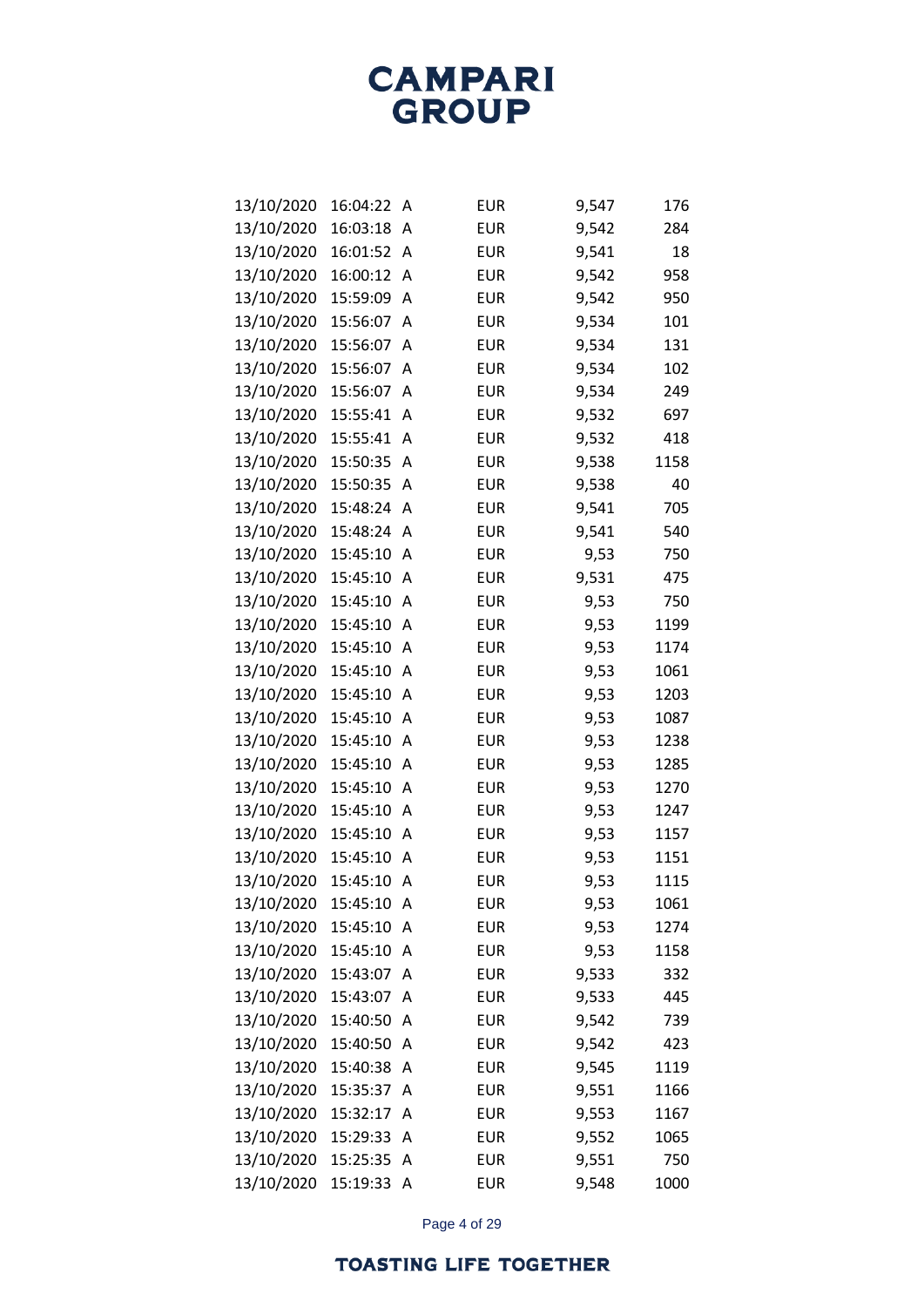**CAMPARI**<br>GROUP

| 13/10/2020 | 15:19:33 | A | <b>EUR</b> | 9,547 | 1107 |
|------------|----------|---|------------|-------|------|
| 13/10/2020 | 15:15:20 | A | <b>EUR</b> | 9,546 | 1239 |
| 13/10/2020 | 15:06:38 | Α | <b>EUR</b> | 9,537 | 1101 |
| 13/10/2020 | 15:06:38 | А | <b>EUR</b> | 9,537 | 150  |
| 13/10/2020 | 15:06:38 | А | <b>EUR</b> | 9,536 | 1072 |
| 13/10/2020 | 15:05:17 | A | <b>EUR</b> | 9,542 | 1137 |
| 13/10/2020 | 15:01:15 | Α | <b>EUR</b> | 9,558 | 1234 |
| 13/10/2020 | 15:00:50 | Α | <b>EUR</b> | 9,563 | 750  |
| 13/10/2020 | 14:59:17 | Α | <b>EUR</b> | 9,557 | 523  |
| 13/10/2020 | 14:57:22 | A | <b>EUR</b> | 9,554 | 1296 |
| 13/10/2020 | 14:53:40 | Α | <b>EUR</b> | 9,537 | 750  |
| 13/10/2020 | 14:49:32 | Α | <b>EUR</b> | 9,544 | 1062 |
| 13/10/2020 | 14:49:32 | A | <b>EUR</b> | 9,544 | 410  |
| 13/10/2020 | 14:49:32 | A | <b>EUR</b> | 9,544 | 811  |
| 13/10/2020 | 14:45:42 | Α | <b>EUR</b> | 9,53  | 797  |
| 13/10/2020 | 14:45:42 | A | <b>EUR</b> | 9,53  | 467  |
| 13/10/2020 | 14:45:05 | A | <b>EUR</b> | 9,535 | 812  |
| 13/10/2020 | 14:41:31 | A | <b>EUR</b> | 9,535 | 945  |
| 13/10/2020 | 14:41:31 | Α | <b>EUR</b> | 9,535 | 325  |
| 13/10/2020 | 14:40:48 | A | <b>EUR</b> | 9,533 | 549  |
| 13/10/2020 | 14:39:33 | A | <b>EUR</b> | 9,53  | 775  |
| 13/10/2020 | 14:39:33 | A | <b>EUR</b> | 9,53  | 495  |
| 13/10/2020 | 14:38:30 | Α | <b>EUR</b> | 9,532 | 406  |
| 13/10/2020 | 14:36:14 | A | <b>EUR</b> | 9,542 | 374  |
| 13/10/2020 | 14:36:14 | A | <b>EUR</b> | 9,542 | 98   |
| 13/10/2020 | 14:36:14 | A | <b>EUR</b> | 9,542 | 746  |
| 13/10/2020 | 14:33:18 | A | <b>EUR</b> | 9,531 | 444  |
| 13/10/2020 | 14:33:18 | A | <b>EUR</b> | 9,531 | 658  |
| 13/10/2020 | 14:30:40 | A | <b>EUR</b> | 9,528 | 950  |
| 13/10/2020 | 14:30:25 | A | <b>EUR</b> | 9,53  | 511  |
| 13/10/2020 | 14:30:18 | Α | <b>EUR</b> | 9,53  | 231  |
| 13/10/2020 | 14:30:18 | Α | <b>EUR</b> | 9,53  | 1024 |
| 13/10/2020 | 14:29:59 | A | <b>EUR</b> | 9,529 | 750  |
| 13/10/2020 | 14:29:48 | Α | <b>EUR</b> | 9,528 | 800  |
| 13/10/2020 | 14:29:48 | Α | <b>EUR</b> | 9,528 | 1060 |
| 13/10/2020 | 14:29:47 | Α | <b>EUR</b> | 9,53  | 221  |
| 13/10/2020 | 14:29:47 | A | <b>EUR</b> | 9,53  | 851  |
| 13/10/2020 | 14:28:48 | Α | <b>EUR</b> | 9,522 | 140  |
| 13/10/2020 | 14:28:48 | Α | <b>EUR</b> | 9,521 | 72   |
| 13/10/2020 | 14:26:24 | Α | <b>EUR</b> | 9,52  | 1156 |
| 13/10/2020 | 14:16:00 | A | <b>EUR</b> | 9,531 | 700  |
| 13/10/2020 | 14:16:00 | Α | <b>EUR</b> | 9,532 | 552  |
| 13/10/2020 | 14:16:00 | Α | <b>EUR</b> | 9,532 | 1164 |
|            |          |   |            |       |      |

Page 5 of 29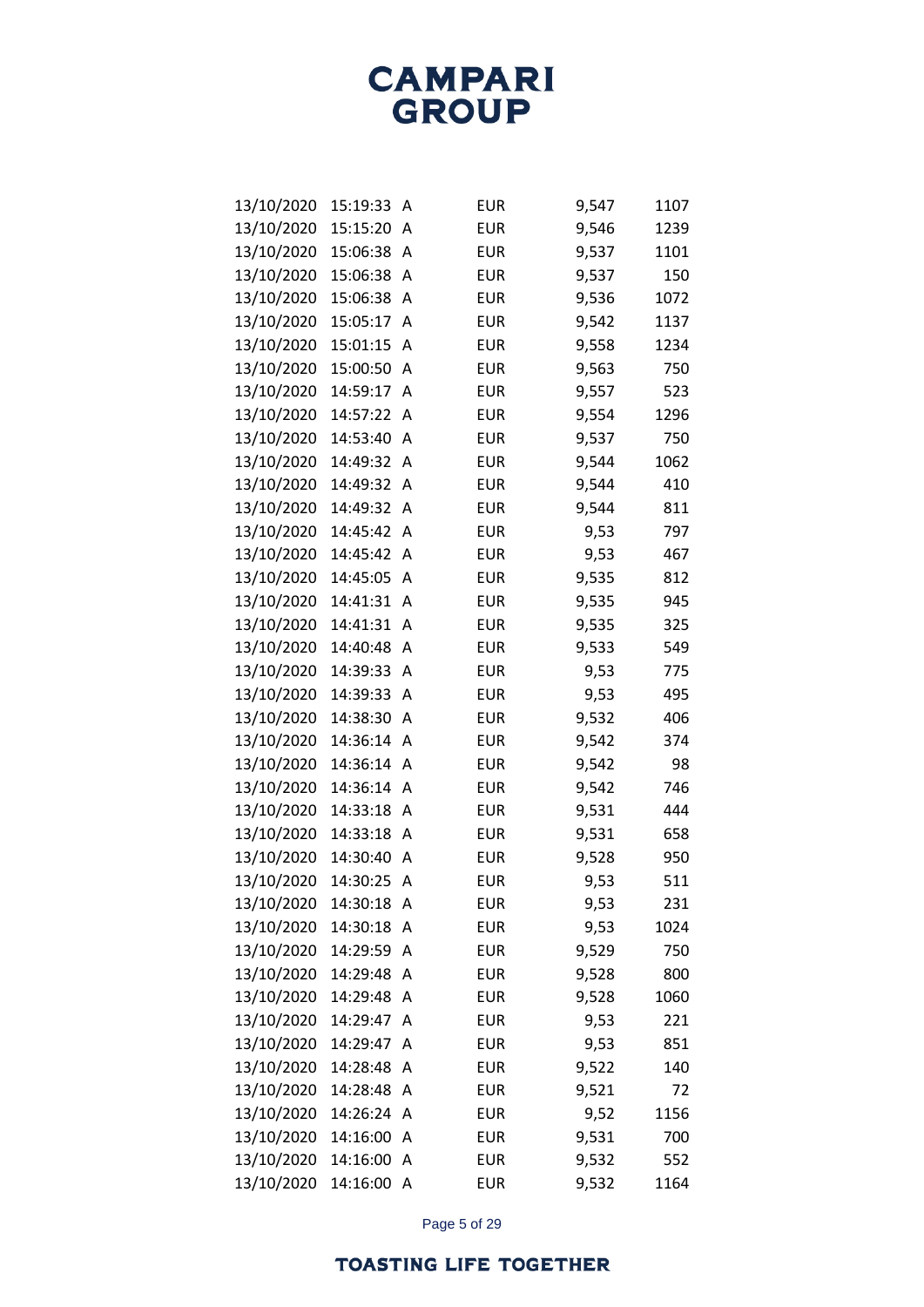| 13/10/2020 | 14:10:45 | Α | <b>EUR</b> | 9,53  | 797         |
|------------|----------|---|------------|-------|-------------|
| 13/10/2020 | 14:10:24 | Α | <b>EUR</b> | 9,53  | 300         |
| 13/10/2020 | 14:08:50 | Α | <b>EUR</b> | 9,535 | 1135        |
| 13/10/2020 | 13:56:04 | Α | <b>EUR</b> | 9,544 | 1100        |
| 13/10/2020 | 13:56:04 | Α | <b>EUR</b> | 9,543 | 1214        |
| 13/10/2020 | 13:48:11 | Α | <b>EUR</b> | 9,554 | 291         |
| 13/10/2020 | 13:48:11 | Α | <b>EUR</b> | 9,554 | 1000        |
| 13/10/2020 | 13:43:17 | Α | <b>EUR</b> | 9,554 | 291         |
| 13/10/2020 | 13:43:17 | A | <b>EUR</b> | 9,554 | 900         |
| 13/10/2020 | 13:39:23 | A | <b>EUR</b> | 9,555 | 445         |
| 13/10/2020 | 13:39:23 | A | <b>EUR</b> | 9,555 | 800         |
| 13/10/2020 | 13:32:27 | A | <b>EUR</b> | 9,554 | 523         |
| 13/10/2020 | 13:32:27 | A | <b>EUR</b> | 9,554 | 50          |
| 13/10/2020 | 13:32:27 | Α | <b>EUR</b> | 9,554 | 257         |
| 13/10/2020 | 13:22:18 | A | <b>EUR</b> | 9,549 | 1243        |
| 13/10/2020 | 13:12:42 | Α | <b>EUR</b> | 9,55  | 593         |
| 13/10/2020 | 13:12:42 | A | <b>EUR</b> | 9,55  | 248         |
| 13/10/2020 | 13:08:13 | Α | <b>EUR</b> | 9,55  | 281         |
| 13/10/2020 | 13:02:21 | Α | <b>EUR</b> | 9,553 | 1080        |
| 13/10/2020 | 12:50:04 | Α | <b>EUR</b> | 9,541 | 480         |
| 13/10/2020 | 12:48:19 | A | <b>EUR</b> | 9,541 | 154         |
| 13/10/2020 | 12:44:13 | A | <b>EUR</b> | 9,541 | 588         |
| 13/10/2020 | 12:34:40 | A | <b>EUR</b> | 9,564 | 1246        |
| 13/10/2020 | 12:14:35 | Α | <b>EUR</b> | 9,553 | 1071        |
| 13/10/2020 | 11:53:21 | A | <b>EUR</b> | 9,556 | 1291        |
| 13/10/2020 | 11:51:27 | Α | <b>EUR</b> | 9,565 | 3           |
| 13/10/2020 | 11:51:27 | A | <b>EUR</b> | 9,565 | $\mathbf 1$ |
| 13/10/2020 | 11:49:52 | Α | <b>EUR</b> | 9,565 | 25          |
| 13/10/2020 | 11:49:52 | A | <b>EUR</b> | 9,565 | 79          |
| 13/10/2020 | 11:41:37 | Α | <b>EUR</b> | 9,583 | 1075        |
| 13/10/2020 | 11:38:42 | А | <b>EUR</b> | 9,583 | 1298        |
| 13/10/2020 | 11:30:35 | A | <b>EUR</b> | 9,577 | 850         |
| 13/10/2020 | 11:22:07 | A | <b>EUR</b> | 9,567 | 1176        |
| 13/10/2020 | 11:01:54 | A | <b>EUR</b> | 9,558 | 1262        |
| 13/10/2020 | 10:58:22 | A | <b>EUR</b> | 9,567 | 1234        |
| 13/10/2020 | 10:53:18 | Α | <b>EUR</b> | 9,561 | 1210        |
| 13/10/2020 | 10:51:14 | A | <b>EUR</b> | 9,571 | 1125        |
| 13/10/2020 | 10:48:40 | Α | <b>EUR</b> | 9,558 | 1117        |
| 13/10/2020 | 10:45:42 | Α | <b>EUR</b> | 9,556 | 147         |
| 13/10/2020 | 10:45:42 | A | <b>EUR</b> | 9,556 | 1047        |
| 13/10/2020 | 10:38:23 | A | <b>EUR</b> | 9,555 | 1297        |
| 13/10/2020 | 10:37:59 | Α | <b>EUR</b> | 9,556 | 1253        |
| 13/10/2020 | 10:34:54 | Α | <b>EUR</b> | 9,55  | 235         |

Page 6 of 29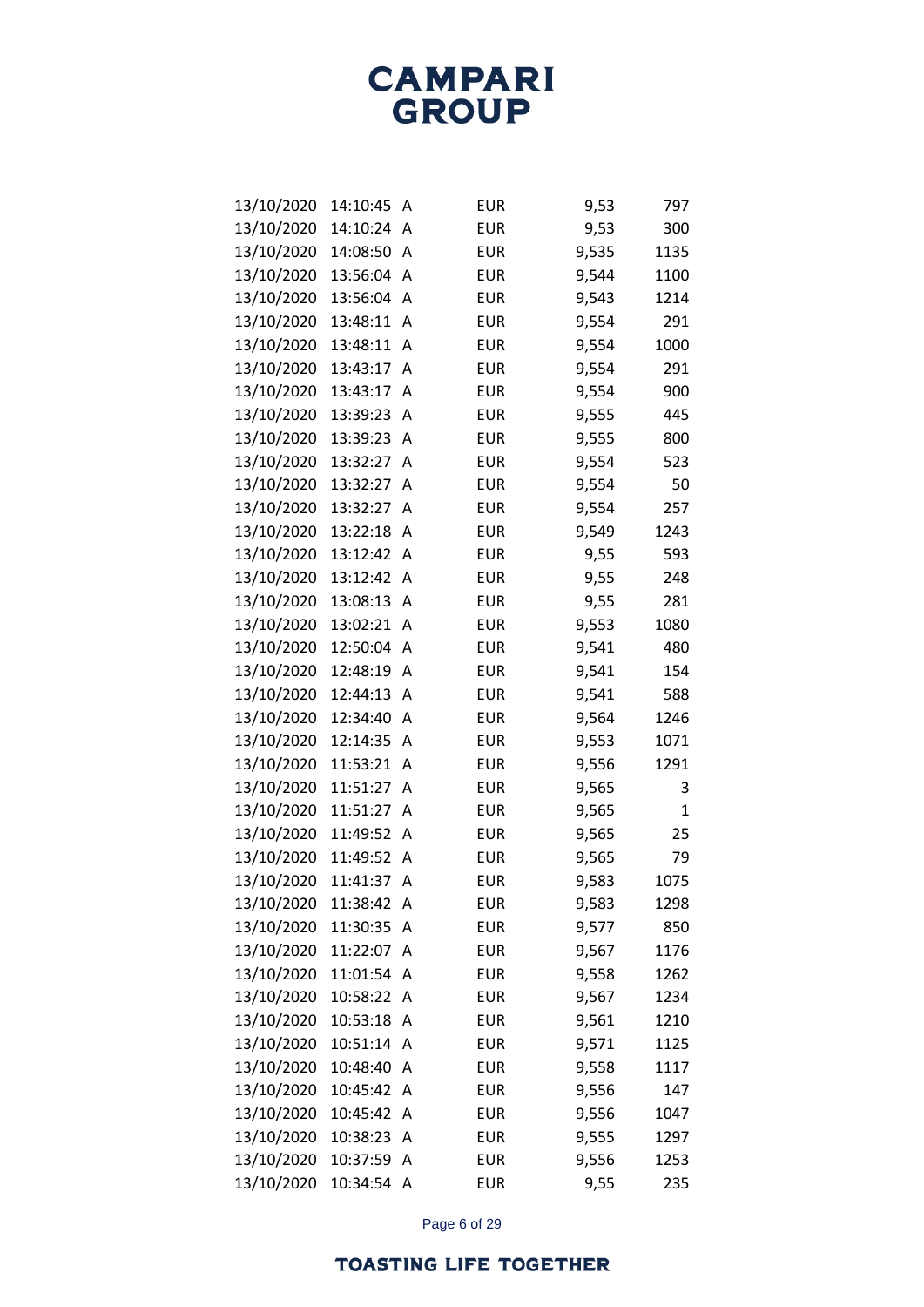#### **TOASTING LIFE TOGETHER**

Page 7 of 29

| 13/10/2020 | 10:21:17 | А | <b>EUR</b> | 9,542 | 950  |
|------------|----------|---|------------|-------|------|
| 13/10/2020 | 10:11:16 | A | <b>EUR</b> | 9,541 | 700  |
| 13/10/2020 | 10:02:36 | Α | <b>EUR</b> | 9,538 | 1265 |
| 13/10/2020 | 10:00:00 | Α | <b>EUR</b> | 9,548 | 340  |
| 13/10/2020 | 10:00:00 | A | <b>EUR</b> | 9,548 | 750  |
| 13/10/2020 | 10:00:00 | Α | <b>EUR</b> | 9,546 | 291  |
| 13/10/2020 | 09:59:46 | Α | <b>EUR</b> | 9,546 | 776  |
| 13/10/2020 | 09:52:38 | Α | <b>EUR</b> | 9,539 | 1215 |
| 13/10/2020 | 09:52:38 | A | <b>EUR</b> | 9,539 | 101  |
| 13/10/2020 | 09:52:36 | A | <b>EUR</b> | 9,542 | 1251 |
| 13/10/2020 | 09:48:11 | Α | <b>EUR</b> | 9,526 | 1000 |
| 13/10/2020 | 09:47:49 | A | <b>EUR</b> | 9,532 | 800  |
| 13/10/2020 | 09:47:49 | Α | <b>EUR</b> | 9,532 | 243  |
| 13/10/2020 | 09:47:45 | Α | <b>EUR</b> | 9,532 | 193  |
| 13/10/2020 | 09:44:24 | Α | <b>EUR</b> | 9,523 | 390  |
| 13/10/2020 | 09:44:24 | Α | <b>EUR</b> | 9,523 | 800  |
| 13/10/2020 | 09:41:13 | Α | <b>EUR</b> | 9,522 | 1266 |
| 13/10/2020 | 09:37:01 | Α | <b>EUR</b> | 9,529 | 1258 |
| 13/10/2020 | 09:33:57 | A | <b>EUR</b> | 9,524 | 1194 |
| 13/10/2020 | 09:33:37 | A | <b>EUR</b> | 9,525 | 1257 |
| 13/10/2020 | 09:31:18 | Α | <b>EUR</b> | 9,517 | 1114 |
| 13/10/2020 | 09:24:48 | Α | <b>EUR</b> | 9,515 | 1283 |
| 13/10/2020 | 09:20:24 | Α | <b>EUR</b> | 9,524 | 1237 |
| 13/10/2020 | 09:16:03 | Α | <b>EUR</b> | 9,528 | 1119 |
| 13/10/2020 | 09:14:20 | A | <b>EUR</b> | 9,539 | 824  |
| 13/10/2020 | 09:14:20 | A | <b>EUR</b> | 9,539 | 293  |
| 13/10/2020 | 09:12:01 | Α | <b>EUR</b> | 9,529 | 850  |
| 13/10/2020 | 09:12:01 | A | <b>EUR</b> | 9,529 | 900  |
| 13/10/2020 | 09:12:01 | Α | <b>EUR</b> | 9,53  | 300  |
| 13/10/2020 | 09:12:00 | Α | <b>EUR</b> | 9,53  | 733  |
| 13/10/2020 | 09:12:00 | Α | <b>EUR</b> | 9,53  | 366  |
| 13/10/2020 | 09:05:39 | A | <b>EUR</b> | 9,496 | 1184 |
| 13/10/2020 | 09:01:07 | A | <b>EUR</b> | 9,484 | 1265 |
| 13/10/2020 | 08:58:58 | A | <b>EUR</b> | 9,486 | 1107 |
| 13/10/2020 | 08:54:22 | Α | <b>EUR</b> | 9,496 | 534  |
| 13/10/2020 | 08:54:22 | A | <b>EUR</b> | 9,496 | 784  |
| 13/10/2020 | 08:48:18 | A | <b>EUR</b> | 9,494 | 49   |
| 13/10/2020 | 08:48:18 | Α | <b>EUR</b> | 9,494 | 1024 |
| 13/10/2020 | 08:44:27 | Α | <b>EUR</b> | 9,492 | 380  |
|            |          |   |            |       |      |

**CAMPARI GROUP** 

13/10/2020 10:27:46 A EUR 9,545 789 13/10/2020 10:27:46 A EUR 9,545 342 13/10/2020 10:23:59 A EUR 9,543 1222 13/10/2020 10:21:17 A EUR 9,543 566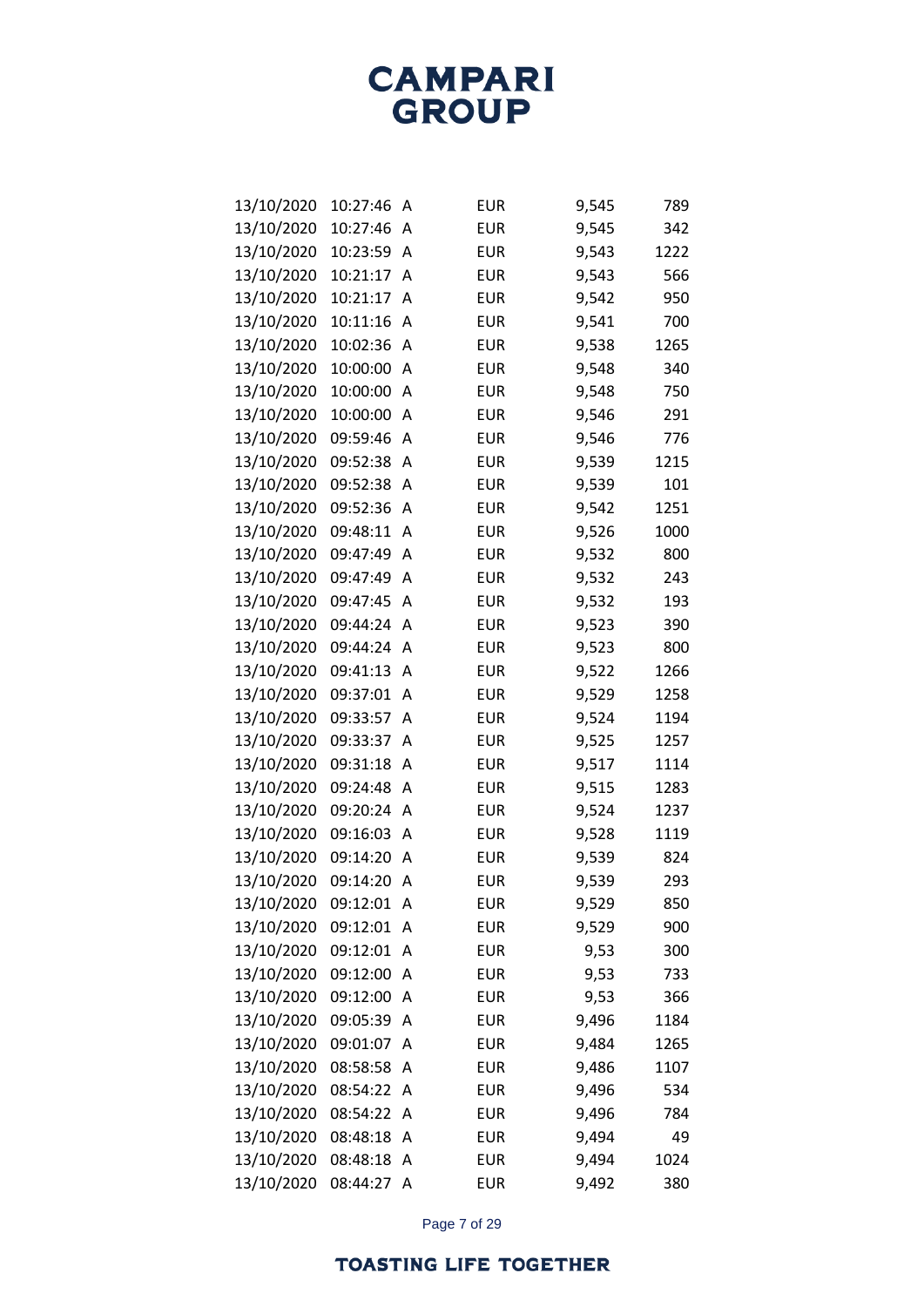| 13/10/2020 | 08:44:27 | Α | <b>EUR</b> | 9,491 | 850  |
|------------|----------|---|------------|-------|------|
| 13/10/2020 | 08:44:27 | A | <b>EUR</b> | 9,492 | 1123 |
| 13/10/2020 | 08:43:38 | A | <b>EUR</b> | 9,493 | 1133 |
| 13/10/2020 | 08:40:23 | A | <b>EUR</b> | 9,495 | 7    |
| 13/10/2020 | 08:37:12 | A | <b>EUR</b> | 9,493 | 1186 |
| 13/10/2020 | 08:33:13 | Α | <b>EUR</b> | 9,492 | 1221 |
| 13/10/2020 | 08:33:13 | Α | <b>EUR</b> | 9,491 | 1097 |
| 13/10/2020 | 08:25:24 | A | <b>EUR</b> | 9,478 | 494  |
| 13/10/2020 | 08:25:24 | A | <b>EUR</b> | 9,478 | 822  |
| 13/10/2020 | 08:25:24 | Α | <b>EUR</b> | 9,478 | 463  |
| 13/10/2020 | 08:25:24 | A | <b>EUR</b> | 9,478 | 822  |
| 13/10/2020 | 08:24:05 | Α | <b>EUR</b> | 9,481 | 1291 |
| 13/10/2020 | 08:23:55 | A | <b>EUR</b> | 9,484 | 440  |
| 13/10/2020 | 08:23:55 | Α | <b>EUR</b> | 9,485 | 1262 |
| 13/10/2020 | 08:23:09 | A | <b>EUR</b> | 9,488 | 700  |
| 13/10/2020 | 08:23:09 | Α | <b>EUR</b> | 9,488 | 900  |
| 13/10/2020 | 08:23:09 | A | <b>EUR</b> | 9,488 | 1280 |
| 13/10/2020 | 08:20:09 | A | <b>EUR</b> | 9,483 | 1152 |
| 13/10/2020 | 08:18:01 | A | <b>EUR</b> | 9,491 | 1322 |
| 13/10/2020 | 08:15:22 | Α | <b>EUR</b> | 9,504 | 750  |
| 13/10/2020 | 08:15:22 | A | <b>EUR</b> | 9,504 | 475  |
| 13/10/2020 | 08:15:03 | Α | <b>EUR</b> | 9,512 | 750  |
| 13/10/2020 | 08:15:03 | A | <b>EUR</b> | 9,514 | 546  |
| 13/10/2020 | 08:15:03 | Α | <b>EUR</b> | 9,514 | 900  |
| 13/10/2020 | 08:15:03 | Α | <b>EUR</b> | 9,513 | 303  |
| 13/10/2020 | 08:15:03 | Α | <b>EUR</b> | 9,513 | 768  |
| 13/10/2020 | 08:11:53 | A | <b>EUR</b> | 9,497 | 350  |
| 13/10/2020 | 08:11:41 | Α | <b>EUR</b> | 9,5   | 1232 |
| 13/10/2020 | 08:09:59 | Α | <b>EUR</b> | 9,511 | 1148 |
| 13/10/2020 | 08:09:59 | Α | <b>EUR</b> | 9,513 | 774  |
| 13/10/2020 | 08:09:59 | А | <b>EUR</b> | 9,513 | 377  |
| 13/10/2020 | 08:08:06 | Α | <b>EUR</b> | 9,519 | 263  |
| 13/10/2020 | 08:05:34 | A | <b>EUR</b> | 9,544 | 1322 |
| 13/10/2020 | 08:04:42 | Α | <b>EUR</b> | 9,55  | 794  |
| 13/10/2020 | 08:04:42 | Α | <b>EUR</b> | 9,55  | 505  |
| 14/10/2020 | 16:28:46 | Α | <b>EUR</b> | 9,518 | 437  |
| 14/10/2020 | 16:28:25 | A | <b>EUR</b> | 9,518 | 1047 |
| 14/10/2020 | 16:28:03 | Α | <b>EUR</b> | 9,518 | 262  |
| 14/10/2020 | 16:27:37 | Α | <b>EUR</b> | 9,518 | 1542 |
| 14/10/2020 | 16:27:25 | Α | <b>EUR</b> | 9,519 | 1128 |
| 14/10/2020 | 16:27:25 | A | <b>EUR</b> | 9,519 | 800  |
| 14/10/2020 | 16:27:25 | Α | <b>EUR</b> | 9,519 | 4    |
| 14/10/2020 | 16:25:44 | Α | <b>EUR</b> | 9,521 | 1211 |

Page 8 of 29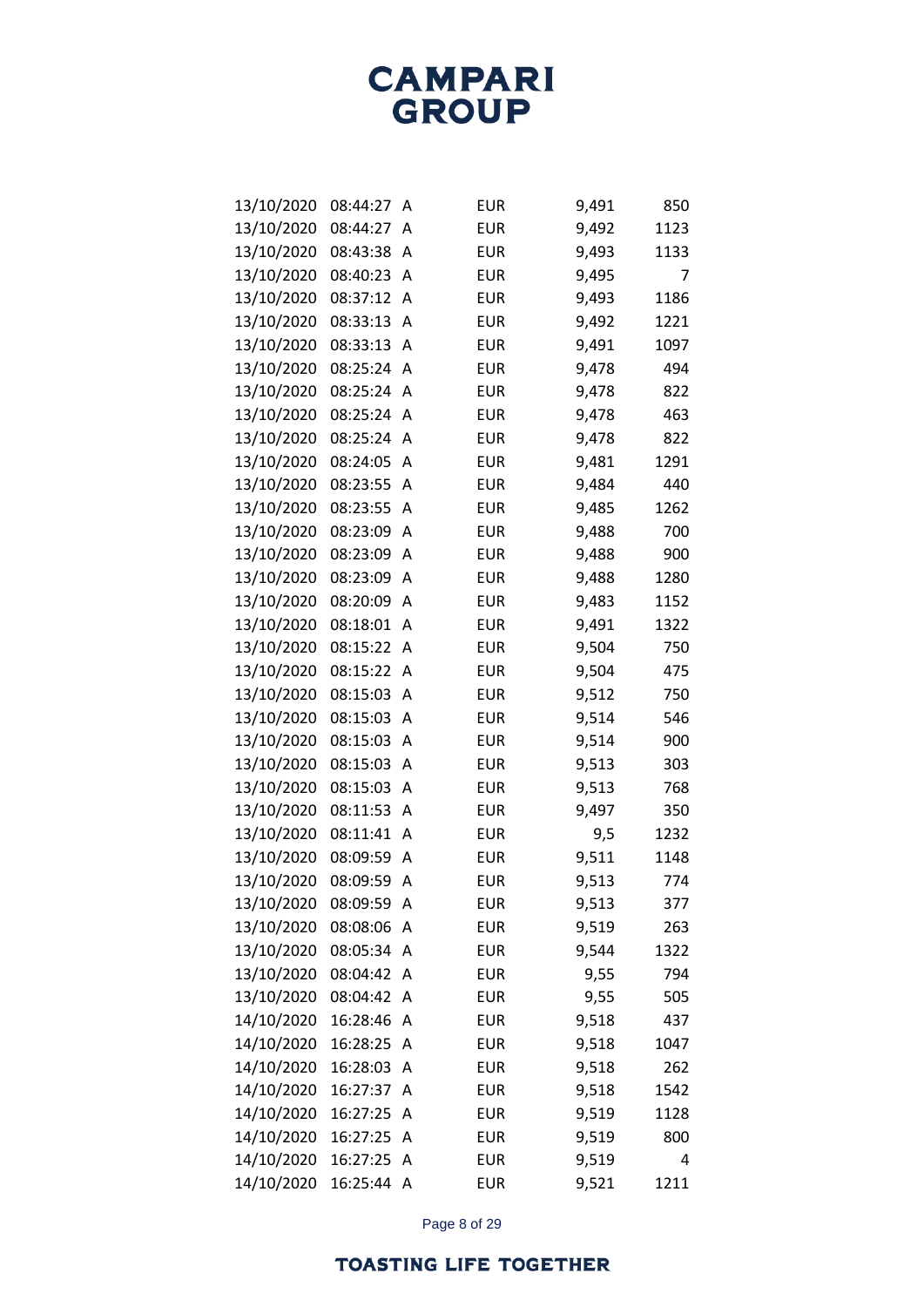| 14/10/2020 | 16:24:32 | A | <b>EUR</b> | 9,522 | 597  |
|------------|----------|---|------------|-------|------|
| 14/10/2020 | 16:24:31 | A | <b>EUR</b> | 9,522 | 557  |
| 14/10/2020 | 16:24:31 | Α | <b>EUR</b> | 9,522 | 1145 |
| 14/10/2020 | 16:24:17 | Α | <b>EUR</b> | 9,523 | 276  |
| 14/10/2020 | 16:24:05 | A | <b>EUR</b> | 9,524 | 628  |
| 14/10/2020 | 16:23:17 | Α | <b>EUR</b> | 9,522 | 1112 |
| 14/10/2020 | 16:22:43 | Α | <b>EUR</b> | 9,523 | 1292 |
| 14/10/2020 | 16:22:43 | Α | <b>EUR</b> | 9,523 | 168  |
| 14/10/2020 | 16:20:22 | Α | <b>EUR</b> | 9,523 | 909  |
| 14/10/2020 | 16:20:22 | Α | <b>EUR</b> | 9,523 | 1197 |
| 14/10/2020 | 16:19:18 | Α | <b>EUR</b> | 9,527 | 800  |
| 14/10/2020 | 16:19:18 | A | <b>EUR</b> | 9,526 | 241  |
| 14/10/2020 | 16:19:18 | A | <b>EUR</b> | 9,526 | 1000 |
| 14/10/2020 | 16:19:16 | Α | <b>EUR</b> | 9,528 | 1234 |
| 14/10/2020 | 16:17:02 | Α | <b>EUR</b> | 9,527 | 1123 |
| 14/10/2020 | 16:15:52 | Α | <b>EUR</b> | 9,537 | 1148 |
| 14/10/2020 | 16:15:52 | Α | <b>EUR</b> | 9,537 | 1269 |
| 14/10/2020 | 16:14:59 | Α | <b>EUR</b> | 9,536 | 773  |
| 14/10/2020 | 16:14:16 | Α | <b>EUR</b> | 9,537 | 750  |
| 14/10/2020 | 16:13:46 | A | <b>EUR</b> | 9,537 | 2    |
| 14/10/2020 | 16:13:46 | A | <b>EUR</b> | 9,537 | 1    |
| 14/10/2020 | 16:13:25 | Α | <b>EUR</b> | 9,537 | 750  |
| 14/10/2020 | 16:13:25 | Α | <b>EUR</b> | 9,537 | 455  |
| 14/10/2020 | 16:13:25 | Α | <b>EUR</b> | 9,537 | 333  |
| 14/10/2020 | 16:13:25 | Α | <b>EUR</b> | 9,537 | 425  |
| 14/10/2020 | 16:13:25 | Α | <b>EUR</b> | 9,537 | 1114 |
| 14/10/2020 | 16:13:22 | Α | <b>EUR</b> | 9,537 | 65   |
| 14/10/2020 | 16:10:37 | Α | <b>EUR</b> | 9,531 | 750  |
| 14/10/2020 | 16:10:20 | Α | <b>EUR</b> | 9,532 | 656  |
| 14/10/2020 | 16:10:19 | A | <b>EUR</b> | 9,532 | 197  |
| 14/10/2020 | 16:10:19 | А | <b>EUR</b> | 9,532 | 1092 |
| 14/10/2020 | 16:10:10 | A | <b>EUR</b> | 9,538 | 1247 |
| 14/10/2020 | 16:10:10 | A | <b>EUR</b> | 9,538 | 1240 |
| 14/10/2020 | 16:09:28 | Α | <b>EUR</b> | 9,538 | 178  |
| 14/10/2020 | 16:09:18 | A | <b>EUR</b> | 9,537 | 750  |
| 14/10/2020 | 16:07:11 | A | <b>EUR</b> | 9,535 | 383  |
| 14/10/2020 | 16:07:11 | A | <b>EUR</b> | 9,535 | 750  |
| 14/10/2020 | 16:06:44 | A | <b>EUR</b> | 9,537 | 1133 |
| 14/10/2020 | 16:06:44 | A | <b>EUR</b> | 9,537 | 1269 |
| 14/10/2020 | 16:06:44 | A | <b>EUR</b> | 9,538 | 1236 |
| 14/10/2020 | 16:06:44 | A | <b>EUR</b> | 9,538 | 1287 |
| 14/10/2020 | 16:05:57 | Α | <b>EUR</b> | 9,537 | 338  |
| 14/10/2020 | 16:05:22 | A | <b>EUR</b> | 9,536 | 12   |

Page 9 of 29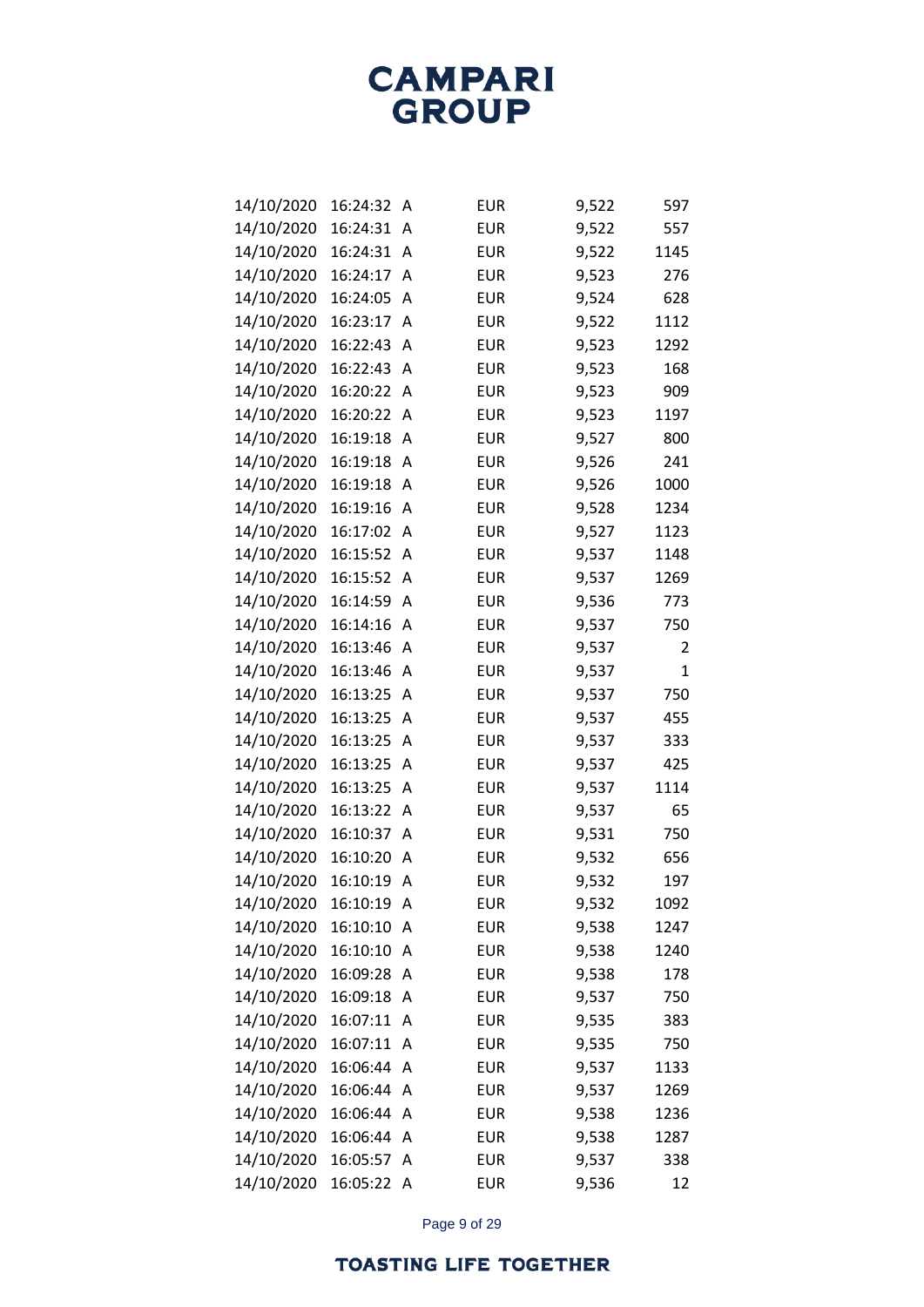| 14/10/2020 | 16:03:14 | Α | <b>EUR</b> | 9,53  | 424  |
|------------|----------|---|------------|-------|------|
| 14/10/2020 | 16:02:28 | A | <b>EUR</b> | 9,533 | 750  |
| 14/10/2020 | 16:02:11 | A | <b>EUR</b> | 9,537 | 800  |
| 14/10/2020 | 16:01:14 | A | <b>EUR</b> | 9,537 | 750  |
| 14/10/2020 | 16:00:41 | A | <b>EUR</b> | 9,54  | 539  |
| 14/10/2020 | 16:00:34 | A | <b>EUR</b> | 9,539 | 740  |
| 14/10/2020 | 16:00:34 | A | <b>EUR</b> | 9,539 | 1260 |
| 14/10/2020 | 15:59:06 | А | <b>EUR</b> | 9,537 | 785  |
| 14/10/2020 | 15:57:38 | Α | <b>EUR</b> | 9,542 | 1312 |
| 14/10/2020 | 15:57:11 | А | <b>EUR</b> | 9,545 | 1346 |
| 14/10/2020 | 15:57:11 | A | <b>EUR</b> | 9,545 | 1133 |
| 14/10/2020 | 15:54:49 | A | <b>EUR</b> | 9,55  | 637  |
| 14/10/2020 | 15:54:49 | A | <b>EUR</b> | 9,55  | 300  |
| 14/10/2020 | 15:54:49 | А | <b>EUR</b> | 9,55  | 197  |
| 14/10/2020 | 15:54:49 | A | <b>EUR</b> | 9,55  | 370  |
| 14/10/2020 | 15:54:49 | А | <b>EUR</b> | 9,55  | 742  |
| 14/10/2020 | 15:54:49 | A | <b>EUR</b> | 9,551 | 1288 |
| 14/10/2020 | 15:54:32 | А | <b>EUR</b> | 9,553 | 1    |
| 14/10/2020 | 15:54:32 | A | <b>EUR</b> | 9,553 | 754  |
| 14/10/2020 | 15:54:26 | А | <b>EUR</b> | 9,553 | 230  |
| 14/10/2020 | 15:53:22 | A | <b>EUR</b> | 9,553 | 750  |
| 14/10/2020 | 15:53:22 | А | <b>EUR</b> | 9,553 | 1180 |
| 14/10/2020 | 15:51:02 | A | <b>EUR</b> | 9,55  | 138  |
| 14/10/2020 | 15:49:15 | А | <b>EUR</b> | 9,55  | 750  |
| 14/10/2020 | 15:49:05 | А | <b>EUR</b> | 9,55  | 1129 |
| 14/10/2020 | 15:49:05 | А | <b>EUR</b> | 9,55  | 225  |
| 14/10/2020 | 15:49:05 | А | <b>EUR</b> | 9,55  | 874  |
| 14/10/2020 | 15:49:03 | А | <b>EUR</b> | 9,552 | 1241 |
| 14/10/2020 | 15:46:57 | А | <b>EUR</b> | 9,543 | 750  |
| 14/10/2020 | 15:45:41 | А | <b>EUR</b> | 9,539 | 524  |
| 14/10/2020 | 15:45:41 | A | <b>EUR</b> | 9,539 | 63   |
| 14/10/2020 | 15:44:09 | А | <b>EUR</b> | 9,536 | 1158 |
| 14/10/2020 | 15:43:01 | A | <b>EUR</b> | 9,533 | 281  |
| 14/10/2020 | 15:43:01 | А | <b>EUR</b> | 9,533 | 24   |
| 14/10/2020 | 15:43:01 | Α | <b>EUR</b> | 9,533 | 3    |
| 14/10/2020 | 15:41:26 | Α | <b>EUR</b> | 9,53  | 1191 |
| 14/10/2020 | 15:39:54 | A | <b>EUR</b> | 9,531 | 1294 |
| 14/10/2020 | 15:39:17 | Α | <b>EUR</b> | 9,537 | 1269 |
| 14/10/2020 | 15:38:59 | Α | <b>EUR</b> | 9,539 | 524  |
| 14/10/2020 | 15:38:59 | Α | <b>EUR</b> | 9,539 | 750  |
| 14/10/2020 | 15:38:19 | Α | <b>EUR</b> | 9,539 | 750  |
| 14/10/2020 | 15:36:13 | Α | <b>EUR</b> | 9,533 | 1135 |
| 14/10/2020 | 15:34:00 | A | <b>EUR</b> | 9,541 | 1220 |

Page 10 of 29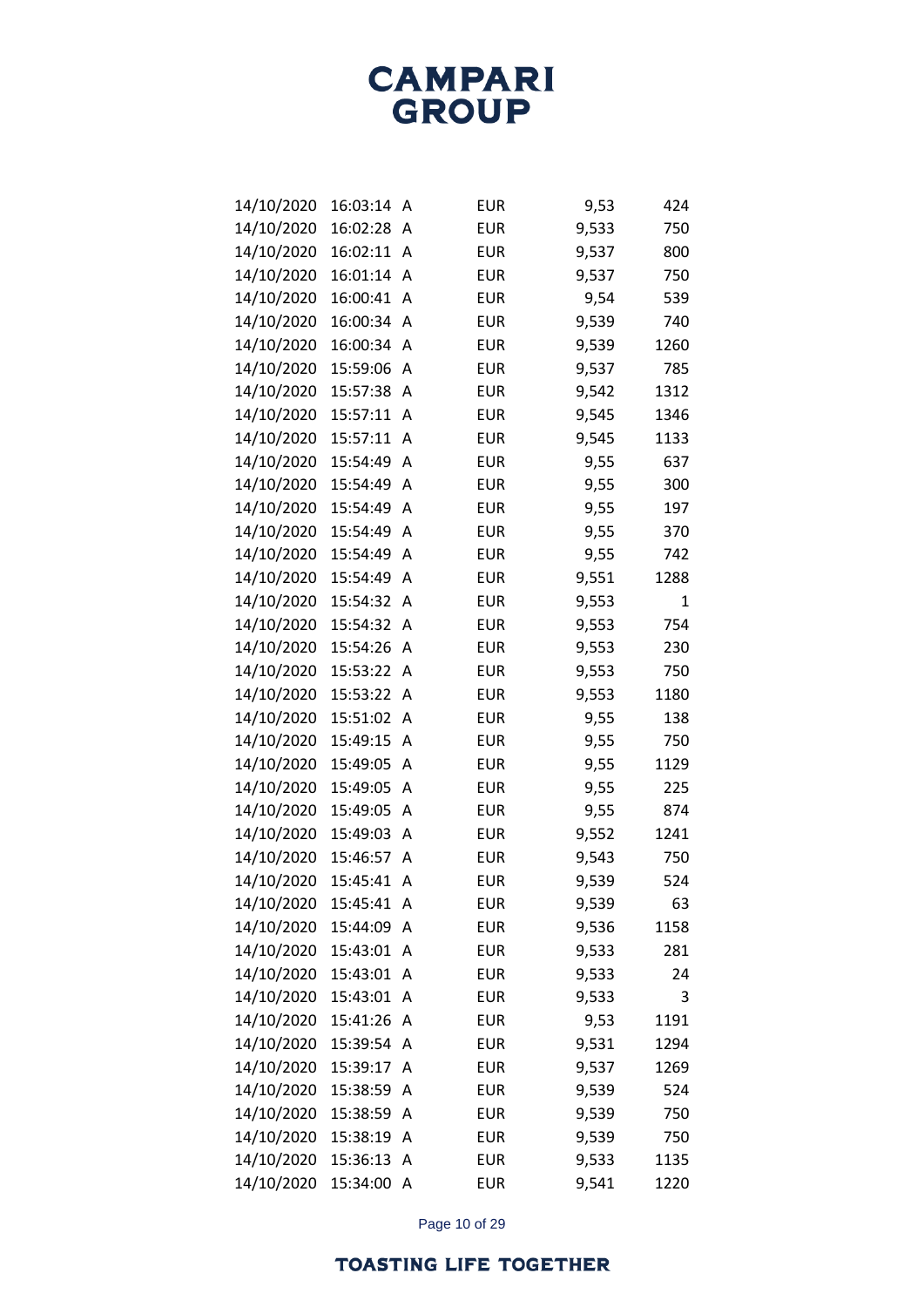| 14/10/2020 | 15:32:20 | Α | <b>EUR</b> | 9,539 | 939  |
|------------|----------|---|------------|-------|------|
| 14/10/2020 | 15:32:20 | Α | <b>EUR</b> | 9,539 | 238  |
| 14/10/2020 | 15:30:12 | Α | <b>EUR</b> | 9,551 | 1246 |
| 14/10/2020 | 15:29:36 | Α | <b>EUR</b> | 9,553 | 750  |
| 14/10/2020 | 15:28:02 | Α | <b>EUR</b> | 9,552 | 129  |
| 14/10/2020 | 15:28:02 | Α | <b>EUR</b> | 9,552 | 750  |
| 14/10/2020 | 15:27:20 | Α | <b>EUR</b> | 9,55  | 9    |
| 14/10/2020 | 15:24:36 | A | <b>EUR</b> | 9,555 | 750  |
| 14/10/2020 | 15:23:41 | A | <b>EUR</b> | 9,553 | 769  |
| 14/10/2020 | 15:22:47 | Α | <b>EUR</b> | 9,557 | 750  |
| 14/10/2020 | 15:21:35 | A | <b>EUR</b> | 9,558 | 750  |
| 14/10/2020 | 15:21:35 | A | <b>EUR</b> | 9,56  | 553  |
| 14/10/2020 | 15:21:01 | A | <b>EUR</b> | 9,562 | 1211 |
| 14/10/2020 | 15:19:52 | Α | <b>EUR</b> | 9,564 | 519  |
| 14/10/2020 | 15:18:52 | Α | <b>EUR</b> | 9,564 | 243  |
| 14/10/2020 | 15:18:43 | Α | <b>EUR</b> | 9,564 | 447  |
| 14/10/2020 | 15:16:25 | A | <b>EUR</b> | 9,564 | 275  |
| 14/10/2020 | 15:16:02 | A | <b>EUR</b> | 9,567 | 736  |
| 14/10/2020 | 15:14:46 | A | <b>EUR</b> | 9,569 | 400  |
| 14/10/2020 | 15:14:46 | A | <b>EUR</b> | 9,569 | 750  |
| 14/10/2020 | 15:11:40 | A | EUR        | 9,575 | 1169 |
| 14/10/2020 | 15:11:40 | A | <b>EUR</b> | 9,575 | 81   |
| 14/10/2020 | 15:09:43 | A | <b>EUR</b> | 9,587 | 3890 |
| 14/10/2020 | 15:09:43 | Α | <b>EUR</b> | 9,587 | 1060 |
| 14/10/2020 | 15:09:43 | A | EUR        | 9,59  | 1653 |
| 14/10/2020 | 15:09:19 | A | <b>EUR</b> | 9,586 | 470  |
| 14/10/2020 | 15:09:18 | A | <b>EUR</b> | 9,586 | 519  |
| 14/10/2020 | 15:09:18 | Α | <b>EUR</b> | 9,587 | 1193 |
| 14/10/2020 | 15:06:49 | A | <b>EUR</b> | 9,572 | 750  |
| 14/10/2020 | 15:06:49 | Α | <b>EUR</b> | 9,571 | 255  |
| 14/10/2020 | 15:06:49 | А | <b>EUR</b> | 9,572 | 452  |
| 14/10/2020 | 15:06:49 | Α | <b>EUR</b> | 9,572 | 241  |
| 14/10/2020 | 15:06:48 | Α | <b>EUR</b> | 9,573 | 208  |
| 14/10/2020 | 15:06:48 | Α | <b>EUR</b> | 9,572 | 232  |
| 14/10/2020 | 15:06:48 | Α | <b>EUR</b> | 9,572 | 750  |
| 14/10/2020 | 15:05:27 | Α | <b>EUR</b> | 9,585 | 210  |
| 14/10/2020 | 15:05:27 | A | <b>EUR</b> | 9,585 | 242  |
| 14/10/2020 | 15:05:27 | Α | <b>EUR</b> | 9,585 | 750  |
| 14/10/2020 | 15:05:14 | A | <b>EUR</b> | 9,586 | 256  |
| 14/10/2020 | 15:05:14 | Α | <b>EUR</b> | 9,586 | 750  |
| 14/10/2020 | 15:02:30 | A | <b>EUR</b> | 9,58  | 685  |
| 14/10/2020 | 15:02:30 | Α | <b>EUR</b> | 9,58  | 595  |
| 14/10/2020 | 15:01:06 | Α | <b>EUR</b> | 9,58  | 1168 |

Page 11 of 29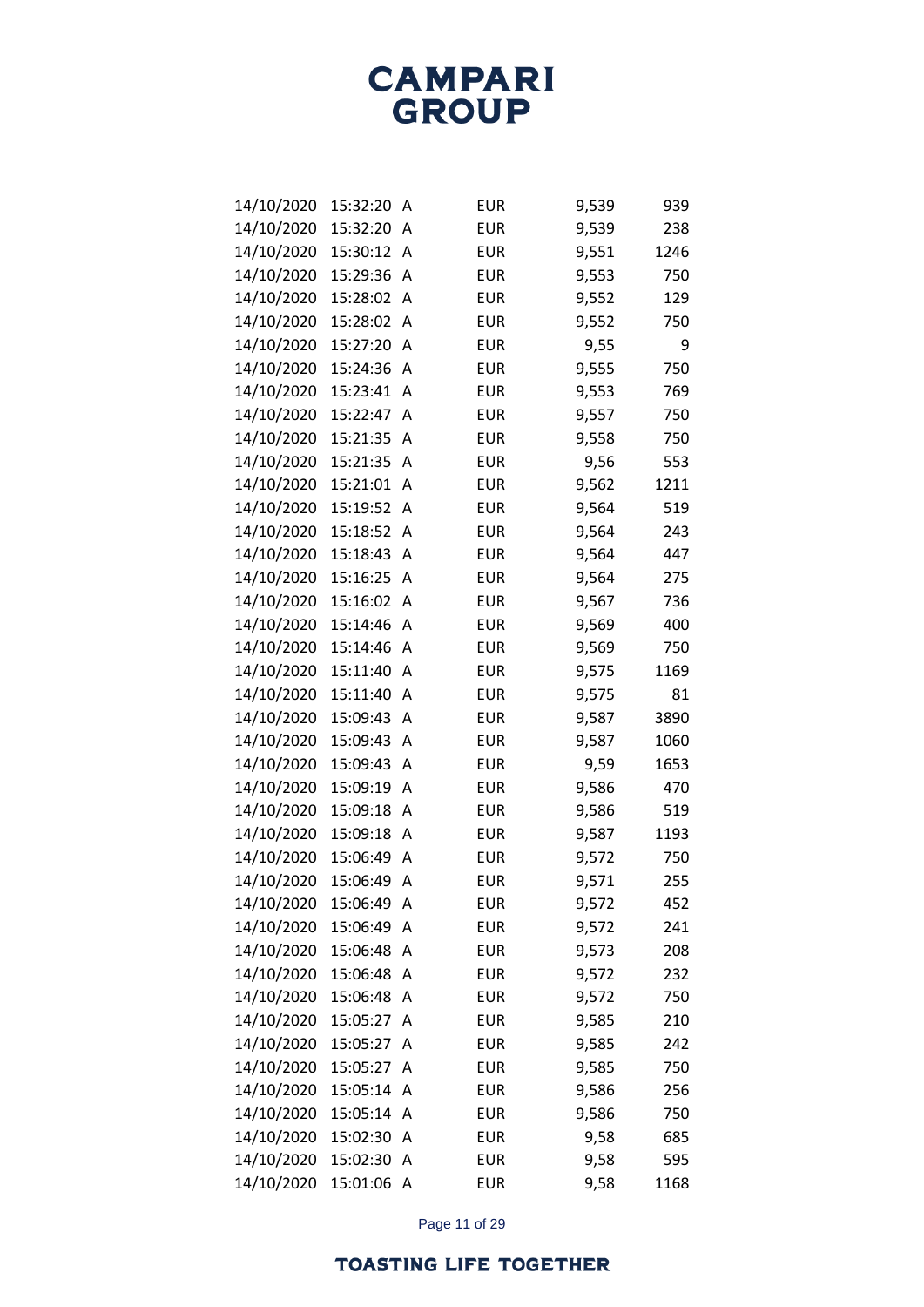| 14/10/2020 | 14:58:52 | Α | <b>EUR</b> | 9,582 | 1166 |
|------------|----------|---|------------|-------|------|
| 14/10/2020 | 14:58:02 | A | <b>EUR</b> | 9,582 | 1323 |
| 14/10/2020 | 14:57:22 | Α | <b>EUR</b> | 9,584 | 199  |
| 14/10/2020 | 14:55:52 | Α | <b>EUR</b> | 9,565 | 783  |
| 14/10/2020 | 14:55:01 | Α | <b>EUR</b> | 9,569 | 750  |
| 14/10/2020 | 14:52:32 | Α | <b>EUR</b> | 9,565 | 378  |
| 14/10/2020 | 14:52:32 | Α | <b>EUR</b> | 9,565 | 706  |
| 14/10/2020 | 14:51:39 | Α | <b>EUR</b> | 9,565 | 1101 |
| 14/10/2020 | 14:51:18 | Α | <b>EUR</b> | 9,565 | 209  |
| 14/10/2020 | 14:50:01 | Α | <b>EUR</b> | 9,569 | 606  |
| 14/10/2020 | 14:50:01 | Α | <b>EUR</b> | 9,569 | 33   |
| 14/10/2020 | 14:49:06 | A | <b>EUR</b> | 9,569 | 457  |
| 14/10/2020 | 14:45:09 | Α | <b>EUR</b> | 9,588 | 750  |
| 14/10/2020 | 14:45:09 | Α | <b>EUR</b> | 9,587 | 1071 |
| 14/10/2020 | 14:45:09 | Α | <b>EUR</b> | 9,587 | 112  |
| 14/10/2020 | 14:43:56 | A | <b>EUR</b> | 9,589 | 1160 |
| 14/10/2020 | 14:43:56 | A | <b>EUR</b> | 9,589 | 79   |
| 14/10/2020 | 14:41:19 | Α | <b>EUR</b> | 9,578 | 1249 |
| 14/10/2020 | 14:40:13 | Α | <b>EUR</b> | 9,577 | 770  |
| 14/10/2020 | 14:36:33 | А | <b>EUR</b> | 9,58  | 750  |
| 14/10/2020 | 14:36:33 | Α | <b>EUR</b> | 9,578 | 757  |
| 14/10/2020 | 14:35:37 | A | <b>EUR</b> | 9,581 | 750  |
| 14/10/2020 | 14:32:35 | Α | <b>EUR</b> | 9,59  | 509  |
| 14/10/2020 | 14:32:07 | A | <b>EUR</b> | 9,59  | 750  |
| 14/10/2020 | 14:30:13 | Α | <b>EUR</b> | 9,581 | 750  |
| 14/10/2020 | 14:29:42 | A | <b>EUR</b> | 9,578 | 268  |
| 14/10/2020 | 14:29:42 | Α | <b>EUR</b> | 9,578 | 651  |
| 14/10/2020 | 14:29:42 | A | <b>EUR</b> | 9,578 | 522  |
| 14/10/2020 | 14:29:42 | Α | <b>EUR</b> | 9,578 | 163  |
| 14/10/2020 | 14:29:32 | Α | <b>EUR</b> | 9,578 | 261  |
| 14/10/2020 | 14:29:32 | A | <b>EUR</b> | 9,578 | 497  |
| 14/10/2020 | 14:28:22 | A | <b>EUR</b> | 9,573 | 261  |
| 14/10/2020 | 14:28:22 | A | <b>EUR</b> | 9,573 | 522  |
| 14/10/2020 | 14:24:55 | A | <b>EUR</b> | 9,572 | 265  |
| 14/10/2020 | 14:24:55 | A | <b>EUR</b> | 9,572 | 522  |
| 14/10/2020 | 14:24:55 | Α | <b>EUR</b> | 9,572 | 62   |
| 14/10/2020 | 14:23:35 | A | <b>EUR</b> | 9,571 | 43   |
| 14/10/2020 | 14:23:35 | Α | <b>EUR</b> | 9,571 | 308  |
| 14/10/2020 | 14:23:35 | Α | <b>EUR</b> | 9,571 | 11   |
| 14/10/2020 | 14:23:35 | Α | <b>EUR</b> | 9,571 | 252  |
| 14/10/2020 | 14:23:01 | A | <b>EUR</b> | 9,57  | 228  |
| 14/10/2020 | 14:22:41 | A | <b>EUR</b> | 9,57  | 76   |
| 14/10/2020 | 14:22:41 | Α | <b>EUR</b> | 9,57  | 30   |

Page 12 of 29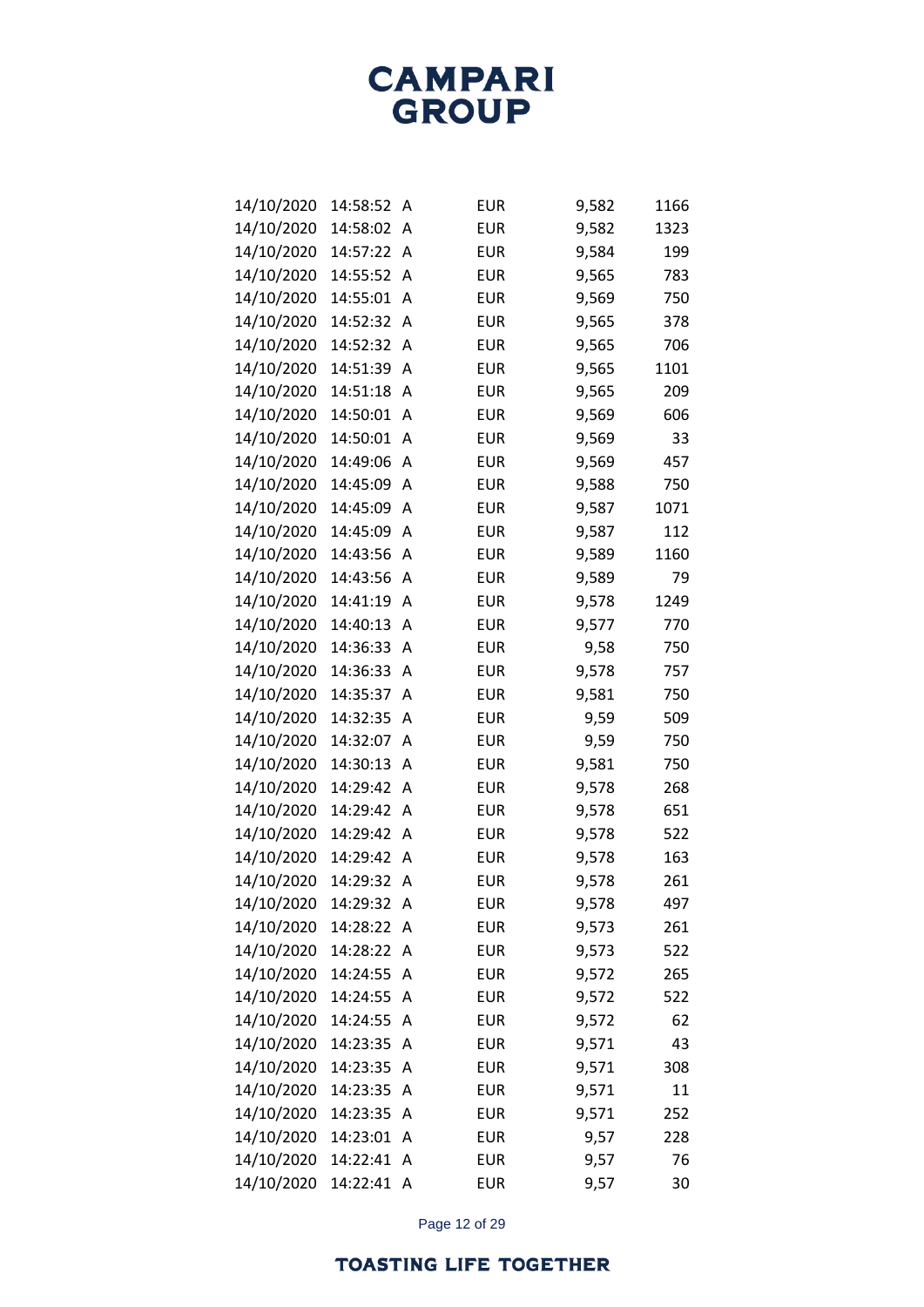| 14/10/2020 | 14:22:30 | Α | <b>EUR</b> | 9,57  | 350  |
|------------|----------|---|------------|-------|------|
| 14/10/2020 | 14:18:11 | A | <b>EUR</b> | 9,569 | 248  |
| 14/10/2020 | 14:18:11 | Α | <b>EUR</b> | 9,569 | 522  |
| 14/10/2020 | 14:18:11 | Α | <b>EUR</b> | 9,569 | 350  |
| 14/10/2020 | 14:18:00 | A | <b>EUR</b> | 9,569 | 166  |
| 14/10/2020 | 14:17:03 | A | <b>EUR</b> | 9,568 | 256  |
| 14/10/2020 | 14:10:53 | A | <b>EUR</b> | 9,57  | 750  |
| 14/10/2020 | 14:07:27 | Α | <b>EUR</b> | 9,572 | 1147 |
| 14/10/2020 | 13:56:01 | Α | <b>EUR</b> | 9,6   | 324  |
| 14/10/2020 | 13:56:01 | Α | <b>EUR</b> | 9,6   | 750  |
| 14/10/2020 | 13:50:38 | A | <b>EUR</b> | 9,597 | 1221 |
| 14/10/2020 | 13:43:16 | Α | <b>EUR</b> | 9,61  | 316  |
| 14/10/2020 | 13:43:16 | Α | <b>EUR</b> | 9,61  | 750  |
| 14/10/2020 | 13:43:16 | Α | <b>EUR</b> | 9,609 | 402  |
| 14/10/2020 | 13:33:45 | A | <b>EUR</b> | 9,617 | 474  |
| 14/10/2020 | 13:33:34 | Α | <b>EUR</b> | 9,617 | 811  |
| 14/10/2020 | 13:32:36 | Α | <b>EUR</b> | 9,619 | 670  |
| 14/10/2020 | 13:32:36 | Α | <b>EUR</b> | 9,619 | 648  |
| 14/10/2020 | 13:32:34 | A | <b>EUR</b> | 9,625 | 750  |
| 14/10/2020 | 13:32:33 | А | <b>EUR</b> | 9,631 | 1220 |
| 14/10/2020 | 13:32:19 | A | <b>EUR</b> | 9,633 | 414  |
| 14/10/2020 | 13:32:19 | Α | <b>EUR</b> | 9,633 | 539  |
| 14/10/2020 | 13:32:02 | A | <b>EUR</b> | 9,629 | 1101 |
| 14/10/2020 | 13:30:21 | Α | <b>EUR</b> | 9,623 | 494  |
| 14/10/2020 | 13:30:21 | Α | <b>EUR</b> | 9,623 | 9    |
| 14/10/2020 | 13:30:00 | Α | <b>EUR</b> | 9,623 | 750  |
| 14/10/2020 | 13:20:43 | A | <b>EUR</b> | 9,638 | 1099 |
| 14/10/2020 | 13:16:39 | Α | <b>EUR</b> | 9,621 | 741  |
| 14/10/2020 | 13:15:34 | Α | <b>EUR</b> | 9,622 | 287  |
| 14/10/2020 | 13:14:12 | Α | <b>EUR</b> | 9,62  | 750  |
| 14/10/2020 | 13:10:10 | А | <b>EUR</b> | 9,628 | 124  |
| 14/10/2020 | 13:10:10 | Α | <b>EUR</b> | 9,628 | 1011 |
| 14/10/2020 | 13:07:33 | Α | <b>EUR</b> | 9,634 | 1080 |
| 14/10/2020 | 13:07:33 | Α | <b>EUR</b> | 9,634 | 13   |
| 14/10/2020 | 13:04:19 | Α | <b>EUR</b> | 9,625 | 264  |
| 14/10/2020 | 13:04:19 | Α | <b>EUR</b> | 9,625 | 750  |
| 14/10/2020 | 13:04:01 | Α | <b>EUR</b> | 9,625 | 1179 |
| 14/10/2020 | 13:04:01 | А | <b>EUR</b> | 9,625 | 113  |
| 14/10/2020 | 13:01:52 | Α | <b>EUR</b> | 9,622 | 478  |
| 14/10/2020 | 13:01:52 | Α | <b>EUR</b> | 9,622 | 223  |
| 14/10/2020 | 12:53:33 | Α | <b>EUR</b> | 9,611 | 1319 |
| 14/10/2020 | 12:52:59 | Α | <b>EUR</b> | 9,611 | 525  |
| 14/10/2020 | 12:42:43 | Α | <b>EUR</b> | 9,609 | 750  |

Page 13 of 29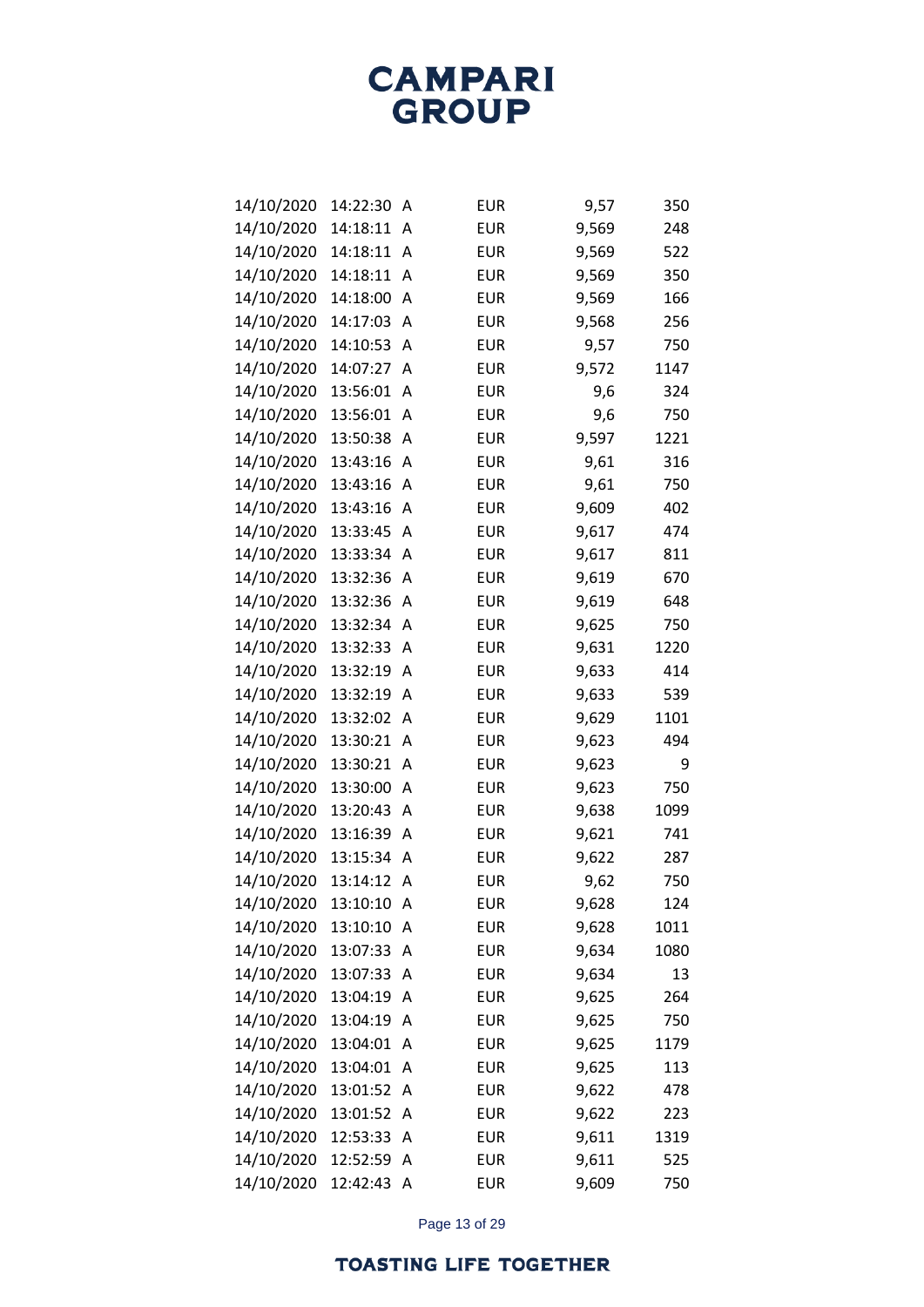| 14/10/2020 | 12:40:02 | Α | <b>EUR</b> | 9,616 | 1062 |
|------------|----------|---|------------|-------|------|
| 14/10/2020 | 12:40:02 | Α | <b>EUR</b> | 9,616 | 590  |
| 14/10/2020 | 12:40:02 | A | <b>EUR</b> | 9,616 | 565  |
| 14/10/2020 | 12:24:34 | A | <b>EUR</b> | 9,614 | 750  |
| 14/10/2020 | 12:24:34 | A | <b>EUR</b> | 9,613 | 447  |
| 14/10/2020 | 12:24:34 | A | <b>EUR</b> | 9,613 | 1    |
| 14/10/2020 | 12:24:34 | Α | <b>EUR</b> | 9,613 | 800  |
| 14/10/2020 | 12:23:05 | Α | <b>EUR</b> | 9,605 | 83   |
| 14/10/2020 | 12:19:21 | Α | <b>EUR</b> | 9,6   | 1231 |
| 14/10/2020 | 12:13:35 | Α | <b>EUR</b> | 9,6   | 1141 |
| 14/10/2020 | 12:11:34 | A | <b>EUR</b> | 9,609 | 1203 |
| 14/10/2020 | 12:06:02 | Α | <b>EUR</b> | 9,617 | 396  |
| 14/10/2020 | 12:06:02 | Α | <b>EUR</b> | 9,617 | 750  |
| 14/10/2020 | 12:00:12 | Α | <b>EUR</b> | 9,606 | 750  |
| 14/10/2020 | 11:55:27 | A | <b>EUR</b> | 9,599 | 510  |
| 14/10/2020 | 11:55:27 | Α | <b>EUR</b> | 9,599 | 750  |
| 14/10/2020 | 11:50:00 | A | <b>EUR</b> | 9,596 | 1160 |
| 14/10/2020 | 11:46:04 | Α | <b>EUR</b> | 9,596 | 490  |
| 14/10/2020 | 11:46:04 | A | <b>EUR</b> | 9,596 | 800  |
| 14/10/2020 | 11:45:06 | Α | <b>EUR</b> | 9,599 | 648  |
| 14/10/2020 | 11:42:36 | Α | <b>EUR</b> | 9,596 | 1124 |
| 14/10/2020 | 11:41:06 | Α | <b>EUR</b> | 9,6   | 750  |
| 14/10/2020 | 11:40:31 | Α | <b>EUR</b> | 9,6   | 659  |
| 14/10/2020 | 11:23:13 | А | <b>EUR</b> | 9,587 | 77   |
| 14/10/2020 | 11:23:13 | Α | <b>EUR</b> | 9,587 | 750  |
| 14/10/2020 | 11:23:13 | А | <b>EUR</b> | 9,586 | 140  |
| 14/10/2020 | 11:23:13 | Α | <b>EUR</b> | 9,586 | 326  |
| 14/10/2020 | 11:22:01 | А | <b>EUR</b> | 9,592 | 251  |
| 14/10/2020 | 11:21:59 | Α | <b>EUR</b> | 9,592 | 106  |
| 14/10/2020 | 11:21:59 | Α | <b>EUR</b> | 9,592 | 760  |
| 14/10/2020 | 11:15:53 | Α | <b>EUR</b> | 9,581 | 1304 |
| 14/10/2020 | 11:10:49 | Α | <b>EUR</b> | 9,58  | 1000 |
| 14/10/2020 | 11:09:28 | Α | <b>EUR</b> | 9,577 | 368  |
| 14/10/2020 | 11:09:28 | Α | <b>EUR</b> | 9,576 | 750  |
| 14/10/2020 | 11:09:11 | Α | <b>EUR</b> | 9,581 | 224  |
| 14/10/2020 | 10:59:32 | Α | <b>EUR</b> | 9,605 | 1182 |
| 14/10/2020 | 10:53:47 | A | <b>EUR</b> | 9,612 | 1195 |
| 14/10/2020 | 10:45:40 | Α | <b>EUR</b> | 9,606 | 750  |
| 14/10/2020 | 10:45:40 | Α | <b>EUR</b> | 9,606 | 208  |
| 14/10/2020 | 10:34:41 | Α | <b>EUR</b> | 9,607 | 456  |
| 14/10/2020 | 10:34:41 | A | <b>EUR</b> | 9,605 | 750  |
| 14/10/2020 | 10:28:19 | Α | <b>EUR</b> | 9,619 | 750  |
| 14/10/2020 | 10:16:09 | A | <b>EUR</b> | 9,594 | 632  |

Page 14 of 29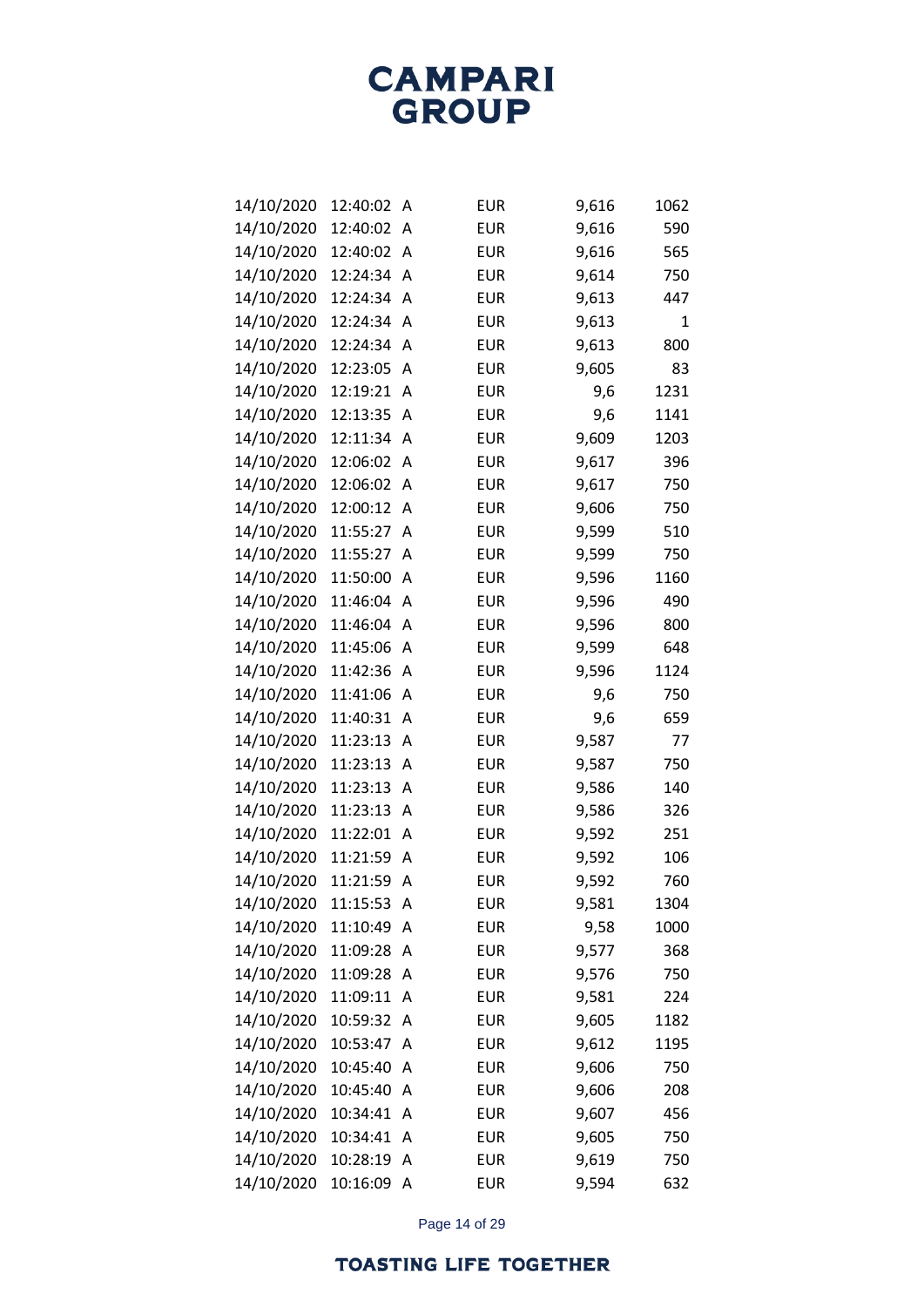| 14/10/2020 | 10:08:16 | А | <b>EUR</b> | 9,601 | 1245 |
|------------|----------|---|------------|-------|------|
| 14/10/2020 | 09:47:24 | A | <b>EUR</b> | 9,618 | 1191 |
| 14/10/2020 | 09:24:33 | Α | <b>EUR</b> | 9,623 | 1267 |
| 14/10/2020 | 09:03:15 | А | <b>EUR</b> | 9,642 | 1274 |
| 14/10/2020 | 08:53:59 | Α | <b>EUR</b> | 9,638 | 7    |
| 14/10/2020 | 08:53:59 | Α | <b>EUR</b> | 9,638 | 1291 |
| 14/10/2020 | 08:42:08 | Α | <b>EUR</b> | 9,65  | 1297 |
| 14/10/2020 | 08:29:27 | Α | <b>EUR</b> | 9,65  | 473  |
| 14/10/2020 | 08:29:27 | Α | <b>EUR</b> | 9,65  | 714  |
| 14/10/2020 | 08:11:44 | Α | <b>EUR</b> | 9,654 | 287  |
| 14/10/2020 | 08:11:44 | Α | <b>EUR</b> | 9,654 | 1000 |
| 14/10/2020 | 08:06:24 | Α | <b>EUR</b> | 9,682 | 1205 |
| 15/10/2020 | 16:29:09 | Α | <b>EUR</b> | 9,361 | 815  |
| 15/10/2020 | 16:29:09 | Α | <b>EUR</b> | 9,361 | 1191 |
| 15/10/2020 | 16:29:09 | Α | <b>EUR</b> | 9,361 | 2    |
| 15/10/2020 | 16:28:51 | Α | <b>EUR</b> | 9,36  | 1246 |
| 15/10/2020 | 16:28:18 | Α | <b>EUR</b> | 9,362 | 1108 |
| 15/10/2020 | 16:28:04 | Α | <b>EUR</b> | 9,366 | 1138 |
| 15/10/2020 | 16:28:03 | Α | <b>EUR</b> | 9,366 | 100  |
| 15/10/2020 | 16:28:03 | Α | <b>EUR</b> | 9,366 | 1186 |
| 15/10/2020 | 16:27:52 | Α | <b>EUR</b> | 9,367 | 1207 |
| 15/10/2020 | 16:27:51 | Α | <b>EUR</b> | 9,367 | 1265 |
| 15/10/2020 | 16:27:51 | Α | <b>EUR</b> | 9,367 | 1443 |
| 15/10/2020 | 16:27:51 | Α | <b>EUR</b> | 9,367 | 222  |
| 15/10/2020 | 16:27:22 | Α | <b>EUR</b> | 9,366 | 88   |
| 15/10/2020 | 16:27:09 | Α | <b>EUR</b> | 9,366 | 424  |
| 15/10/2020 | 16:27:09 | Α | <b>EUR</b> | 9,366 | 890  |
| 15/10/2020 | 16:27:04 | Α | <b>EUR</b> | 9,366 | 724  |
| 15/10/2020 | 16:26:03 | Α | <b>EUR</b> | 9,369 | 76   |
| 15/10/2020 | 16:26:03 | Α | <b>EUR</b> | 9,369 | 1397 |
| 15/10/2020 | 16:25:41 | Α | <b>EUR</b> | 9,368 | 941  |
| 15/10/2020 | 16:25:31 | Α | <b>EUR</b> | 9,368 | 2    |
| 15/10/2020 | 16:25:30 | Α | <b>EUR</b> | 9,368 | 1    |
| 15/10/2020 | 16:25:30 | Α | <b>EUR</b> | 9,368 | 89   |
| 15/10/2020 | 16:25:22 | Α | <b>EUR</b> | 9,366 | 80   |
| 15/10/2020 | 16:24:38 | Α | <b>EUR</b> | 9,362 | 1228 |
| 15/10/2020 | 16:24:38 | Α | <b>EUR</b> | 9,362 | 1307 |
| 15/10/2020 | 16:24:10 | Α | <b>EUR</b> | 9,357 | 39   |
| 15/10/2020 | 16:24:01 | Α | <b>EUR</b> | 9,365 | 910  |
| 15/10/2020 | 16:24:01 | Α | <b>EUR</b> | 9,365 | 350  |
| 15/10/2020 | 16:24:01 | Α | <b>EUR</b> | 9,365 | 300  |
| 15/10/2020 | 16:23:26 | Α | <b>EUR</b> | 9,367 | 1284 |
| 15/10/2020 | 16:23:24 | A | <b>EUR</b> | 9,368 | 487  |

Page 15 of 29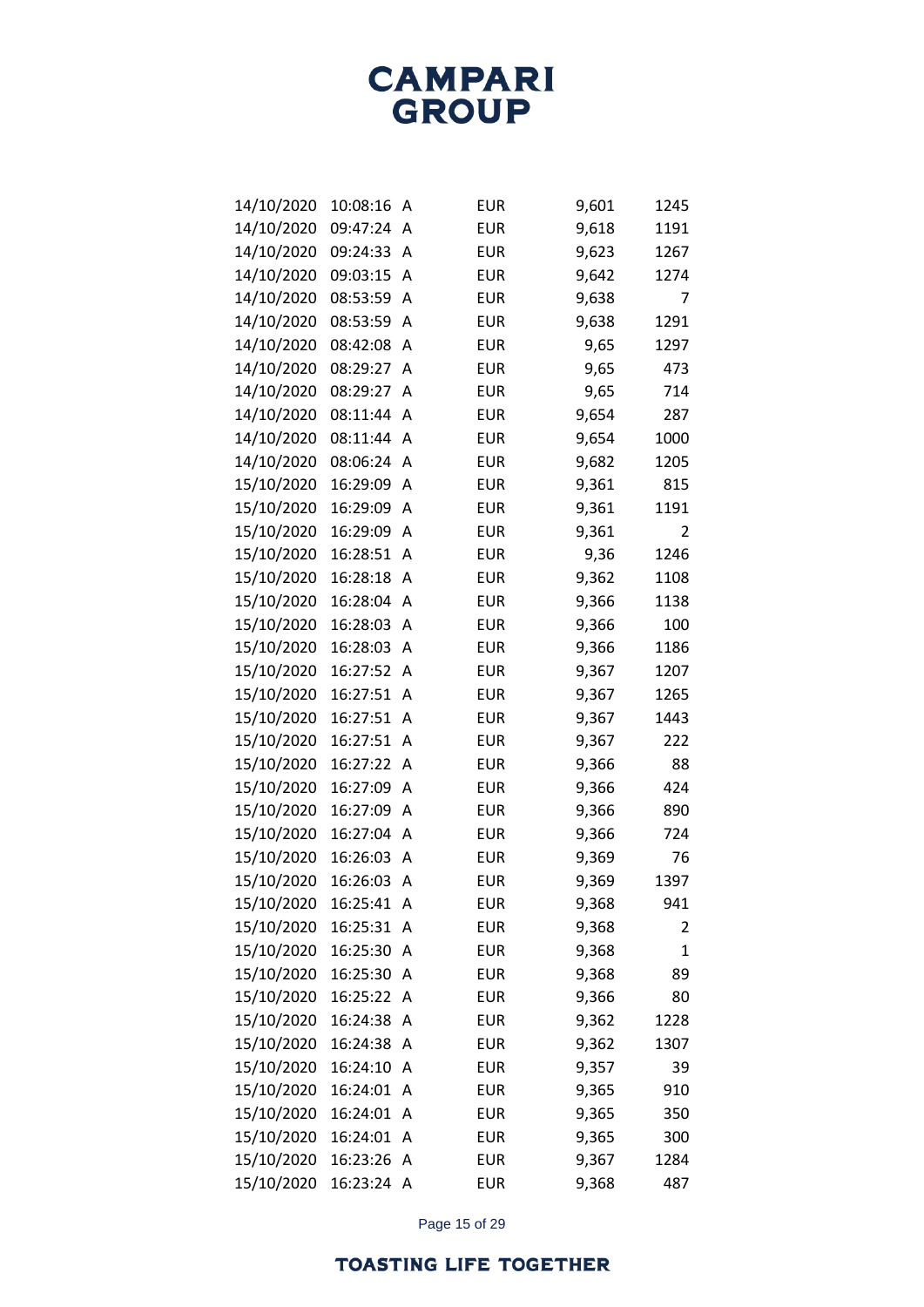| 15/10/2020 | 16:23:24 | А | <b>EUR</b> | 9,368 | 800  |
|------------|----------|---|------------|-------|------|
| 15/10/2020 | 16:23:24 | Α | <b>EUR</b> | 9,369 | 455  |
| 15/10/2020 | 16:23:24 | A | <b>EUR</b> | 9,368 | 950  |
| 15/10/2020 | 16:23:24 | А | <b>EUR</b> | 9,368 | 1202 |
| 15/10/2020 | 16:23:23 | Α | <b>EUR</b> | 9,37  | 477  |
| 15/10/2020 | 16:23:23 | А | <b>EUR</b> | 9,37  | 900  |
| 15/10/2020 | 16:23:23 | Α | <b>EUR</b> | 9,37  | 3381 |
| 15/10/2020 | 16:23:22 | Α | <b>EUR</b> | 9,368 | 58   |
| 15/10/2020 | 16:23:12 | Α | <b>EUR</b> | 9,368 | 237  |
| 15/10/2020 | 16:21:06 | А | <b>EUR</b> | 9,351 | 1305 |
| 15/10/2020 | 16:20:55 | Α | <b>EUR</b> | 9,353 | 712  |
| 15/10/2020 | 16:20:55 | А | <b>EUR</b> | 9,353 | 526  |
| 15/10/2020 | 16:20:55 | Α | <b>EUR</b> | 9,352 | 1290 |
| 15/10/2020 | 16:20:15 | А | <b>EUR</b> | 9,351 | 677  |
| 15/10/2020 | 16:20:10 | A | <b>EUR</b> | 9,351 | 334  |
| 15/10/2020 | 16:20:10 | Α | <b>EUR</b> | 9,351 | 42   |
| 15/10/2020 | 16:20:10 | Α | <b>EUR</b> | 9,351 | 13   |
| 15/10/2020 | 16:20:10 | Α | <b>EUR</b> | 9,351 | 232  |
| 15/10/2020 | 16:20:10 | A | <b>EUR</b> | 9,351 | 687  |
| 15/10/2020 | 16:18:40 | Α | <b>EUR</b> | 9,347 | 1138 |
| 15/10/2020 | 16:18:40 | Α | <b>EUR</b> | 9,347 | 440  |
| 15/10/2020 | 16:18:40 | Α | <b>EUR</b> | 9,346 | 900  |
| 15/10/2020 | 16:18:40 | Α | <b>EUR</b> | 9,346 | 1287 |
| 15/10/2020 | 16:18:40 | Α | <b>EUR</b> | 9,347 | 301  |
| 15/10/2020 | 16:18:40 | Α | <b>EUR</b> | 9,347 | 1018 |
| 15/10/2020 | 16:16:07 | А | <b>EUR</b> | 9,344 | 750  |
| 15/10/2020 | 16:16:05 | Α | <b>EUR</b> | 9,345 | 42   |
| 15/10/2020 | 16:16:05 | А | <b>EUR</b> | 9,344 | 528  |
| 15/10/2020 | 16:16:05 | Α | <b>EUR</b> | 9,345 | 110  |
| 15/10/2020 | 16:16:05 | Α | <b>EUR</b> | 9,345 | 163  |
| 15/10/2020 | 16:16:05 | Α | <b>EUR</b> | 9,345 | 1053 |
| 15/10/2020 | 16:15:34 | Α | <b>EUR</b> | 9,346 | 900  |
| 15/10/2020 | 16:15:34 | Α | <b>EUR</b> | 9,346 | 1070 |
| 15/10/2020 | 16:15:34 | Α | <b>EUR</b> | 9,347 | 1091 |
| 15/10/2020 | 16:13:25 | Α | <b>EUR</b> | 9,343 | 960  |
| 15/10/2020 | 16:13:25 | Α | <b>EUR</b> | 9,343 | 194  |
| 15/10/2020 | 16:13:19 | Α | <b>EUR</b> | 9,344 | 1175 |
| 15/10/2020 | 16:11:20 | Α | <b>EUR</b> | 9,341 | 502  |
| 15/10/2020 | 16:11:20 | Α | <b>EUR</b> | 9,342 | 1292 |
| 15/10/2020 | 16:11:20 | Α | <b>EUR</b> | 9,342 | 679  |
| 15/10/2020 | 16:11:20 | Α | <b>EUR</b> | 9,342 | 595  |
| 15/10/2020 | 16:09:52 | Α | <b>EUR</b> | 9,338 | 700  |
| 15/10/2020 | 16:09:52 | Α | <b>EUR</b> | 9,338 | 1097 |

Page 16 of 29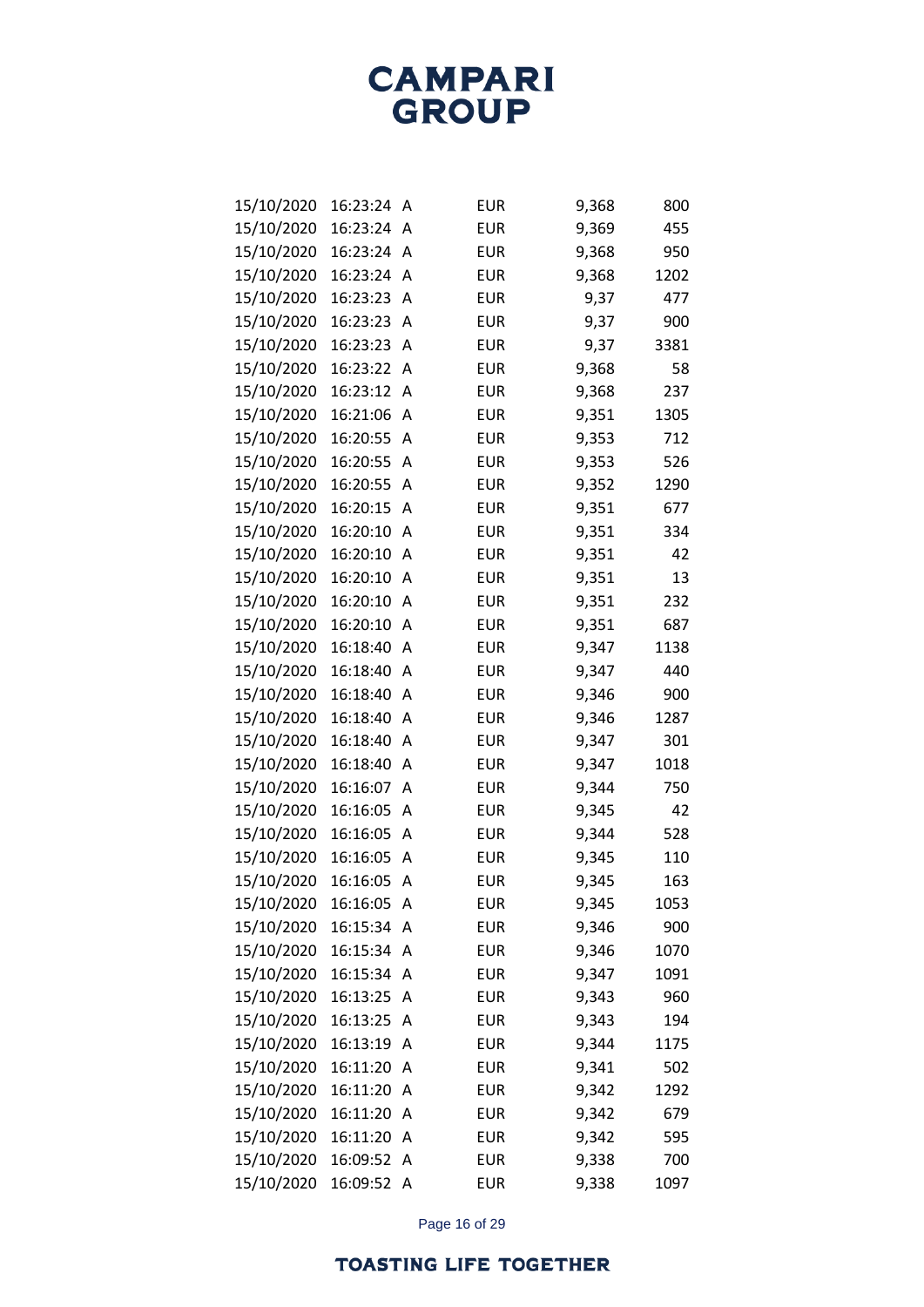| 15/10/2020 | 16:08:35 | Α | <b>EUR</b> | 9,334 | 1000 |
|------------|----------|---|------------|-------|------|
| 15/10/2020 | 16:08:33 | A | <b>EUR</b> | 9,341 | 1158 |
| 15/10/2020 | 16:08:04 | A | <b>EUR</b> | 9,341 | 1920 |
| 15/10/2020 | 16:08:04 | A | <b>EUR</b> | 9,341 | 514  |
| 15/10/2020 | 16:08:04 | А | <b>EUR</b> | 9,341 | 1236 |
| 15/10/2020 | 16:05:50 | A | <b>EUR</b> | 9,329 | 1043 |
| 15/10/2020 | 16:05:50 | Α | <b>EUR</b> | 9,329 | 194  |
| 15/10/2020 | 16:05:27 | A | <b>EUR</b> | 9,331 | 483  |
| 15/10/2020 | 16:05:27 | A | <b>EUR</b> | 9,331 | 76   |
| 15/10/2020 | 16:05:27 | Α | <b>EUR</b> | 9,331 | 1107 |
| 15/10/2020 | 16:05:27 | Α | <b>EUR</b> | 9,331 | 1293 |
| 15/10/2020 | 16:03:06 | A | <b>EUR</b> | 9,324 | 1160 |
| 15/10/2020 | 16:01:59 | Α | <b>EUR</b> | 9,33  | 750  |
| 15/10/2020 | 16:01:59 | Α | <b>EUR</b> | 9,33  | 366  |
| 15/10/2020 | 16:01:14 | Α | <b>EUR</b> | 9,331 | 909  |
| 15/10/2020 | 16:01:14 | Α | <b>EUR</b> | 9,331 | 355  |
| 15/10/2020 | 16:00:39 | A | <b>EUR</b> | 9,339 | 1245 |
| 15/10/2020 | 16:00:39 | A | <b>EUR</b> | 9,339 | 1189 |
| 15/10/2020 | 16:00:39 | Α | <b>EUR</b> | 9,339 | 474  |
| 15/10/2020 | 16:00:39 | Α | <b>EUR</b> | 9,339 | 716  |
| 15/10/2020 | 16:00:01 | A | <b>EUR</b> | 9,341 | 1291 |
| 15/10/2020 | 16:00:00 | Α | <b>EUR</b> | 9,341 | 1190 |
| 15/10/2020 | 16:00:00 | Α | <b>EUR</b> | 9,342 | 1177 |
| 15/10/2020 | 15:54:10 | Α | <b>EUR</b> | 9,329 | 1137 |
| 15/10/2020 | 15:54:10 | A | <b>EUR</b> | 9,329 | 1158 |
| 15/10/2020 | 15:53:14 | Α | <b>EUR</b> | 9,333 | 210  |
| 15/10/2020 | 15:53:14 | A | <b>EUR</b> | 9,333 | 750  |
| 15/10/2020 | 15:53:14 | A | <b>EUR</b> | 9,333 | 363  |
| 15/10/2020 | 15:53:14 | A | <b>EUR</b> | 9,334 | 186  |
| 15/10/2020 | 15:53:14 | Α | <b>EUR</b> | 9,334 | 208  |
| 15/10/2020 | 15:53:14 | А | <b>EUR</b> | 9,334 | 1078 |
| 15/10/2020 | 15:53:14 | A | <b>EUR</b> | 9,335 | 1288 |
| 15/10/2020 | 15:53:09 | A | <b>EUR</b> | 9,337 | 179  |
| 15/10/2020 | 15:53:09 | Α | <b>EUR</b> | 9,337 | 370  |
| 15/10/2020 | 15:53:09 | Α | <b>EUR</b> | 9,337 | 265  |
| 15/10/2020 | 15:53:09 | Α | <b>EUR</b> | 9,336 | 264  |
| 15/10/2020 | 15:47:32 | A | <b>EUR</b> | 9,318 | 1204 |
| 15/10/2020 | 15:45:04 | A | <b>EUR</b> | 9,323 | 934  |
| 15/10/2020 | 15:45:04 | Α | <b>EUR</b> | 9,325 | 1235 |
| 15/10/2020 | 15:43:07 | Α | <b>EUR</b> | 9,329 | 1299 |
| 15/10/2020 | 15:40:04 | A | <b>EUR</b> | 9,331 | 1067 |
| 15/10/2020 | 15:40:04 | A | <b>EUR</b> | 9,331 | 950  |
| 15/10/2020 | 15:40:04 | Α | <b>EUR</b> | 9,331 | 277  |

Page 17 of 29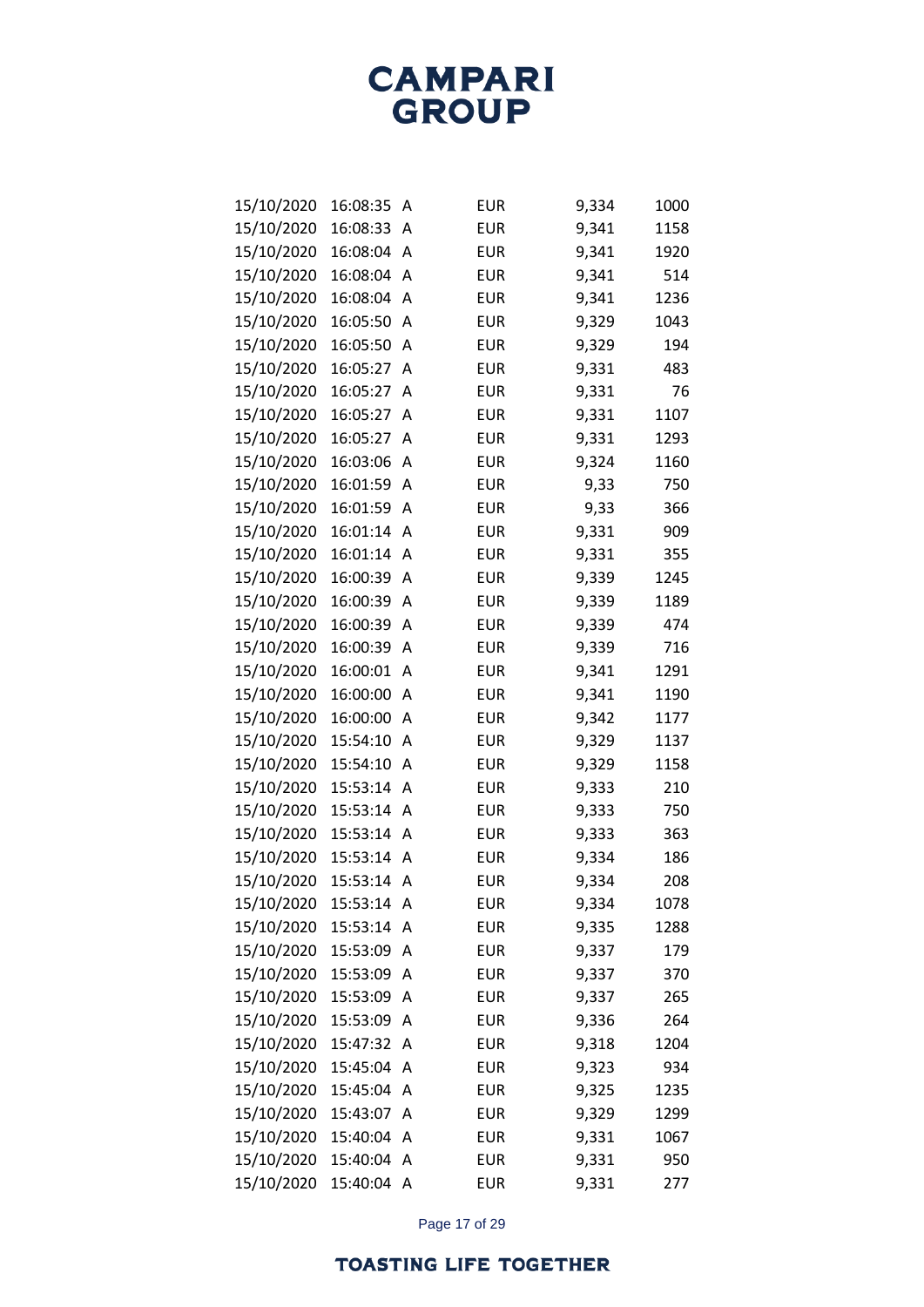| 15/10/2020 | 15:40:04 | Α | <b>EUR</b> | 9,331 | 1280 |
|------------|----------|---|------------|-------|------|
| 15/10/2020 | 15:36:20 | A | <b>EUR</b> | 9,337 | 850  |
| 15/10/2020 | 15:36:20 | Α | <b>EUR</b> | 9,339 | 1167 |
| 15/10/2020 | 15:32:23 | A | <b>EUR</b> | 9,348 | 172  |
| 15/10/2020 | 15:32:23 | A | <b>EUR</b> | 9,347 | 1000 |
| 15/10/2020 | 15:32:23 | A | <b>EUR</b> | 9,347 | 864  |
| 15/10/2020 | 15:32:23 | Α | <b>EUR</b> | 9,347 | 278  |
| 15/10/2020 | 15:30:29 | A | <b>EUR</b> | 9,347 | 349  |
| 15/10/2020 | 15:30:29 | A | <b>EUR</b> | 9,347 | 900  |
| 15/10/2020 | 15:30:29 | A | <b>EUR</b> | 9,347 | 1303 |
| 15/10/2020 | 15:27:49 | A | <b>EUR</b> | 9,352 | 1243 |
| 15/10/2020 | 15:26:36 | A | <b>EUR</b> | 9,361 | 1058 |
| 15/10/2020 | 15:24:46 | A | <b>EUR</b> | 9,359 | 700  |
| 15/10/2020 | 15:24:46 | A | <b>EUR</b> | 9,359 | 1137 |
| 15/10/2020 | 15:21:59 | A | <b>EUR</b> | 9,36  | 1261 |
| 15/10/2020 | 15:20:47 | A | <b>EUR</b> | 9,371 | 1180 |
| 15/10/2020 | 15:18:06 | A | <b>EUR</b> | 9,379 | 1177 |
| 15/10/2020 | 15:18:06 | Α | <b>EUR</b> | 9,379 | 1178 |
| 15/10/2020 | 15:14:56 | A | <b>EUR</b> | 9,373 | 1233 |
| 15/10/2020 | 15:14:56 | Α | <b>EUR</b> | 9,375 | 1266 |
| 15/10/2020 | 15:14:56 | A | <b>EUR</b> | 9,375 | 525  |
| 15/10/2020 | 15:14:56 | Α | <b>EUR</b> | 9,375 | 561  |
| 15/10/2020 | 15:14:56 | A | <b>EUR</b> | 9,375 | 1098 |
| 15/10/2020 | 15:14:56 | A | <b>EUR</b> | 9,375 | 1271 |
| 15/10/2020 | 15:14:33 | A | <b>EUR</b> | 9,377 | 91   |
| 15/10/2020 | 15:14:33 | A | <b>EUR</b> | 9,377 | 1000 |
| 15/10/2020 | 15:12:59 | A | <b>EUR</b> | 9,387 | 1089 |
| 15/10/2020 | 15:11:44 | A | <b>EUR</b> | 9,393 | 1288 |
| 15/10/2020 | 15:10:26 | A | <b>EUR</b> | 9,391 | 1197 |
| 15/10/2020 | 15:10:26 | Α | <b>EUR</b> | 9,391 | 1088 |
| 15/10/2020 | 15:05:52 | А | <b>EUR</b> | 9,392 | 1077 |
| 15/10/2020 | 15:03:36 | Α | <b>EUR</b> | 9,385 | 1176 |
| 15/10/2020 | 15:01:44 | A | <b>EUR</b> | 9,394 | 1070 |
| 15/10/2020 | 15:00:34 | Α | <b>EUR</b> | 9,404 | 1154 |
| 15/10/2020 | 14:58:48 | Α | <b>EUR</b> | 9,407 | 1315 |
| 15/10/2020 | 14:56:09 | Α | <b>EUR</b> | 9,397 | 950  |
| 15/10/2020 | 14:56:01 | A | <b>EUR</b> | 9,396 | 1151 |
| 15/10/2020 | 14:53:59 | A | <b>EUR</b> | 9,4   | 574  |
| 15/10/2020 | 14:53:59 | Α | <b>EUR</b> | 9,4   | 699  |
| 15/10/2020 | 14:53:04 | Α | <b>EUR</b> | 9,39  | 50   |
| 15/10/2020 | 14:52:01 | A | <b>EUR</b> | 9,395 | 105  |
| 15/10/2020 | 14:52:01 | Α | <b>EUR</b> | 9,394 | 900  |
| 15/10/2020 | 14:52:01 | Α | <b>EUR</b> | 9,393 | 700  |

Page 18 of 29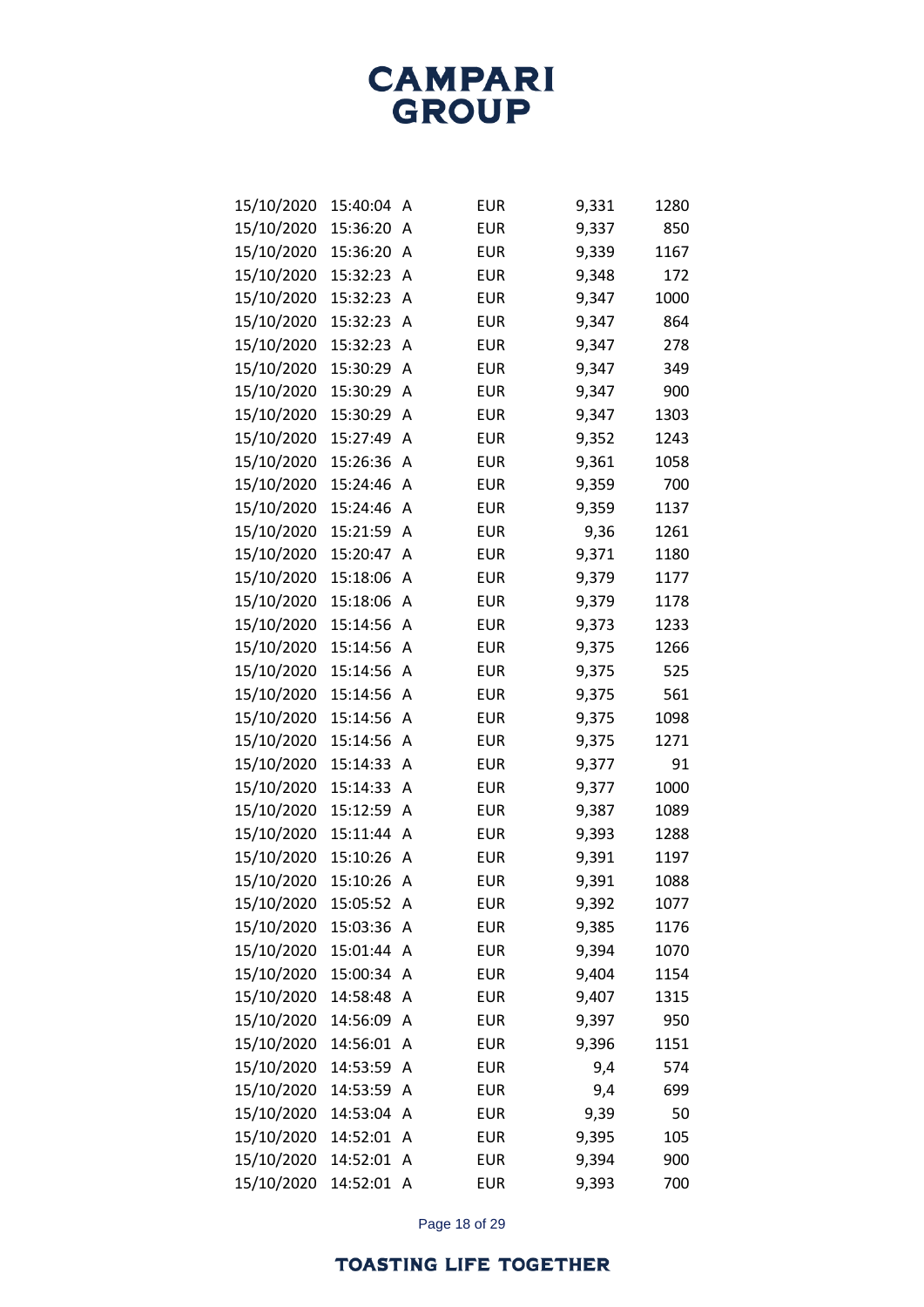| 15/10/2020 | 14:52:01   | Α | <b>EUR</b> | 9,393 | 1742 |
|------------|------------|---|------------|-------|------|
| 15/10/2020 | 14:45:47   | А | <b>EUR</b> | 9,381 | 186  |
| 15/10/2020 | 14:45:47   | Α | <b>EUR</b> | 9,38  | 950  |
| 15/10/2020 | 14:45:47   | А | <b>EUR</b> | 9,382 | 1077 |
| 15/10/2020 | 14:41:25   | Α | <b>EUR</b> | 9,367 | 1083 |
| 15/10/2020 | 14:40:00   | Α | <b>EUR</b> | 9,375 | 1117 |
| 15/10/2020 | 14:40:00   | А | <b>EUR</b> | 9,375 | 1286 |
| 15/10/2020 | 14:40:00   | А | <b>EUR</b> | 9,375 | 11   |
| 15/10/2020 | 14:40:00   | Α | <b>EUR</b> | 9,375 | 1295 |
| 15/10/2020 | 14:36:17   | А | <b>EUR</b> | 9,39  | 519  |
| 15/10/2020 | 14:36:17   | Α | <b>EUR</b> | 9,39  | 455  |
| 15/10/2020 | 14:36:17   | А | <b>EUR</b> | 9,39  | 185  |
| 15/10/2020 | 14:36:17   | А | <b>EUR</b> | 9,39  | 128  |
| 15/10/2020 | 14:36:17   | А | <b>EUR</b> | 9,39  | 822  |
| 15/10/2020 | 14:36:17   | А | <b>EUR</b> | 9,39  | 950  |
| 15/10/2020 | 14:36:17   | А | <b>EUR</b> | 9,393 | 790  |
| 15/10/2020 | 14:36:17   | А | <b>EUR</b> | 9,393 | 379  |
| 15/10/2020 | 14:36:17   | А | <b>EUR</b> | 9,393 | 1085 |
| 15/10/2020 | 14:35:02   | А | <b>EUR</b> | 9,391 | 196  |
| 15/10/2020 | 14:35:02   | А | <b>EUR</b> | 9,391 | 195  |
| 15/10/2020 | 14:30:01   | А | <b>EUR</b> | 9,364 | 1166 |
| 15/10/2020 | 14:30:01   | А | <b>EUR</b> | 9,364 | 150  |
| 15/10/2020 | 14:30:01   | А | <b>EUR</b> | 9,364 | 1191 |
| 15/10/2020 | 14:29:29   | Α | <b>EUR</b> | 9,366 | 750  |
| 15/10/2020 | 14:26:26   | Α | <b>EUR</b> | 9,362 | 1223 |
| 15/10/2020 | 14:26:26   | А | <b>EUR</b> | 9,362 | 1064 |
| 15/10/2020 | 14:25:56   | Α | <b>EUR</b> | 9,366 | 1205 |
| 15/10/2020 | 14:25:56   | А | <b>EUR</b> | 9,366 | 932  |
| 15/10/2020 | 14:24:35   | А | <b>EUR</b> | 9,366 | 147  |
| 15/10/2020 | 14:23:01   | Α | <b>EUR</b> | 9,364 | 130  |
| 15/10/2020 | 14:23:01   | Α | <b>EUR</b> | 9,364 | 154  |
| 15/10/2020 | 14:23:01   | А | <b>EUR</b> | 9,363 | 1000 |
| 15/10/2020 | 14:22:19   | Α | <b>EUR</b> | 9,364 | 750  |
| 15/10/2020 | 14:19:13   | Α | <b>EUR</b> | 9,353 | 1180 |
| 15/10/2020 | 14:19:13   | Α | <b>EUR</b> | 9,353 | 182  |
| 15/10/2020 | 14:18:26   | Α | <b>EUR</b> | 9,355 | 750  |
| 15/10/2020 | 14:18:26   | Α | <b>EUR</b> | 9,353 | 1086 |
| 15/10/2020 | 14:10:35   | Α | <b>EUR</b> | 9,332 | 392  |
| 15/10/2020 | 14:10:35   | Α | <b>EUR</b> | 9,332 | 550  |
| 15/10/2020 | 14:10:06   | Α | <b>EUR</b> | 9,334 | 1223 |
| 15/10/2020 | 14:09:33   | Α | <b>EUR</b> | 9,333 | 617  |
| 15/10/2020 | 14:06:20   | Α | <b>EUR</b> | 9,338 | 130  |
| 15/10/2020 | 14:06:04 A |   | <b>EUR</b> | 9,341 | 750  |

Page 19 of 29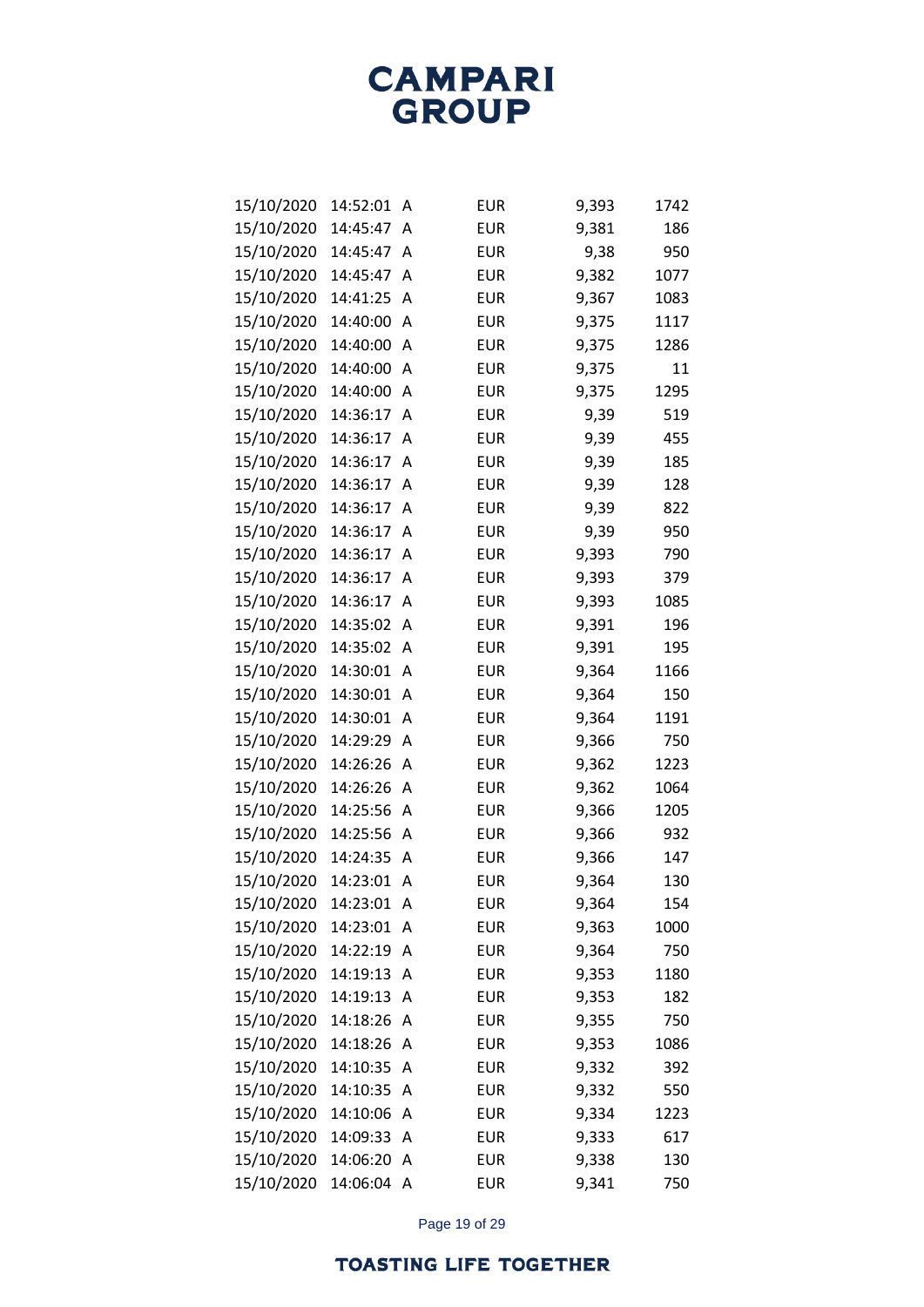| 15/10/2020 | 14:06:04 | Α | <b>EUR</b> | 9,341 | 505  |
|------------|----------|---|------------|-------|------|
| 15/10/2020 | 14:06:04 | A | <b>EUR</b> | 9,341 | 1013 |
| 15/10/2020 | 14:06:04 | A | <b>EUR</b> | 9,341 | 252  |
| 15/10/2020 | 14:06:04 | A | <b>EUR</b> | 9,341 | 1257 |
| 15/10/2020 | 14:06:04 | A | <b>EUR</b> | 9,341 | 1225 |
| 15/10/2020 | 14:05:14 | A | <b>EUR</b> | 9,34  | 140  |
| 15/10/2020 | 14:04:22 | A | <b>EUR</b> | 9,338 | 5    |
| 15/10/2020 | 14:02:02 | А | <b>EUR</b> | 9,328 | 230  |
| 15/10/2020 | 13:58:58 | А | <b>EUR</b> | 9,323 | 1126 |
| 15/10/2020 | 13:57:17 | А | <b>EUR</b> | 9,316 | 750  |
| 15/10/2020 | 13:53:40 | A | <b>EUR</b> | 9,318 | 1190 |
| 15/10/2020 | 13:53:40 | А | <b>EUR</b> | 9,32  | 257  |
| 15/10/2020 | 13:53:40 | Α | <b>EUR</b> | 9,32  | 1063 |
| 15/10/2020 | 13:51:55 | А | <b>EUR</b> | 9,32  | 496  |
| 15/10/2020 | 13:51:55 | A | <b>EUR</b> | 9,32  | 684  |
| 15/10/2020 | 13:51:51 | А | <b>EUR</b> | 9,324 | 900  |
| 15/10/2020 | 13:50:47 | А | <b>EUR</b> | 9,322 | 717  |
| 15/10/2020 | 13:50:33 | А | <b>EUR</b> | 9,324 | 1163 |
| 15/10/2020 | 13:49:52 | А | <b>EUR</b> | 9,324 | 104  |
| 15/10/2020 | 13:47:01 | А | <b>EUR</b> | 9,332 | 334  |
| 15/10/2020 | 13:47:01 | А | <b>EUR</b> | 9,332 | 750  |
| 15/10/2020 | 13:47:01 | А | <b>EUR</b> | 9,333 | 1286 |
| 15/10/2020 | 13:46:52 | A | <b>EUR</b> | 9,334 | 100  |
| 15/10/2020 | 13:44:48 | А | <b>EUR</b> | 9,341 | 334  |
| 15/10/2020 | 13:44:48 | А | <b>EUR</b> | 9,341 | 206  |
| 15/10/2020 | 13:44:48 | А | <b>EUR</b> | 9,341 | 750  |
| 15/10/2020 | 13:44:48 | А | <b>EUR</b> | 9,341 | 1235 |
| 15/10/2020 | 13:42:49 | А | <b>EUR</b> | 9,345 | 1127 |
| 15/10/2020 | 13:40:50 | Α | <b>EUR</b> | 9,35  | 63   |
| 15/10/2020 | 13:40:50 | Α | <b>EUR</b> | 9,35  | 893  |
| 15/10/2020 | 13:40:50 | A | <b>EUR</b> | 9,35  | 844  |
| 15/10/2020 | 13:40:50 | Α | <b>EUR</b> | 9,35  | 294  |
| 15/10/2020 | 13:40:15 | Α | <b>EUR</b> | 9,35  | 147  |
| 15/10/2020 | 13:35:32 | Α | <b>EUR</b> | 9,331 | 244  |
| 15/10/2020 | 13:35:32 | Α | <b>EUR</b> | 9,331 | 214  |
| 15/10/2020 | 13:35:30 | Α | <b>EUR</b> | 9,331 | 666  |
| 15/10/2020 | 13:35:25 | Α | <b>EUR</b> | 9,339 | 1317 |
| 15/10/2020 | 13:33:28 | Α | <b>EUR</b> | 9,344 | 67   |
| 15/10/2020 | 13:33:27 | Α | <b>EUR</b> | 9,345 | 750  |
| 15/10/2020 | 13:32:18 | Α | <b>EUR</b> | 9,344 | 397  |
| 15/10/2020 | 13:32:16 | Α | <b>EUR</b> | 9,344 | 361  |
| 15/10/2020 | 13:32:13 | Α | <b>EUR</b> | 9,344 | 732  |
| 15/10/2020 | 13:32:13 | A | <b>EUR</b> | 9,344 | 309  |

Page 20 of 29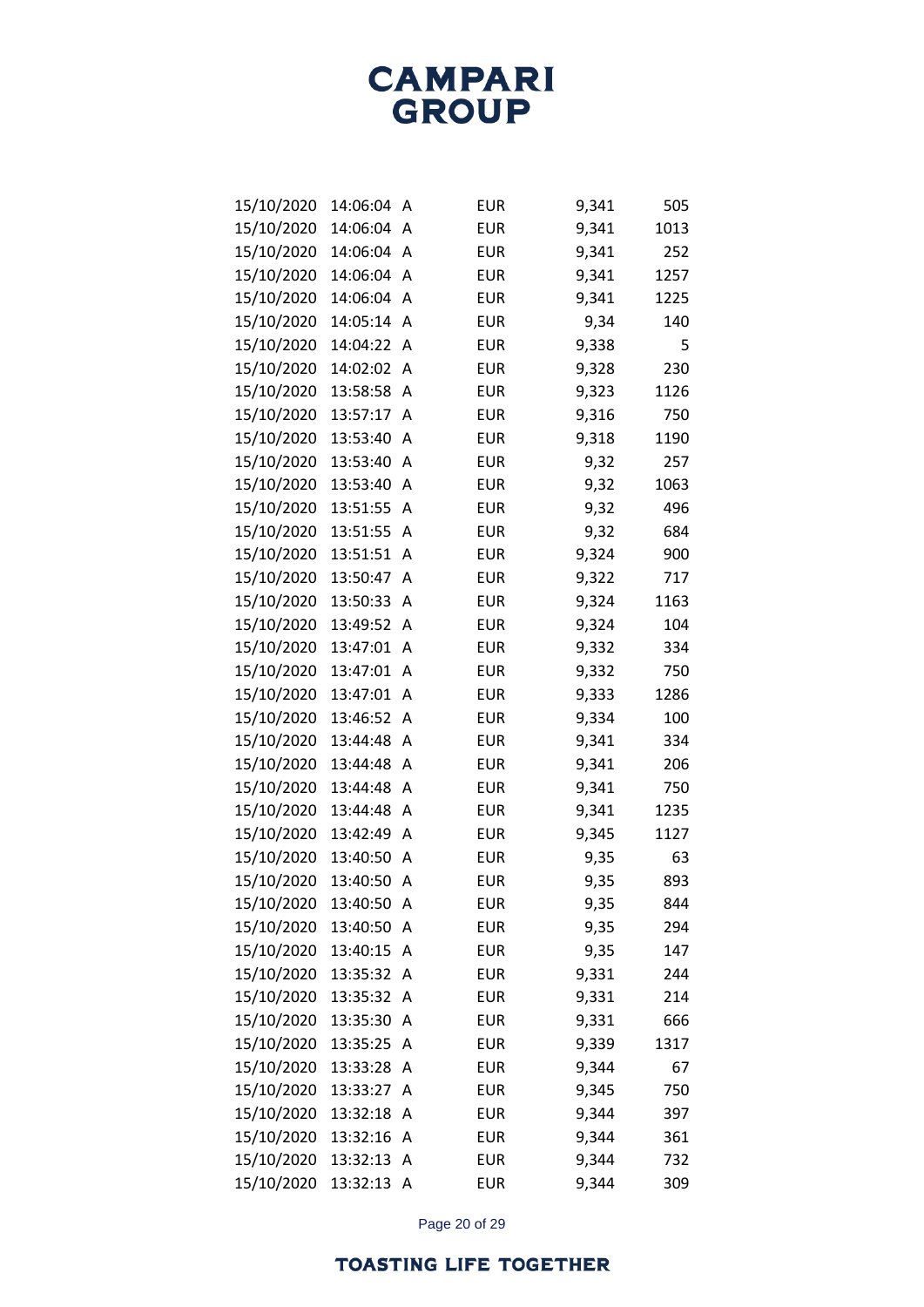| 15/10/2020 | 13:32:09 | Α | <b>EUR</b> | 9,344 | 11   |
|------------|----------|---|------------|-------|------|
| 15/10/2020 | 13:32:06 | А | <b>EUR</b> | 9,344 | 395  |
| 15/10/2020 | 13:32:03 | A | <b>EUR</b> | 9,35  | 852  |
| 15/10/2020 | 13:32:03 | А | <b>EUR</b> | 9,35  | 410  |
| 15/10/2020 | 13:32:03 | А | <b>EUR</b> | 9,35  | 1312 |
| 15/10/2020 | 13:30:17 | А | <b>EUR</b> | 9,36  | 1303 |
| 15/10/2020 | 13:28:55 | А | <b>EUR</b> | 9,36  | 1107 |
| 15/10/2020 | 13:27:32 | А | <b>EUR</b> | 9,359 | 165  |
| 15/10/2020 | 13:25:01 | А | <b>EUR</b> | 9,359 | 1107 |
| 15/10/2020 | 13:25:01 | А | <b>EUR</b> | 9,359 | 1263 |
| 15/10/2020 | 13:22:22 | А | <b>EUR</b> | 9,359 | 723  |
| 15/10/2020 | 13:20:14 | А | <b>EUR</b> | 9,358 | 487  |
| 15/10/2020 | 13:17:47 | Α | <b>EUR</b> | 9,37  | 900  |
| 15/10/2020 | 13:16:12 | А | <b>EUR</b> | 9,376 | 800  |
| 15/10/2020 | 13:16:12 | А | <b>EUR</b> | 9,376 | 1168 |
| 15/10/2020 | 13:12:33 | А | <b>EUR</b> | 9,376 | 291  |
| 15/10/2020 | 13:06:24 | А | <b>EUR</b> | 9,376 | 1114 |
| 15/10/2020 | 13:05:48 | А | <b>EUR</b> | 9,376 | 1302 |
| 15/10/2020 | 13:03:52 | А | <b>EUR</b> | 9,372 | 89   |
| 15/10/2020 | 13:02:09 | А | <b>EUR</b> | 9,369 | 1000 |
| 15/10/2020 | 12:58:07 | А | <b>EUR</b> | 9,373 | 1092 |
| 15/10/2020 | 12:56:55 | А | <b>EUR</b> | 9,373 | 1288 |
| 15/10/2020 | 12:52:30 | Α | <b>EUR</b> | 9,37  | 1149 |
| 15/10/2020 | 12:49:29 | А | <b>EUR</b> | 9,368 | 860  |
| 15/10/2020 | 12:48:57 | А | <b>EUR</b> | 9,368 | 400  |
| 15/10/2020 | 12:43:32 | А | <b>EUR</b> | 9,371 | 1072 |
| 15/10/2020 | 12:38:23 | А | <b>EUR</b> | 9,38  | 1316 |
| 15/10/2020 | 12:33:43 | А | <b>EUR</b> | 9,381 | 1300 |
| 15/10/2020 | 12:33:26 | А | <b>EUR</b> | 9,383 | 1151 |
| 15/10/2020 | 12:29:08 | Α | <b>EUR</b> | 9,375 | 750  |
| 15/10/2020 | 12:26:08 | Α | <b>EUR</b> | 9,394 | 203  |
| 15/10/2020 | 12:26:03 | А | <b>EUR</b> | 9,394 | 298  |
| 15/10/2020 | 12:25:12 | Α | <b>EUR</b> | 9,394 | 799  |
| 15/10/2020 | 12:24:15 | Α | <b>EUR</b> | 9,393 | 1226 |
| 15/10/2020 | 12:21:45 | Α | <b>EUR</b> | 9,398 | 688  |
| 15/10/2020 | 12:12:26 | Α | <b>EUR</b> | 9,404 | 203  |
| 15/10/2020 | 12:12:26 | Α | <b>EUR</b> | 9,403 | 338  |
| 15/10/2020 | 12:12:26 | Α | <b>EUR</b> | 9,403 | 750  |
| 15/10/2020 | 12:12:26 | Α | <b>EUR</b> | 9,402 | 1223 |
| 15/10/2020 | 12:07:27 | Α | <b>EUR</b> | 9,402 | 1116 |
| 15/10/2020 | 12:05:24 | Α | <b>EUR</b> | 9,403 | 1265 |
| 15/10/2020 | 12:00:12 | Α | <b>EUR</b> | 9,407 | 528  |
| 15/10/2020 | 12:00:07 | A | <b>EUR</b> | 9,407 | 636  |

Page 21 of 29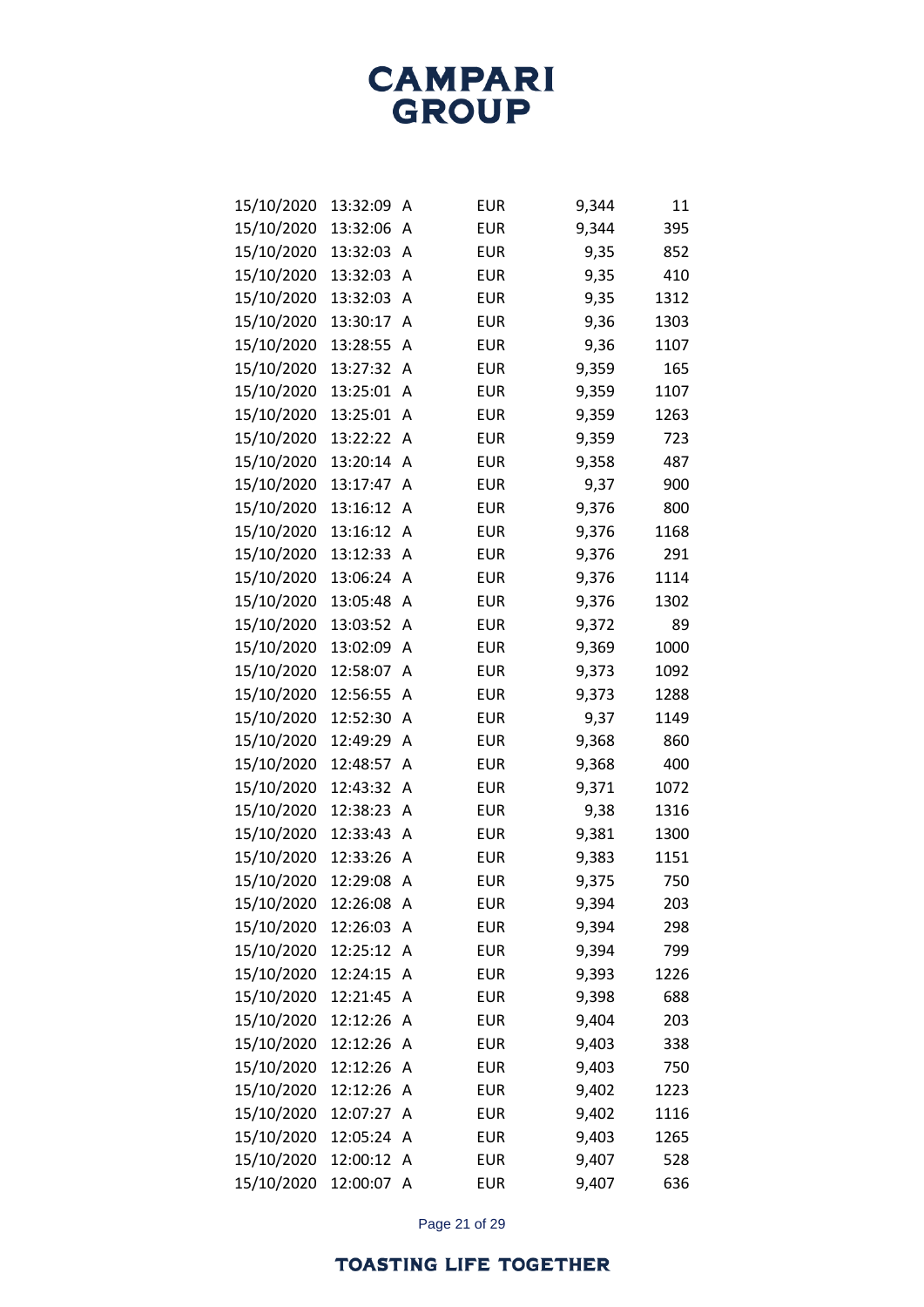| 15/10/2020 | 11:52:58   | A | <b>EUR</b> | 9,404 | 1199 |
|------------|------------|---|------------|-------|------|
| 15/10/2020 | 11:52:50   | A | <b>EUR</b> | 9,41  | 750  |
| 15/10/2020 | 11:52:50   | A | <b>EUR</b> | 9,411 | 549  |
| 15/10/2020 | 11:52:50   | А | <b>EUR</b> | 9,41  | 1096 |
| 15/10/2020 | 11:52:50   | А | <b>EUR</b> | 9,412 | 1060 |
| 15/10/2020 | 11:45:38   | A | <b>EUR</b> | 9,394 | 1095 |
| 15/10/2020 | 11:44:06   | A | <b>EUR</b> | 9,394 | 1100 |
| 15/10/2020 | 11:39:02   | А | <b>EUR</b> | 9,393 | 1276 |
| 15/10/2020 | 11:30:53   | Α | <b>EUR</b> | 9,391 | 355  |
| 15/10/2020 | 11:30:53   | А | <b>EUR</b> | 9,39  | 750  |
| 15/10/2020 | 11:30:53   | Α | <b>EUR</b> | 9,389 | 1178 |
| 15/10/2020 | 11:28:01   | А | <b>EUR</b> | 9,383 | 60   |
| 15/10/2020 | 11:23:27   | Α | <b>EUR</b> | 9,392 | 63   |
| 15/10/2020 | 11:23:27   | А | <b>EUR</b> | 9,391 | 750  |
| 15/10/2020 | 11:23:27   | A | <b>EUR</b> | 9,391 | 331  |
| 15/10/2020 | 11:20:36   | А | <b>EUR</b> | 9,4   | 1252 |
| 15/10/2020 | 11:18:12   | Α | <b>EUR</b> | 9,393 | 1307 |
| 15/10/2020 | 11:15:57   | А | <b>EUR</b> | 9,397 | 1288 |
| 15/10/2020 | 11:15:38   | Α | <b>EUR</b> | 9,4   | 971  |
| 15/10/2020 | 11:15:29   | А | <b>EUR</b> | 9,4   | 135  |
| 15/10/2020 | 11:11:16   | Α | <b>EUR</b> | 9,414 | 1105 |
| 15/10/2020 | 11:10:58   | А | <b>EUR</b> | 9,414 | 1159 |
| 15/10/2020 | 11:08:23   | Α | <b>EUR</b> | 9,422 | 1289 |
| 15/10/2020 | 11:07:03   | А | <b>EUR</b> | 9,424 | 1345 |
| 15/10/2020 | 11:07:03   | Α | <b>EUR</b> | 9,424 | 1227 |
| 15/10/2020 | 11:01:52   | А | <b>EUR</b> | 9,424 | 1244 |
| 15/10/2020 | 10:55:13   | Α | <b>EUR</b> | 9,432 | 1203 |
| 15/10/2020 | 10:55:09   | А | <b>EUR</b> | 9,434 | 556  |
| 15/10/2020 | 10:52:24   | А | <b>EUR</b> | 9,433 | 231  |
| 15/10/2020 | 10:52:24   | А | <b>EUR</b> | 9,433 | 970  |
| 15/10/2020 | 10:50:38   | Α | <b>EUR</b> | 9,439 | 1293 |
| 15/10/2020 | 10:50:38   | А | <b>EUR</b> | 9,44  | 1092 |
| 15/10/2020 | 10:49:00   | Α | <b>EUR</b> | 9,427 | 1265 |
| 15/10/2020 | 10:44:46   | Α | <b>EUR</b> | 9,414 | 325  |
| 15/10/2020 | 10:44:46   | Α | <b>EUR</b> | 9,414 | 256  |
| 15/10/2020 | 10:41:08   | Α | <b>EUR</b> | 9,41  | 40   |
| 15/10/2020 | 10:38:53   | Α | <b>EUR</b> | 9,418 | 1131 |
| 15/10/2020 | 10:38:53   | Α | <b>EUR</b> | 9,418 | 1131 |
| 15/10/2020 | 10:38:33   | Α | <b>EUR</b> | 9,418 | 82   |
| 15/10/2020 | 10:35:05   | А | <b>EUR</b> | 9,43  | 1263 |
| 15/10/2020 | 10:35:05   | Α | <b>EUR</b> | 9,43  | 1309 |
| 15/10/2020 | 10:32:01   | Α | <b>EUR</b> | 9,43  | 754  |
| 15/10/2020 | 10:32:01 A |   | <b>EUR</b> | 9,43  | 403  |

Page 22 of 29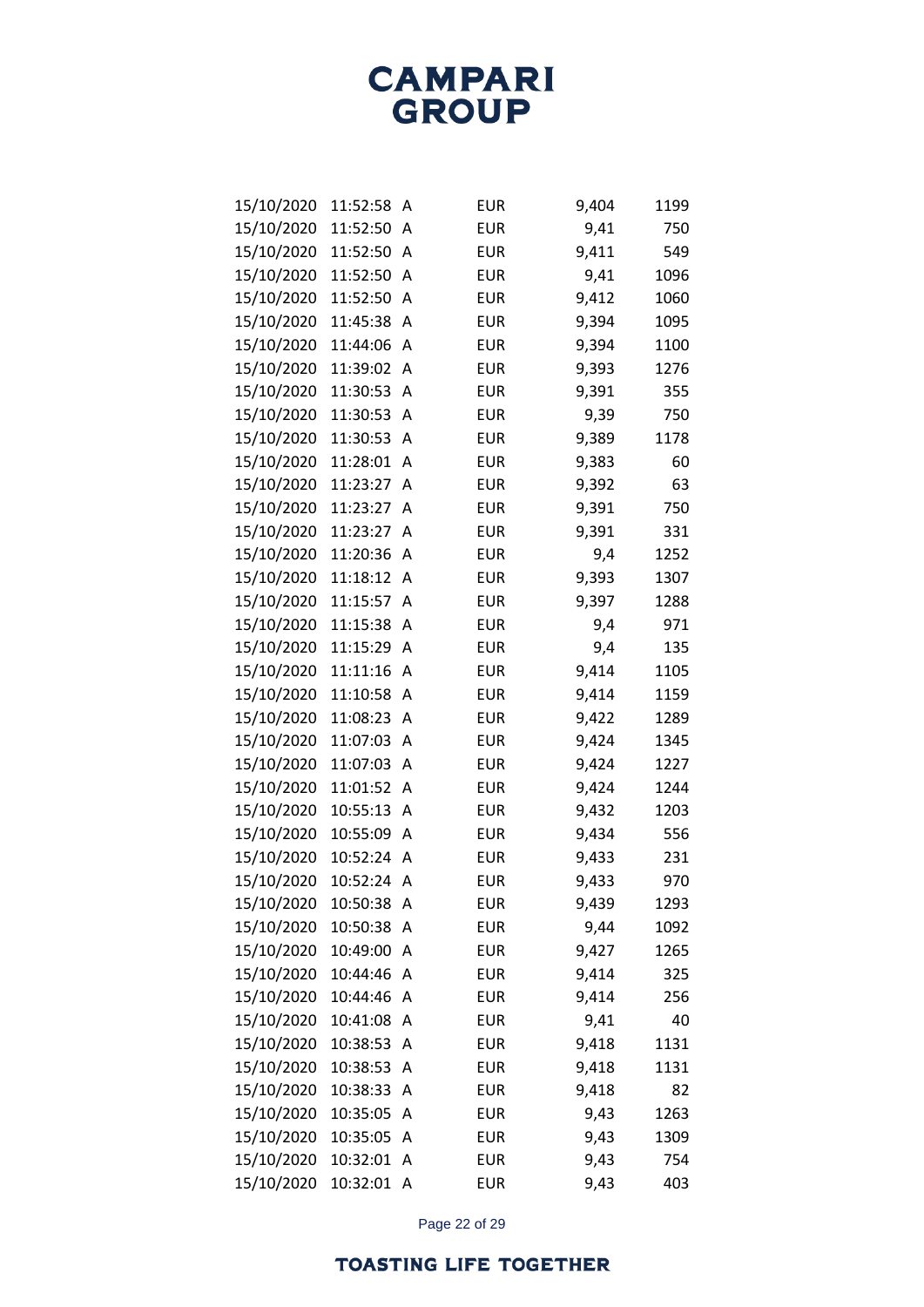| 15/10/2020 | 10:30:49 | А | <b>EUR</b> | 9,43  | 69   |
|------------|----------|---|------------|-------|------|
| 15/10/2020 | 10:30:49 | А | <b>EUR</b> | 9,43  | 1063 |
| 15/10/2020 | 10:29:26 | А | <b>EUR</b> | 9,435 | 1204 |
| 15/10/2020 | 10:29:26 | А | <b>EUR</b> | 9,435 | 444  |
| 15/10/2020 | 10:27:51 | А | <b>EUR</b> | 9,422 | 1062 |
| 15/10/2020 | 10:25:34 | А | <b>EUR</b> | 9,412 | 1249 |
| 15/10/2020 | 10:21:09 | А | <b>EUR</b> | 9,409 | 1189 |
| 15/10/2020 | 10:18:43 | А | <b>EUR</b> | 9,41  | 704  |
| 15/10/2020 | 10:18:43 | Α | <b>EUR</b> | 9,41  | 527  |
| 15/10/2020 | 10:15:02 | А | <b>EUR</b> | 9,416 | 128  |
| 15/10/2020 | 10:15:02 | А | <b>EUR</b> | 9,415 | 531  |
| 15/10/2020 | 10:15:02 | А | <b>EUR</b> | 9,414 | 526  |
| 15/10/2020 | 10:15:02 | А | <b>EUR</b> | 9,418 | 1091 |
| 15/10/2020 | 10:13:05 | А | <b>EUR</b> | 9,419 | 950  |
| 15/10/2020 | 10:13:05 | Α | <b>EUR</b> | 9,418 | 950  |
| 15/10/2020 | 10:08:21 | А | <b>EUR</b> | 9,416 | 1165 |
| 15/10/2020 | 10:05:36 | Α | <b>EUR</b> | 9,413 | 153  |
| 15/10/2020 | 10:05:36 | А | <b>EUR</b> | 9,413 | 1154 |
| 15/10/2020 | 10:02:24 | А | <b>EUR</b> | 9,412 | 1300 |
| 15/10/2020 | 10:00:08 | А | <b>EUR</b> | 9,418 | 32   |
| 15/10/2020 | 10:00:08 | Α | <b>EUR</b> | 9,417 | 281  |
| 15/10/2020 | 10:00:08 | А | <b>EUR</b> | 9,417 | 750  |
| 15/10/2020 | 10:00:08 | А | <b>EUR</b> | 9,418 | 218  |
| 15/10/2020 | 10:00:08 | А | <b>EUR</b> | 9,418 | 637  |
| 15/10/2020 | 09:59:21 | А | <b>EUR</b> | 9,418 | 256  |
| 15/10/2020 | 09:52:32 | А | <b>EUR</b> | 9,424 | 36   |
| 15/10/2020 | 09:52:32 | А | <b>EUR</b> | 9,424 | 750  |
| 15/10/2020 | 09:52:32 | А | <b>EUR</b> | 9,424 | 335  |
| 15/10/2020 | 09:51:28 | Α | <b>EUR</b> | 9,435 | 1079 |
| 15/10/2020 | 09:48:35 | Α | <b>EUR</b> | 9,441 | 1166 |
| 15/10/2020 | 09:47:44 | Α | <b>EUR</b> | 9,445 | 700  |
| 15/10/2020 | 09:45:19 | А | <b>EUR</b> | 9,439 | 1196 |
| 15/10/2020 | 09:42:09 | Α | <b>EUR</b> | 9,438 | 1069 |
| 15/10/2020 | 09:39:08 | Α | <b>EUR</b> | 9,445 | 1301 |
| 15/10/2020 | 09:37:22 | Α | <b>EUR</b> | 9,438 | 1230 |
| 15/10/2020 | 09:36:49 | А | <b>EUR</b> | 9,439 | 1299 |
| 15/10/2020 | 09:32:06 | A | <b>EUR</b> | 9,438 | 1231 |
| 15/10/2020 | 09:29:49 | Α | <b>EUR</b> | 9,451 | 336  |
| 15/10/2020 | 09:29:49 | A | <b>EUR</b> | 9,451 | 913  |
| 15/10/2020 | 09:28:42 | Α | <b>EUR</b> | 9,451 | 1205 |
| 15/10/2020 | 09:27:48 | Α | <b>EUR</b> | 9,452 | 1100 |
| 15/10/2020 | 09:27:32 | Α | <b>EUR</b> | 9,451 | 1122 |
| 15/10/2020 | 09:25:01 | Α | <b>EUR</b> | 9,442 | 1014 |

Page 23 of 29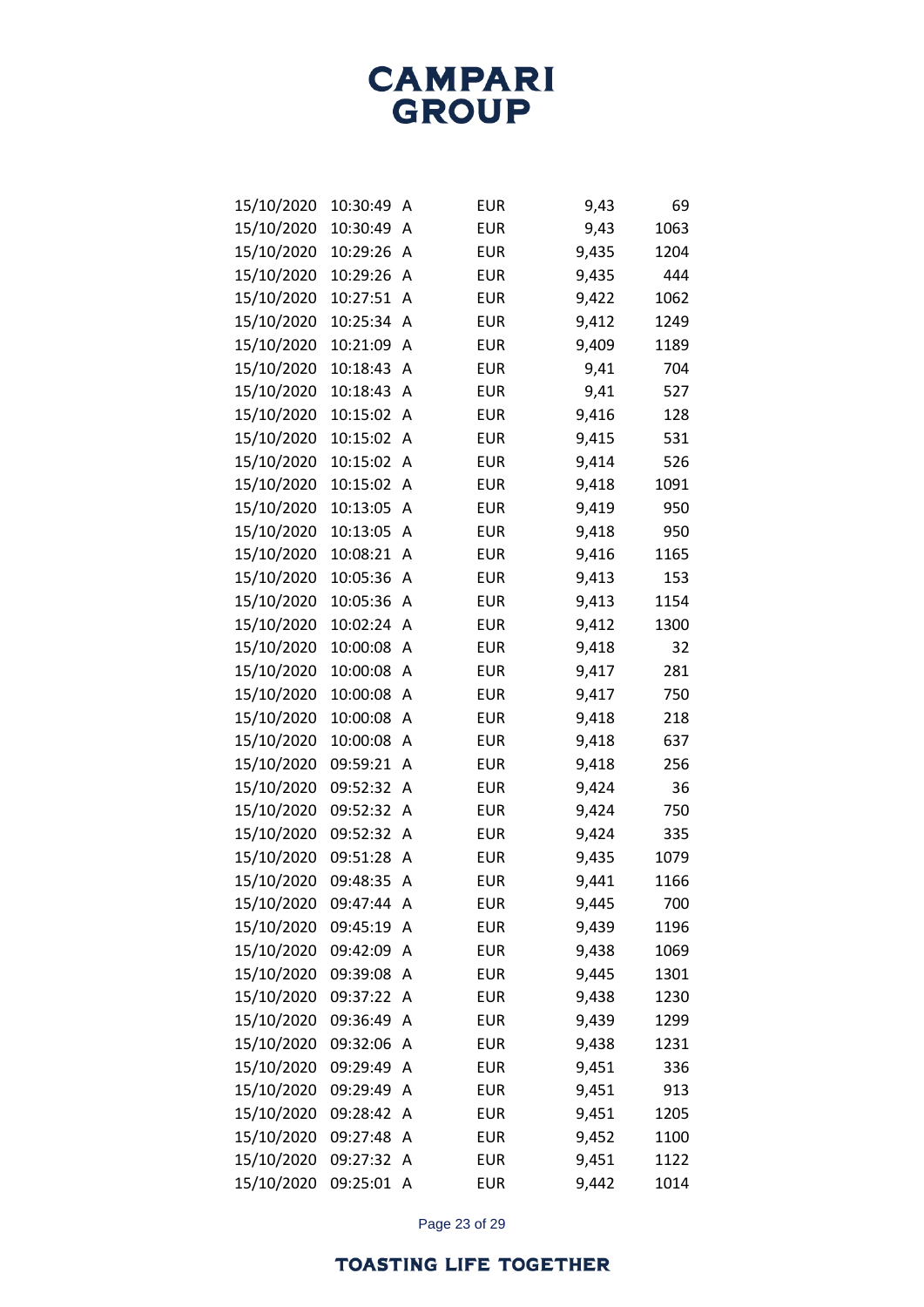| 15/10/2020 | 09:25:01 | А | <b>EUR</b> | 9,442 | 214  |
|------------|----------|---|------------|-------|------|
| 15/10/2020 | 09:20:36 | А | <b>EUR</b> | 9,454 | 1101 |
| 15/10/2020 | 09:18:02 | А | <b>EUR</b> | 9,44  | 274  |
| 15/10/2020 | 09:18:02 | А | <b>EUR</b> | 9,44  | 1000 |
| 15/10/2020 | 09:16:38 | А | <b>EUR</b> | 9,438 | 926  |
| 15/10/2020 | 09:16:29 | А | <b>EUR</b> | 9,438 | 368  |
| 15/10/2020 | 09:15:09 | Α | <b>EUR</b> | 9,453 | 1090 |
| 15/10/2020 | 09:14:13 | А | <b>EUR</b> | 9,452 | 1171 |
| 15/10/2020 | 09:13:04 | Α | <b>EUR</b> | 9,454 | 1269 |
| 15/10/2020 | 09:08:52 | А | <b>EUR</b> | 9,444 | 461  |
| 15/10/2020 | 09:08:52 | А | <b>EUR</b> | 9,444 | 750  |
| 15/10/2020 | 09:08:52 | А | <b>EUR</b> | 9,442 | 1110 |
| 15/10/2020 | 09:07:19 | Α | <b>EUR</b> | 9,432 | 242  |
| 15/10/2020 | 09:07:17 | А | <b>EUR</b> | 9,432 | 800  |
| 15/10/2020 | 09:05:52 | А | <b>EUR</b> | 9,441 | 1092 |
| 15/10/2020 | 09:03:40 | А | <b>EUR</b> | 9,446 | 1158 |
| 15/10/2020 | 09:02:14 | Α | <b>EUR</b> | 9,454 | 226  |
| 15/10/2020 | 09:01:21 | А | <b>EUR</b> | 9,454 | 61   |
| 15/10/2020 | 09:01:21 | А | <b>EUR</b> | 9,454 | 777  |
| 15/10/2020 | 09:00:03 | А | <b>EUR</b> | 9,463 | 700  |
| 15/10/2020 | 09:00:03 | Α | <b>EUR</b> | 9,464 | 470  |
| 15/10/2020 | 09:00:03 | А | <b>EUR</b> | 9,463 | 647  |
| 15/10/2020 | 09:00:03 | А | <b>EUR</b> | 9,463 | 640  |
| 15/10/2020 | 08:55:11 | А | <b>EUR</b> | 9,465 | 645  |
| 15/10/2020 | 08:55:11 | А | <b>EUR</b> | 9,465 | 472  |
| 15/10/2020 | 08:55:11 | А | <b>EUR</b> | 9,465 | 1046 |
| 15/10/2020 | 08:55:11 | А | <b>EUR</b> | 9,465 | 54   |
| 15/10/2020 | 08:52:39 | А | <b>EUR</b> | 9,479 | 750  |
| 15/10/2020 | 08:52:38 | А | <b>EUR</b> | 9,481 | 1279 |
| 15/10/2020 | 08:50:16 | Α | <b>EUR</b> | 9,48  | 1095 |
| 15/10/2020 | 08:49:18 | Α | <b>EUR</b> | 9,477 | 1101 |
| 15/10/2020 | 08:49:06 | Α | <b>EUR</b> | 9,491 | 588  |
| 15/10/2020 | 08:49:06 | Α | <b>EUR</b> | 9,49  | 1000 |
| 15/10/2020 | 08:49:06 | Α | <b>EUR</b> | 9,492 | 1177 |
| 15/10/2020 | 08:48:31 | Α | <b>EUR</b> | 9,492 | 1153 |
| 15/10/2020 | 08:47:20 | Α | <b>EUR</b> | 9,489 | 1189 |
| 15/10/2020 | 08:46:15 | Α | <b>EUR</b> | 9,476 | 1246 |
| 15/10/2020 | 08:42:44 | Α | <b>EUR</b> | 9,435 | 1290 |
| 15/10/2020 | 08:42:41 | Α | <b>EUR</b> | 9,437 | 750  |
| 15/10/2020 | 08:42:38 | Α | <b>EUR</b> | 9,436 | 1252 |
| 15/10/2020 | 08:42:09 | Α | <b>EUR</b> | 9,433 | 1200 |
| 15/10/2020 | 08:40:23 | Α | <b>EUR</b> | 9,406 | 708  |
| 15/10/2020 | 08:40:09 | A | <b>EUR</b> | 9,407 | 1181 |

Page 24 of 29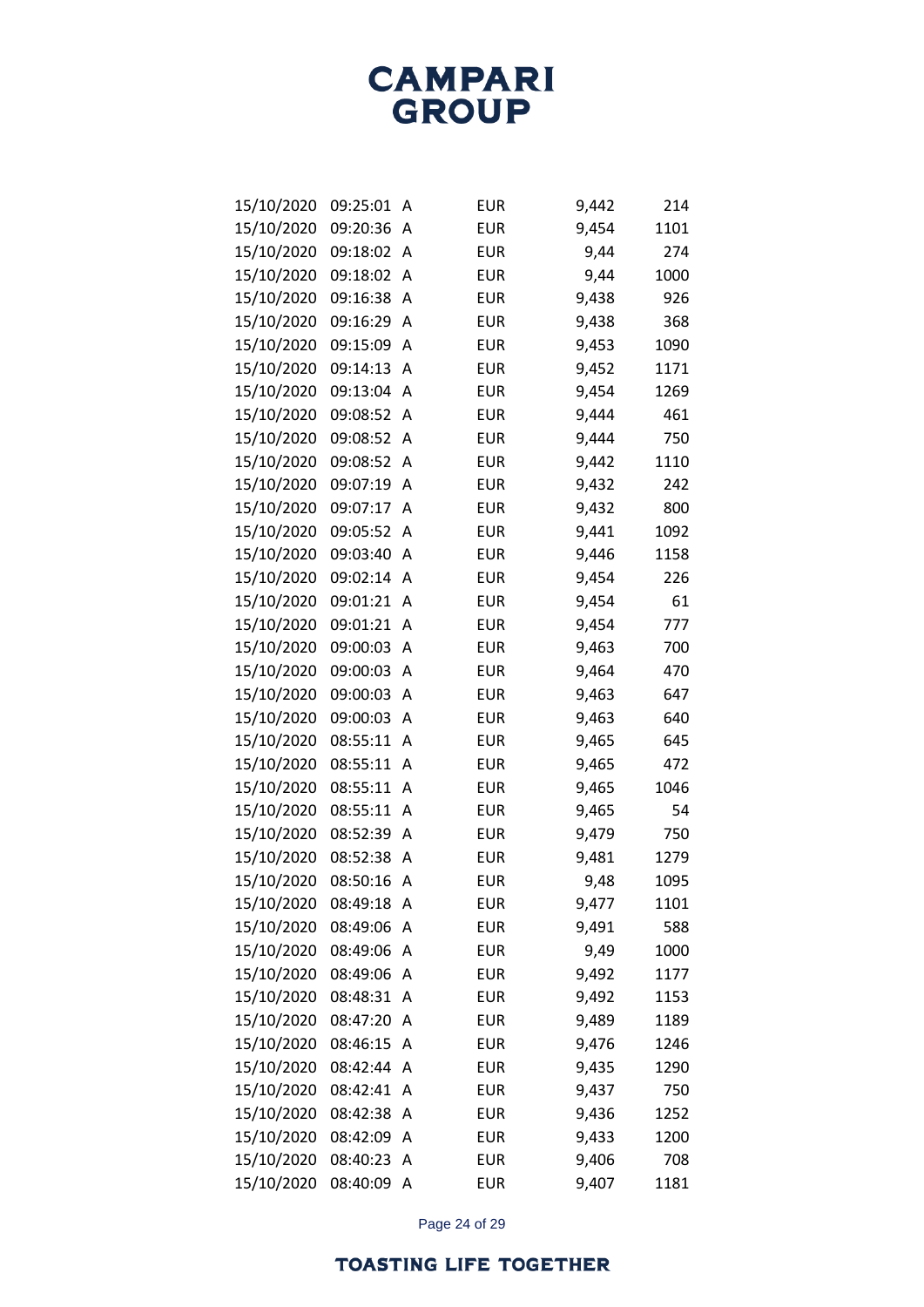**CAMPARI**<br>GROUP

| 15/10/2020 | 08:40:09 | Α | <b>EUR</b> | 9,407 | 282  |
|------------|----------|---|------------|-------|------|
| 15/10/2020 | 08:40:09 | Α | <b>EUR</b> | 9,408 | 1232 |
| 15/10/2020 | 08:40:09 | Α | <b>EUR</b> | 9,407 | 785  |
| 15/10/2020 | 08:39:58 | А | <b>EUR</b> | 9,41  | 1067 |
| 15/10/2020 | 08:38:58 | Α | <b>EUR</b> | 9,398 | 1171 |
| 15/10/2020 | 08:35:11 | A | <b>EUR</b> | 9,396 | 1290 |
| 15/10/2020 | 08:33:46 | Α | <b>EUR</b> | 9,401 | 594  |
| 15/10/2020 | 08:33:05 | А | <b>EUR</b> | 9,401 | 685  |
| 15/10/2020 | 08:31:27 | Α | <b>EUR</b> | 9,411 | 1202 |
| 15/10/2020 | 08:30:00 | A | <b>EUR</b> | 9,421 | 383  |
| 15/10/2020 | 08:30:00 | Α | <b>EUR</b> | 9,421 | 800  |
| 15/10/2020 | 08:28:02 | Α | <b>EUR</b> | 9,422 | 623  |
| 15/10/2020 | 08:28:02 | Α | <b>EUR</b> | 9,422 | 608  |
| 15/10/2020 | 08:27:17 | Α | <b>EUR</b> | 9,42  | 1099 |
| 15/10/2020 | 08:27:17 | Α | <b>EUR</b> | 9,42  | 191  |
| 15/10/2020 | 08:26:17 | Α | <b>EUR</b> | 9,419 | 1154 |
| 15/10/2020 | 08:25:12 | Α | <b>EUR</b> | 9,415 | 367  |
| 15/10/2020 | 08:25:12 | A | <b>EUR</b> | 9,415 | 764  |
| 15/10/2020 | 08:25:00 | Α | <b>EUR</b> | 9,42  | 1078 |
| 15/10/2020 | 08:22:11 | A | <b>EUR</b> | 9,422 | 1191 |
| 15/10/2020 | 08:21:02 | Α | <b>EUR</b> | 9,418 | 858  |
| 15/10/2020 | 08:21:02 | A | <b>EUR</b> | 9,418 | 264  |
| 15/10/2020 | 08:18:42 | Α | <b>EUR</b> | 9,43  | 1058 |
| 15/10/2020 | 08:18:30 | Α | <b>EUR</b> | 9,433 | 601  |
| 15/10/2020 | 08:18:30 | Α | <b>EUR</b> | 9,433 | 693  |
| 15/10/2020 | 08:17:10 | A | <b>EUR</b> | 9,441 | 311  |
| 15/10/2020 | 08:17:10 | Α | <b>EUR</b> | 9,44  | 1000 |
| 15/10/2020 | 08:16:29 | A | <b>EUR</b> | 9,444 | 1076 |
| 15/10/2020 | 08:16:29 | Α | <b>EUR</b> | 9,444 | 1073 |
| 15/10/2020 | 08:15:01 | Α | <b>EUR</b> | 9,456 | 304  |
| 15/10/2020 | 08:15:01 | Α | <b>EUR</b> | 9,455 | 234  |
| 15/10/2020 | 08:15:01 | A | <b>EUR</b> | 9,454 | 750  |
| 15/10/2020 | 08:15:01 | Α | <b>EUR</b> | 9,456 | 1115 |
| 15/10/2020 | 08:13:44 | А | <b>EUR</b> | 9,452 | 1257 |
| 15/10/2020 | 08:13:43 | Α | <b>EUR</b> | 9,456 | 750  |
| 15/10/2020 | 08:13:43 | А | <b>EUR</b> | 9,457 | 468  |
| 15/10/2020 | 08:13:43 | Α | <b>EUR</b> | 9,457 | 439  |
| 15/10/2020 | 08:11:35 | А | <b>EUR</b> | 9,443 | 1312 |
| 15/10/2020 | 08:11:35 | Α | <b>EUR</b> | 9,441 | 1113 |
| 15/10/2020 | 08:10:04 | А | <b>EUR</b> | 9,45  | 241  |
| 15/10/2020 | 08:10:04 | Α | <b>EUR</b> | 9,451 | 277  |
| 15/10/2020 | 08:10:04 | А | <b>EUR</b> | 9,451 | 964  |
| 15/10/2020 | 08:10:03 | A | <b>EUR</b> | 9,46  | 1391 |

Page 25 of 29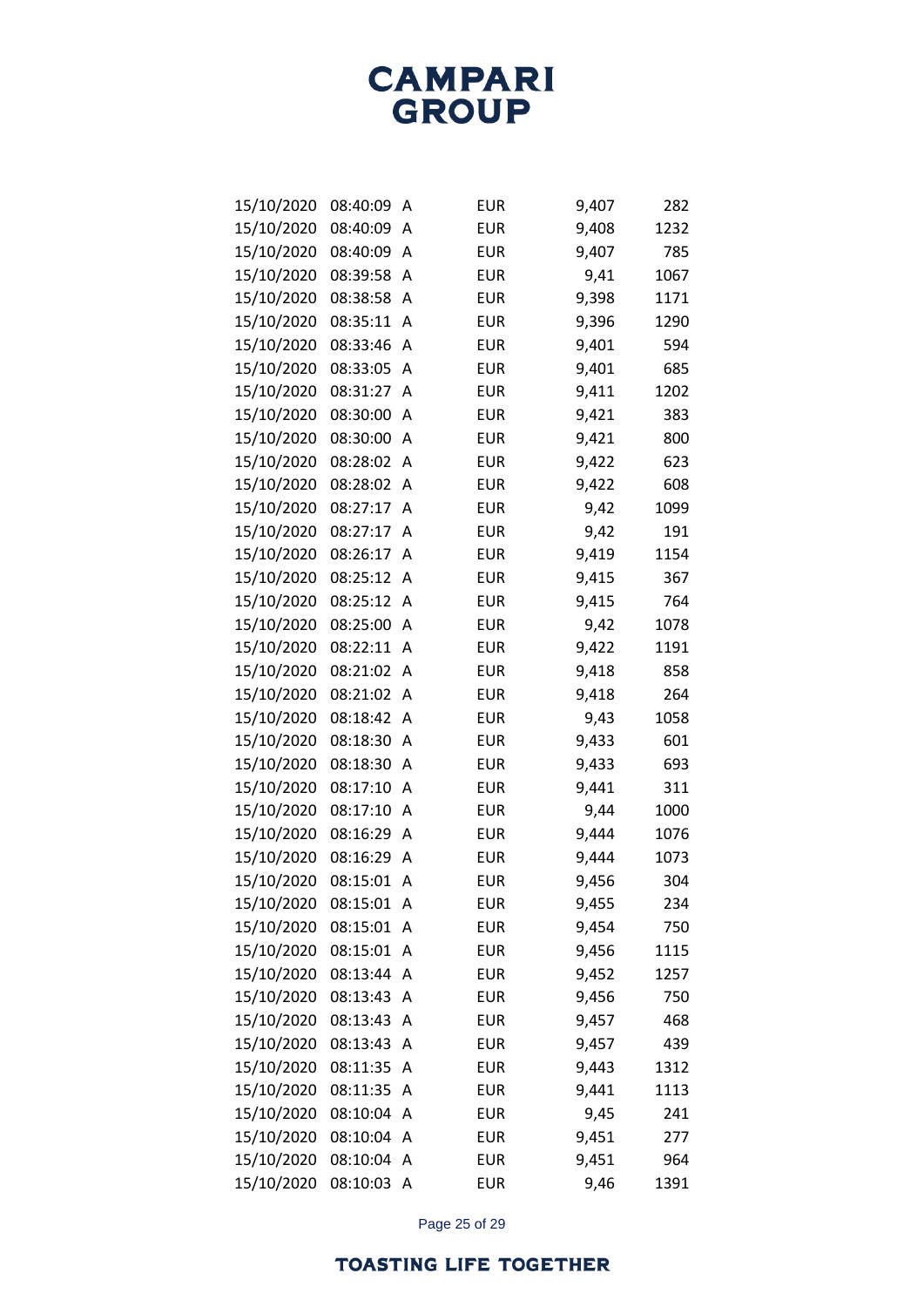| 15/10/2020 | 08:10:02 | А | <b>EUR</b> | 9,474 | 1067 |
|------------|----------|---|------------|-------|------|
| 15/10/2020 | 08:09:00 | A | <b>EUR</b> | 9,47  | 577  |
| 15/10/2020 | 08:09:00 | A | <b>EUR</b> | 9,47  | 519  |
| 15/10/2020 | 08:08:31 | А | <b>EUR</b> | 9,47  | 797  |
| 15/10/2020 | 08:08:31 | А | <b>EUR</b> | 9,47  | 631  |
| 15/10/2020 | 08:06:23 | А | <b>EUR</b> | 9,46  | 1176 |
| 16/10/2020 | 16:25:43 | А | <b>EUR</b> | 9,47  | 1044 |
| 16/10/2020 | 16:16:49 | А | <b>EUR</b> | 9,472 | 144  |
| 16/10/2020 | 16:16:49 | Α | <b>EUR</b> | 9,472 | 750  |
| 16/10/2020 | 16:16:49 | А | <b>EUR</b> | 9,471 | 239  |
| 16/10/2020 | 16:05:19 | А | <b>EUR</b> | 9,473 | 1180 |
| 16/10/2020 | 16:00:47 | А | <b>EUR</b> | 9,475 | 815  |
| 16/10/2020 | 15:58:21 | Α | <b>EUR</b> | 9,475 | 410  |
| 16/10/2020 | 15:48:47 | А | <b>EUR</b> | 9,475 | 1093 |
| 16/10/2020 | 15:48:47 | Α | <b>EUR</b> | 9,475 | 827  |
| 16/10/2020 | 15:48:47 | А | <b>EUR</b> | 9,475 | 327  |
| 16/10/2020 | 15:14:41 | Α | <b>EUR</b> | 9,471 | 1171 |
| 16/10/2020 | 15:09:19 | А | <b>EUR</b> | 9,475 | 750  |
| 16/10/2020 | 15:05:46 | Α | <b>EUR</b> | 9,47  | 1213 |
| 16/10/2020 | 14:59:02 | А | <b>EUR</b> | 9,462 | 1149 |
| 16/10/2020 | 14:57:09 | Α | <b>EUR</b> | 9,454 | 16   |
| 16/10/2020 | 14:51:49 | А | <b>EUR</b> | 9,436 | 1267 |
| 16/10/2020 | 14:51:39 | А | <b>EUR</b> | 9,437 | 178  |
| 16/10/2020 | 14:50:02 | Α | <b>EUR</b> | 9,439 | 266  |
| 16/10/2020 | 14:49:53 | Α | <b>EUR</b> | 9,439 | 365  |
| 16/10/2020 | 14:44:28 | Α | <b>EUR</b> | 9,432 | 1133 |
| 16/10/2020 | 14:40:13 | А | <b>EUR</b> | 9,441 | 158  |
| 16/10/2020 | 14:40:13 | А | <b>EUR</b> | 9,441 | 135  |
| 16/10/2020 | 14:40:13 | А | <b>EUR</b> | 9,441 | 865  |
| 16/10/2020 | 14:29:39 | Α | <b>EUR</b> | 9,443 | 852  |
| 16/10/2020 | 14:29:39 | Α | <b>EUR</b> | 9,443 | 148  |
| 16/10/2020 | 14:29:39 | А | <b>EUR</b> | 9,442 | 750  |
| 16/10/2020 | 14:29:39 | Α | <b>EUR</b> | 9,442 | 1311 |
| 16/10/2020 | 14:29:39 | Α | <b>EUR</b> | 9,442 | 1202 |
| 16/10/2020 | 14:28:59 | Α | <b>EUR</b> | 9,44  | 2    |
| 16/10/2020 | 14:28:59 | Α | <b>EUR</b> | 9,44  | 107  |
| 16/10/2020 | 14:27:19 | Α | <b>EUR</b> | 9,436 | 237  |
| 16/10/2020 | 14:15:26 | Α | <b>EUR</b> | 9,422 | 592  |
| 16/10/2020 | 14:15:26 | Α | <b>EUR</b> | 9,422 | 521  |
| 16/10/2020 | 14:15:26 | Α | <b>EUR</b> | 9,422 | 1318 |
| 16/10/2020 | 14:09:47 | Α | <b>EUR</b> | 9,408 | 118  |
| 16/10/2020 | 14:09:47 | Α | <b>EUR</b> | 9,408 | 950  |
| 16/10/2020 | 14:09:47 | Α | <b>EUR</b> | 9,408 | 1151 |

Page 26 of 29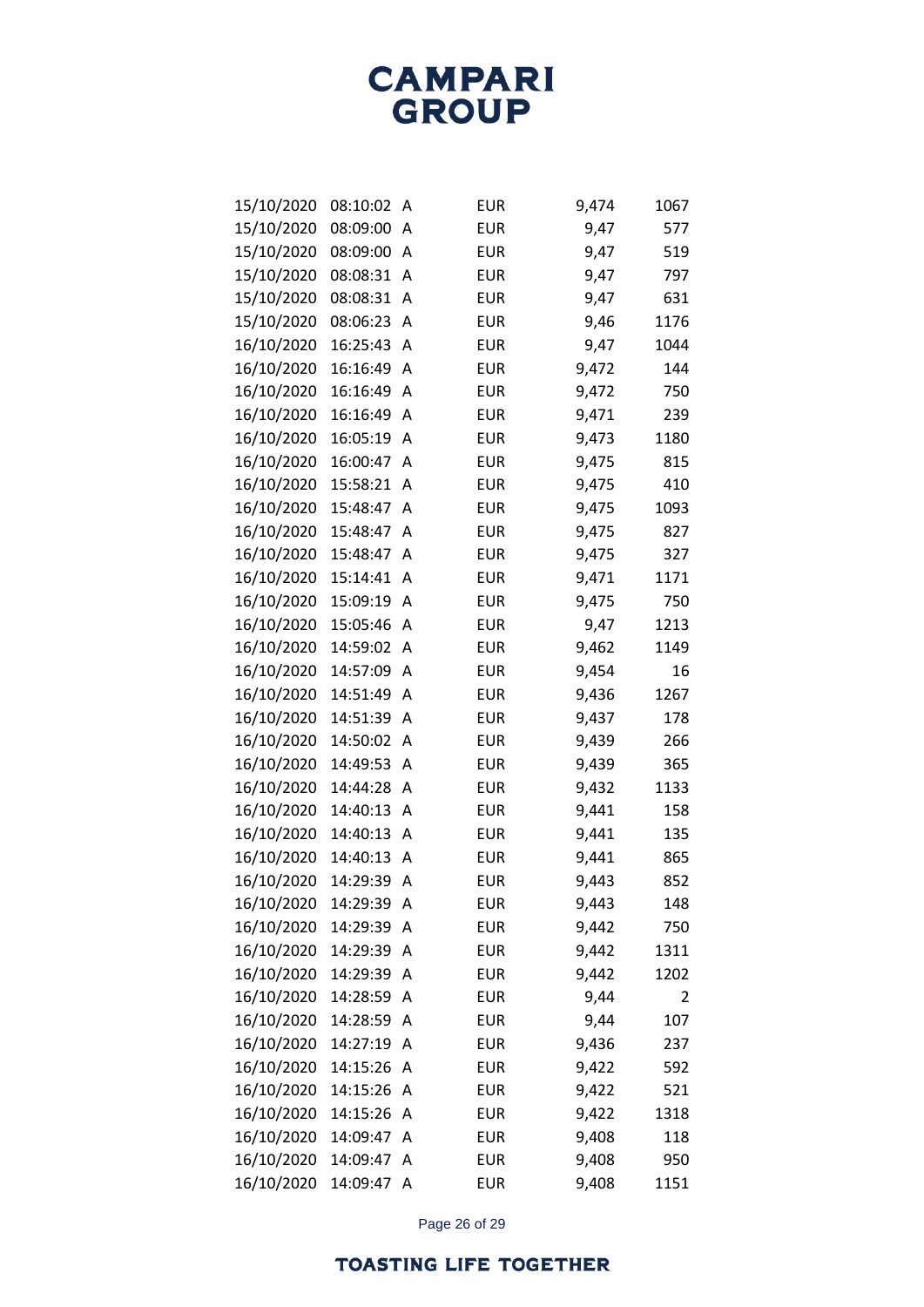**CAMPARI**<br>GROUP

| 16/10/2020 | 14:05:02 | A | <b>EUR</b> | 9,405 | 1088 |
|------------|----------|---|------------|-------|------|
| 16/10/2020 | 14:05:02 | Α | <b>EUR</b> | 9,405 | 141  |
| 16/10/2020 | 14:05:02 | A | <b>EUR</b> | 9,405 | 1304 |
| 16/10/2020 | 14:04:45 | A | <b>EUR</b> | 9,406 | 750  |
| 16/10/2020 | 14:01:12 | A | <b>EUR</b> | 9,404 | 402  |
| 16/10/2020 | 13:55:37 | A | <b>EUR</b> | 9,404 | 1129 |
| 16/10/2020 | 13:55:37 | A | <b>EUR</b> | 9,404 | 1052 |
| 16/10/2020 | 13:55:37 | Α | <b>EUR</b> | 9,404 | 265  |
| 16/10/2020 | 13:43:37 | A | <b>EUR</b> | 9,408 | 1199 |
| 16/10/2020 | 13:39:00 | A | <b>EUR</b> | 9,415 | 1220 |
| 16/10/2020 | 13:39:00 | A | <b>EUR</b> | 9,415 | 1235 |
| 16/10/2020 | 13:33:19 | A | <b>EUR</b> | 9,413 | 113  |
| 16/10/2020 | 13:27:16 | Α | <b>EUR</b> | 9,403 | 1211 |
| 16/10/2020 | 13:14:56 | A | <b>EUR</b> | 9,402 | 1074 |
| 16/10/2020 | 13:01:30 | A | <b>EUR</b> | 9,406 | 144  |
| 16/10/2020 | 13:01:30 | Α | <b>EUR</b> | 9,406 | 370  |
| 16/10/2020 | 13:01:30 | A | <b>EUR</b> | 9,406 | 750  |
| 16/10/2020 | 12:44:11 | A | <b>EUR</b> | 9,421 | 1095 |
| 16/10/2020 | 12:44:11 | A | <b>EUR</b> | 9,421 | 220  |
| 16/10/2020 | 12:44:11 | Α | <b>EUR</b> | 9,421 | 750  |
| 16/10/2020 | 12:44:11 | A | <b>EUR</b> | 9,418 | 269  |
| 16/10/2020 | 12:44:11 | A | <b>EUR</b> | 9,42  | 1078 |
| 16/10/2020 | 12:44:11 | Α | <b>EUR</b> | 9,42  | 1060 |
| 16/10/2020 | 12:30:43 | Α | <b>EUR</b> | 9,431 | 1124 |
| 16/10/2020 | 12:18:34 | Α | <b>EUR</b> | 9,421 | 1169 |
| 16/10/2020 | 12:10:22 | A | <b>EUR</b> | 9,428 | 1145 |
| 16/10/2020 | 12:04:02 | Α | <b>EUR</b> | 9,428 | 627  |
| 16/10/2020 | 12:04:02 | Α | <b>EUR</b> | 9,427 | 470  |
| 16/10/2020 | 11:53:40 | A | <b>EUR</b> | 9,437 | 1233 |
| 16/10/2020 | 11:45:31 | Α | <b>EUR</b> | 9,449 | 650  |
| 16/10/2020 | 11:41:38 | Α | <b>EUR</b> | 9,455 | 826  |
| 16/10/2020 | 11:41:38 | Α | <b>EUR</b> | 9,455 | 282  |
| 16/10/2020 | 11:31:07 | Α | <b>EUR</b> | 9,456 | 1114 |
| 16/10/2020 | 11:23:08 | Α | <b>EUR</b> | 9,454 | 1166 |
| 16/10/2020 | 11:18:36 | Α | <b>EUR</b> | 9,45  | 916  |
| 16/10/2020 | 11:17:06 | Α | <b>EUR</b> | 9,45  | 273  |
| 16/10/2020 | 11:11:54 | Α | <b>EUR</b> | 9,446 | 498  |
| 16/10/2020 | 11:11:54 | Α | <b>EUR</b> | 9,446 | 737  |
| 16/10/2020 | 11:02:40 | Α | <b>EUR</b> | 9,441 | 168  |
| 16/10/2020 | 11:02:29 | Α | <b>EUR</b> | 9,441 | 999  |
| 16/10/2020 | 10:56:11 | Α | <b>EUR</b> | 9,435 | 1117 |
| 16/10/2020 | 10:49:36 | Α | <b>EUR</b> | 9,415 | 322  |
| 16/10/2020 | 10:49:36 | A | <b>EUR</b> | 9,415 | 750  |

Page 27 of 29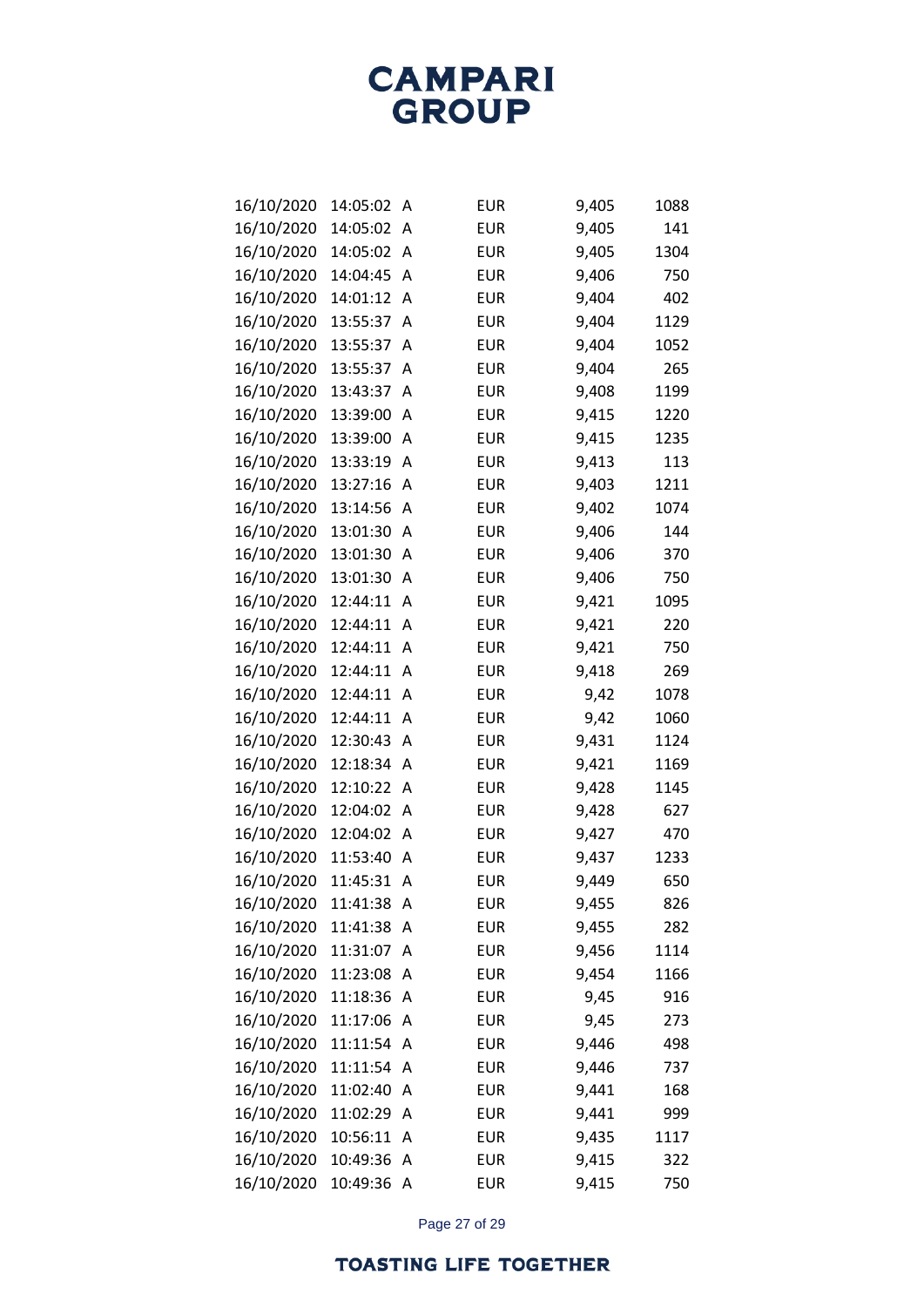| 16/10/2020 | 10:46:55 | Α | <b>EUR</b> | 9,423 | 750  |
|------------|----------|---|------------|-------|------|
| 16/10/2020 | 10:40:27 | A | <b>EUR</b> | 9,425 | 1225 |
| 16/10/2020 | 10:36:58 | Α | <b>EUR</b> | 9,43  | 41   |
| 16/10/2020 | 10:32:02 | Α | <b>EUR</b> | 9,43  | 1143 |
| 16/10/2020 | 10:27:14 | Α | <b>EUR</b> | 9,432 | 466  |
| 16/10/2020 | 10:27:14 | A | <b>EUR</b> | 9,432 | 448  |
| 16/10/2020 | 10:27:14 | Α | <b>EUR</b> | 9,432 | 149  |
| 16/10/2020 | 10:22:57 | Α | <b>EUR</b> | 9,44  | 700  |
| 16/10/2020 | 10:21:19 | Α | <b>EUR</b> | 9,44  | 750  |
| 16/10/2020 | 10:12:10 | Α | <b>EUR</b> | 9,446 | 1319 |
| 16/10/2020 | 10:09:37 | Α | <b>EUR</b> | 9,435 | 1237 |
| 16/10/2020 | 10:08:32 | Α | <b>EUR</b> | 9,436 | 1152 |
| 16/10/2020 | 09:48:26 | Α | <b>EUR</b> | 9,437 | 334  |
| 16/10/2020 | 09:48:26 | Α | <b>EUR</b> | 9,437 | 850  |
| 16/10/2020 | 09:48:26 | Α | <b>EUR</b> | 9,439 | 1319 |
| 16/10/2020 | 09:38:54 | Α | <b>EUR</b> | 9,451 | 1250 |
| 16/10/2020 | 09:31:50 | Α | <b>EUR</b> | 9,448 | 323  |
| 16/10/2020 | 09:31:50 | Α | <b>EUR</b> | 9,448 | 750  |
| 16/10/2020 | 09:31:50 | Α | <b>EUR</b> | 9,447 | 208  |
| 16/10/2020 | 09:31:50 | Α | <b>EUR</b> | 9,447 | 1103 |
| 16/10/2020 | 09:24:53 | Α | <b>EUR</b> | 9,45  | 1309 |
| 16/10/2020 | 09:17:37 | Α | <b>EUR</b> | 9,46  | 1318 |
| 16/10/2020 | 09:16:51 | Α | <b>EUR</b> | 9,461 | 750  |
| 16/10/2020 | 09:15:55 | Α | <b>EUR</b> | 9,462 | 249  |
| 16/10/2020 | 09:11:36 | Α | <b>EUR</b> | 9,46  | 1059 |
| 16/10/2020 | 09:11:36 | Α | <b>EUR</b> | 9,465 | 1203 |
| 16/10/2020 | 09:07:41 | Α | <b>EUR</b> | 9,488 | 1173 |
| 16/10/2020 | 09:02:08 | Α | <b>EUR</b> | 9,467 | 750  |
| 16/10/2020 | 09:01:42 | Α | <b>EUR</b> | 9,468 | 775  |
| 16/10/2020 | 09:01:36 | Α | <b>EUR</b> | 9,468 | 500  |
| 16/10/2020 | 08:56:43 | Α | <b>EUR</b> | 9,463 | 59   |
| 16/10/2020 | 08:48:04 | Α | <b>EUR</b> | 9,482 | 1219 |
| 16/10/2020 | 08:48:04 | Α | <b>EUR</b> | 9,482 | 18   |
| 16/10/2020 | 08:46:07 | Α | <b>EUR</b> | 9,495 | 1314 |
| 16/10/2020 | 08:46:07 | Α | <b>EUR</b> | 9,494 | 1187 |
| 16/10/2020 | 08:42:53 | Α | <b>EUR</b> | 9,477 | 1318 |
| 16/10/2020 | 08:34:58 | Α | <b>EUR</b> | 9,438 | 750  |
| 16/10/2020 | 08:34:58 | Α | <b>EUR</b> | 9,44  | 512  |
| 16/10/2020 | 08:33:14 | Α | <b>EUR</b> | 9,458 | 227  |
| 16/10/2020 | 08:33:14 | Α | <b>EUR</b> | 9,458 | 239  |
| 16/10/2020 | 08:33:14 | Α | <b>EUR</b> | 9,456 | 750  |
| 16/10/2020 | 08:33:14 | A | <b>EUR</b> | 9,458 | 1309 |
| 16/10/2020 | 08:31:17 | Α | <b>EUR</b> | 9,46  | 1508 |

Page 28 of 29